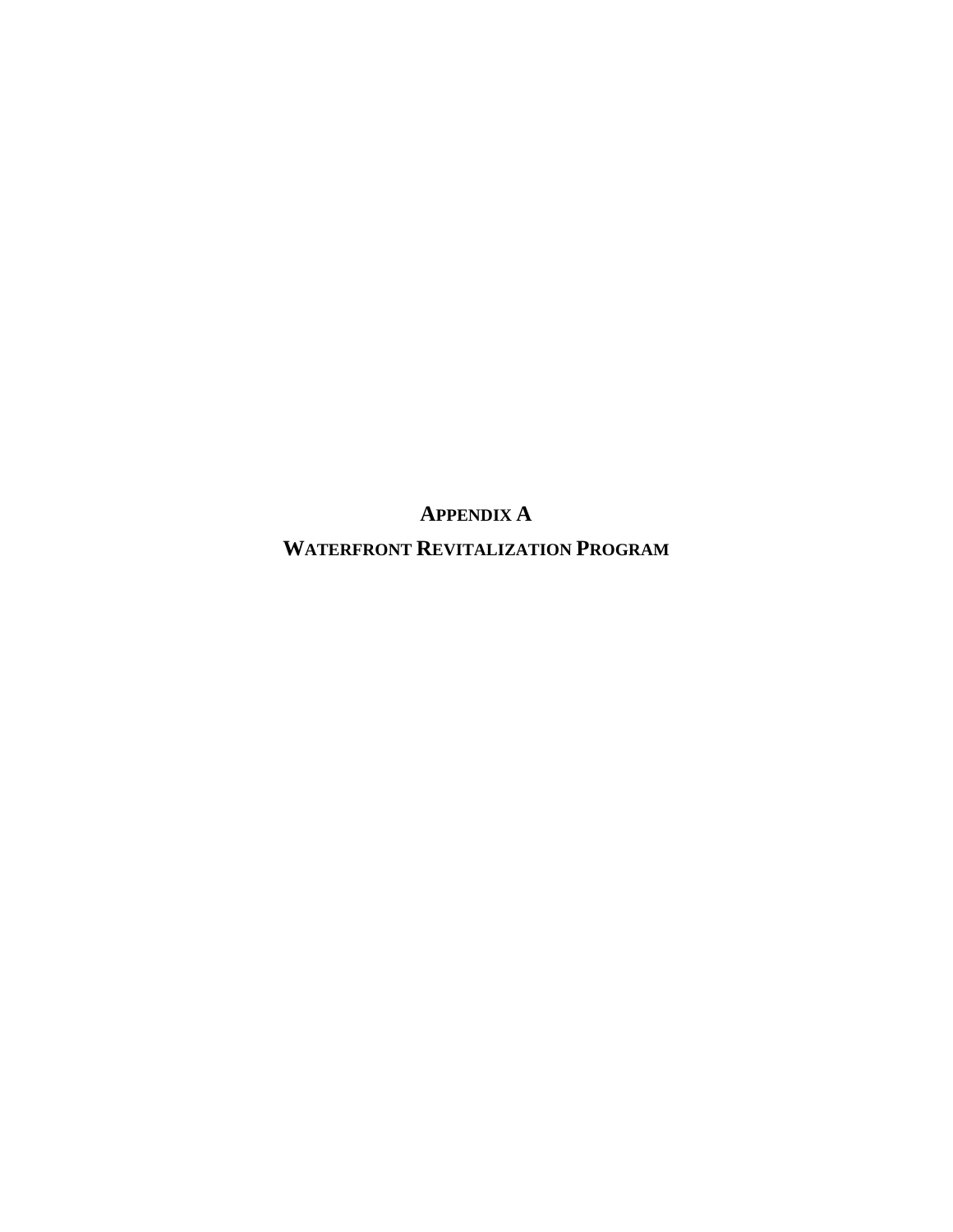## **Appendix A: Waterfront Revitalization Program**

## **A. INTRODUCTION**

Portions of the project site are located within New York City's coastal zone boundary (see Figure A-1) as outlined in the New York City Department of City Planning (DCP)'s coastal zone boundary of New York City, and therefore, the project requires a certification for consistency with New York City's Local Waterfront Revitalization Program (LWRP). This attachment includes a New York City Waterfront Revitalization Program Consistency Assessment Form and provides additional information for the policies that have been checked "yes" in the Consistency Assessment Form.

#### *Policy 6: Minimize loss of life, structures and natural resources caused by flooding and erosion.*

While a portion of the project site is in the 100-year floodplain, the Proposed Project would not have an adverse effect on flooding conditions in the project area and surrounding vicinity. The Proposed Project would not substantially raise ground level and would not have a significant adverse impact on floodplains. Also, the Proposed Project would not include the construction of any habitable structures that would require flood proofing. Therefore, the Proposed Project supports this policy.

## *Policy 7.2: Prevent and remediate discharge of petroleum products.*

As described in Chapter 2, Section D, "Hazardous Materials," a Phase I Environmental Site Assessment identified buried gasoline tanks adjacent to Burling Slip. Prior to any subsurface testing, a Sampling Protocol and Health and Safety Plan (HASP) for the testing would be submitted to the New York City Department of Environmental Protection (DEP) for review and approval. The HASP would detail measures to reduce the potential for exposure (e.g., dust control) and measures to identify and manage known contamination (e.g., contaminated soil) and unexpectedly encountered contamination. All material that needs to be disposed of (e.g., both contaminated soil and excess fill) would be properly handled and disposed of off-site in accordance with all applicable federal, state and local regulations.

With the implementation of these measures, no significant adverse impacts related to hazardous materials would result from construction activities on the project site. Therefore, the Proposed Project would be consistent with this policy.

## *Policy 8: Provide public access to and along New York City's coastal waters.*

Although Burling Slip and the Titanic Memorial Park site are not located along the waterfront, they fall within the coastal zone. The Proposed Project includes the enhancement of the existing publicly owned Titanic Memorial open space. A new public park would be created on publicly owned land at Burling Slip. The new open space at Burling Slip would provide visual access to the East River and would help to facilitate access to the waterfront from the upland areas of Lower Manhattan. Therefore, the Proposed Action would be consistent with this policy.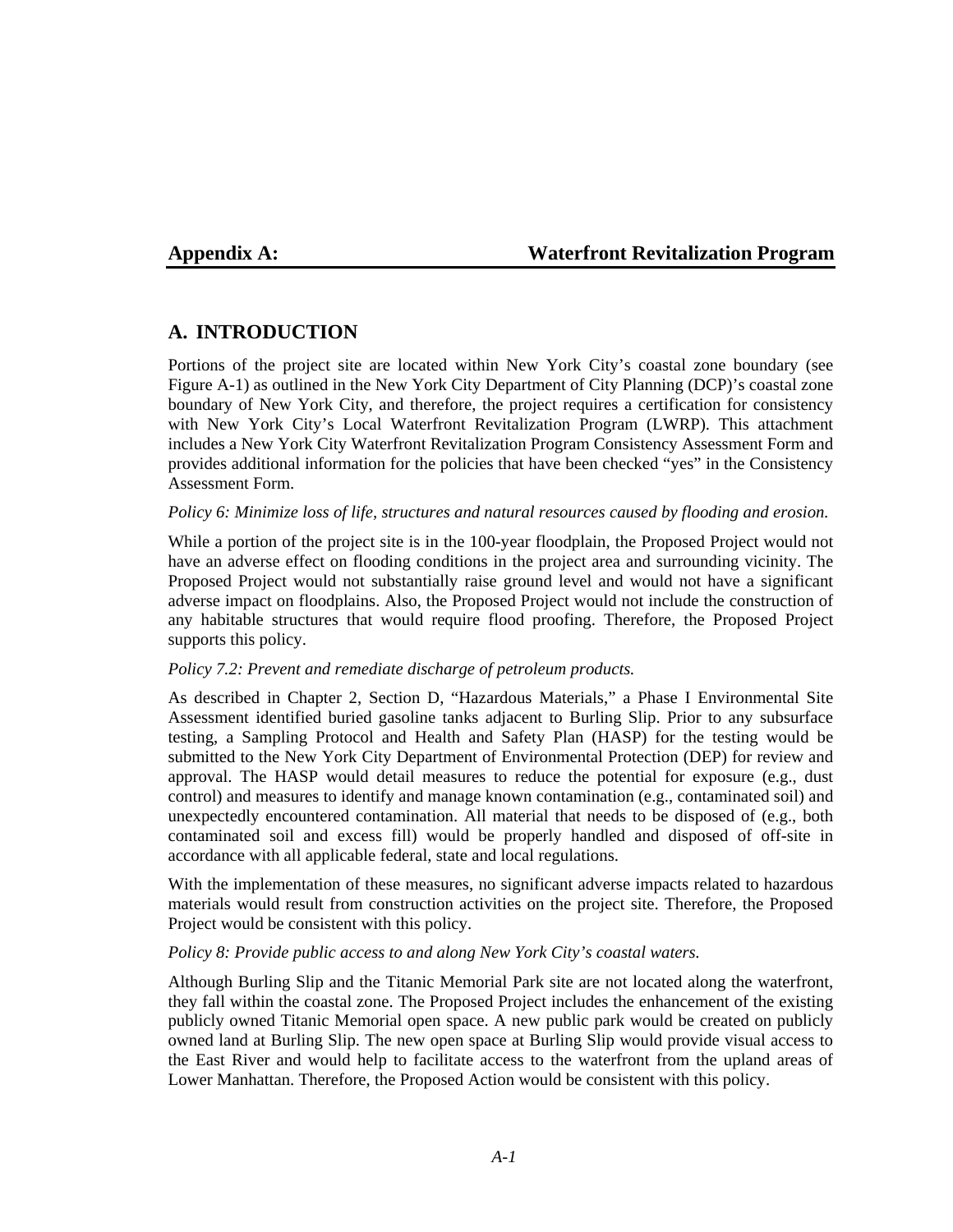*Policy 9.1: Protect and improve visual quality associated with New York City's urban context and the historic and working waterfront.* 

The Proposed Project would enhance the visual quality of the project site, including the portion of the site that falls within the coastal zone. Streetscape improvements would be made along John Street, thereby enhancing views to the waterfront from this street. Views to the waterfront would be improved with the construction of a park at Burling Slip on land currently used for parking vehicles. Therefore, the Proposed Project is consistent with this policy.

*Policy 10.1: Retain and preserve designated historic resources and enhance resources significant to the coastal culture of New York City.* 

Portions of the project area are within the Fulton-Nassau Historic District (State and National Registers of Historic Places [S/NR] listed), the South Street Seaport Historic District (S/NR listed), and the South Street Seaport Historic District and Extension New York City Historic District (NYCHD), and the project area includes or is adjacent to a number of historic resources (See Figure 2B-2). As described in Chapter 2, Section B: "Historic Resources," the Proposed Project would not result in significant adverse impacts on historic resources. The proposed streetscape enhancements are designed to improve the visual appearance, accessibility, and walkability of the project area. The Design Guidelines and the incentives are intended to enhance historic resources, and alterations to any New York City Landmark (NYCL) would require the review and approval of New York City Landmarks Preservation Commission (LPC). Overall, no significant adverse impacts on historic resources are expected from the incentives for the façade and storefront improvement program.

The Burling Slip playground would have a beneficial impact on the adjacent historic resources in the South Street Seaport. The proposed refurbishment of the Titanic Memorial Park, which would include unique features that recall the shoreline as early settlers found it, would not have a significant adverse impact on the adjacent historic resources in the South Street Seaport. The proposed improvements at DeLury Square would create a more attractive setting for the nearby historic resources, including the Royal Insurance Company Building (S/NR-eligible, NYCLeligible) as well as the potential resources at 64-68 Fulton Street and 82-88 Fulton Street.

Therefore, the Proposed Project is consistent with this policy.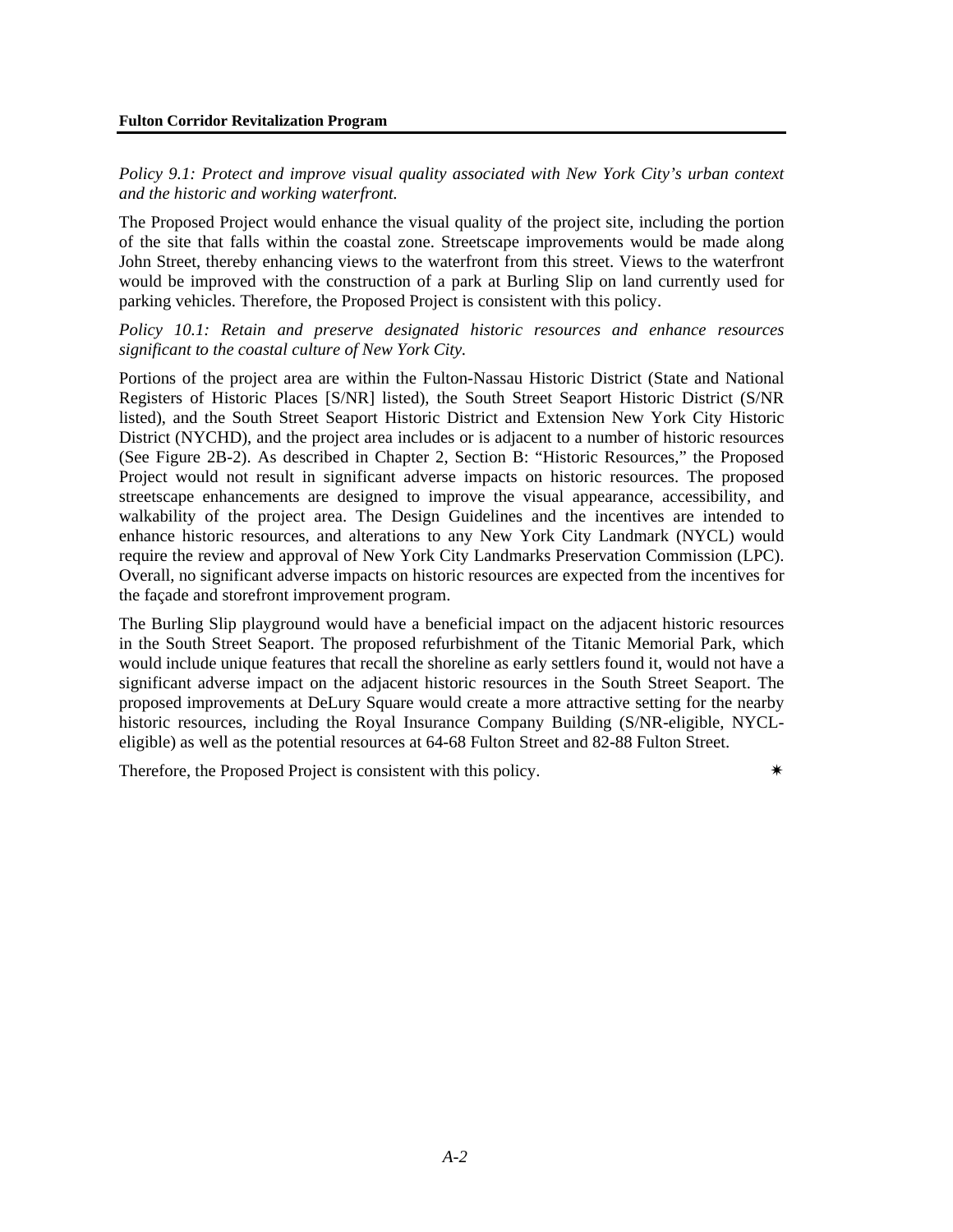**COASTAL ZONE CONSISTENCY ASSESSMENT FORM**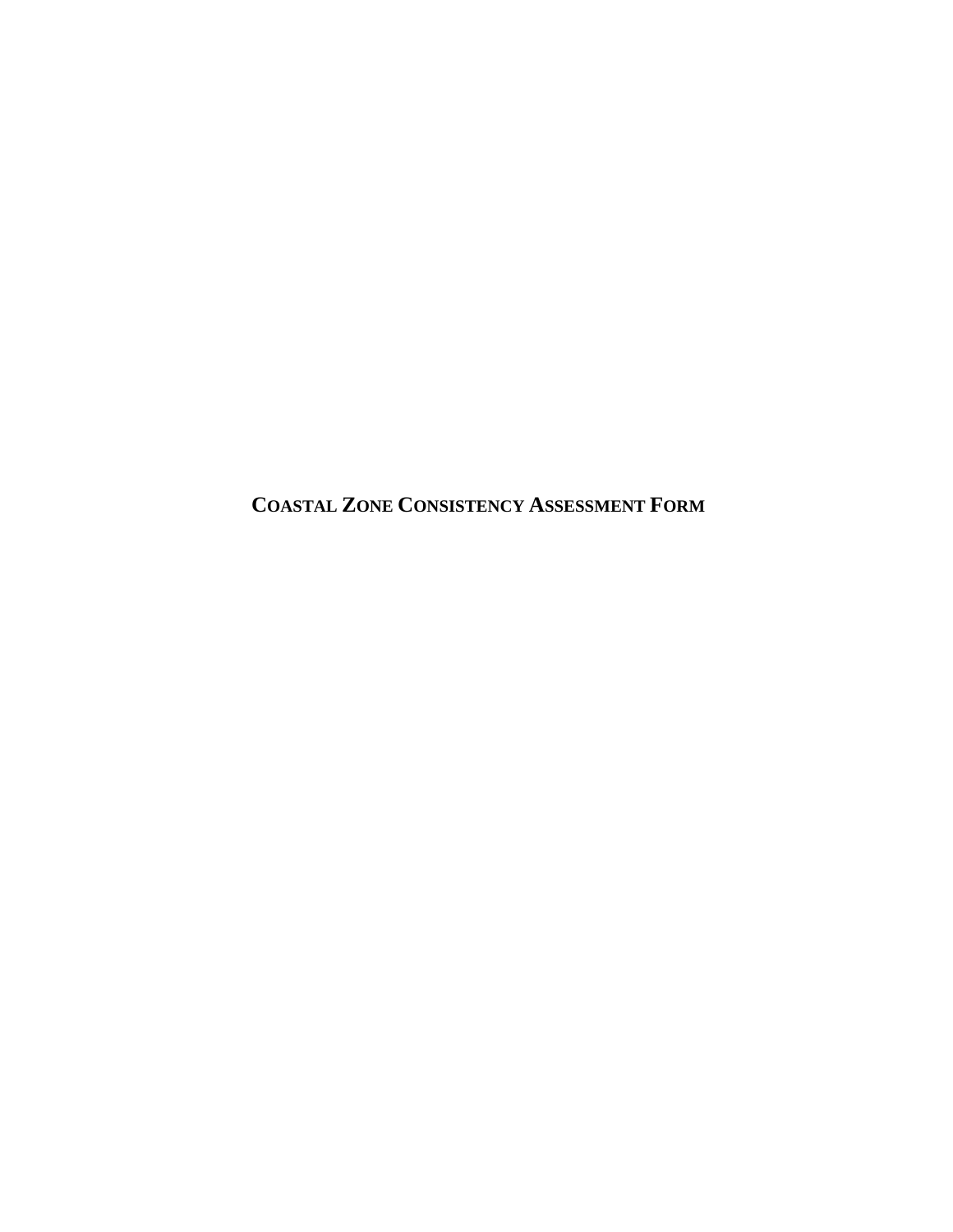| For Internal Use Only: | WRP no. |
|------------------------|---------|
| Date Received:         | DOS no. |

## **NEW YORK CITY WATERFRONT REVITALIZATION PROGRAM Consistency Assessment Form**

Proposed action subject to CEQR, ULURP, or other Local, State or Federal Agency Discretionary Actions that are situated within New York City's designated Coastal Zone Boundary must be reviewed and assessed for their consistency with the *New York City Waterfront Revitalization Program (WRP)*. The WRP was adopted as a 197-a Plan by the Council of the City of New York on October 13, 1999, and approved in coordination with local, state and Federal laws and regulations, including the State's Coastal Management Program (Executive Law, Article 42) and the Federal Coastal Zone Management Act of 1972 (P.L. 92-583). As a result of these approvals, state and federal discretionary actions within the city's coastal zone must be consistent to the maximum extent practicable with the WRP policies and the city must be given the opportunity to comment on all state and federal projects within its coastal zone.

This form is intended to assist an applicant in certifying that the proposed activity is consistent with the WRP. It should be completed when the local, state, or federal application is prepared. The completed form and accompanying information will be used by the New York State Department of State, other State Agency or the New York City Department of City Planning in its review of the applicant's certification of consistency.

## **A. APPLICANT**

#### 1. Name:

| <b>Lower Manhattan Development Corporation</b> |                  |  |
|------------------------------------------------|------------------|--|
| Address:                                       |                  |  |
| One Liberty Plaza, 20th floor                  |                  |  |
| 3.<br>Telephone:                               | Fax:             |  |
| $(212)$ 962-2300                               | $(212)$ 962-2431 |  |
| E-mail Address:                                |                  |  |
|                                                |                  |  |
| Project site owner:<br>4.                      |                  |  |

## **B. PROPOSED ACTIVITY**

 **City of New York** 

#### 1. Brief description of activity:

 **As described in EAF Chapter 1, "Project Description," the core components of the Proposed Project include improvements to the streetscape and storefronts and façades of buildings that contribute to the heritage and experience of the corridor, as well as the creation, expansion or improvement of open spaces within the project area. Comprehensive streetscape improvements to enhance the pedestrian and vehicular movement in the portals leading to Fulton Street, including John Street from William Street to South Street to enhance the connection to Burling Slip would be undertaken. The Proposed Project would also include incentives to enhance the exterior and interior of buildings along Fulton Street between Broadway and Water Street and along Nassau Street between Spruce Street and Maiden Lane. Finally, the Proposed Project would reconfigure and expand DeLury Square and create a new public open space at Burling Slip, and would renovate Titanic Memorial Park and improve the Pearl Street Playground.** 

#### 2. Purpose of activity:

 **The Proposed Project is intended to revitalize and improve Fulton and Nassau Streets and their environs so that they can be a vibrant mixed-use retail area serving the surrounding commercial and burgeoning residential sectors as well as the numerous tourists and other visitors to the area. The Proposed Project would use public and private investments in streetscape improvements, public open spaces, and incentives to spur private rehabilitation and renovation of retail components, and potential development of mixed-use properties.**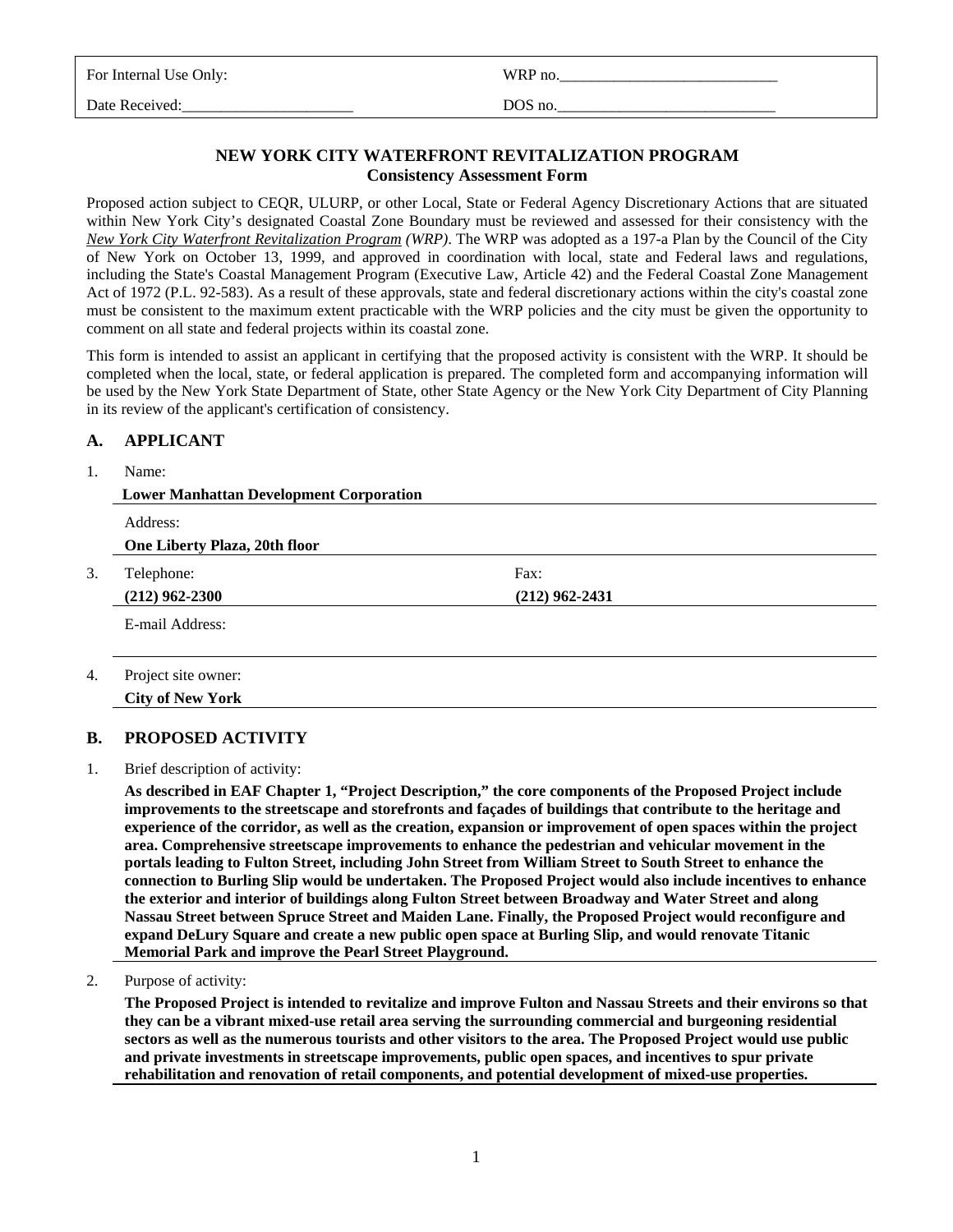#### **Proposed Activity Cont'd**

| Location of activity:                                 | Borough:         |
|-------------------------------------------------------|------------------|
| <b>Fulton Street and adjacent streets (see below)</b> | <b>Manhattan</b> |

Street Address or Site Description:

 **Fulton Street between Broadway and Water Street, Nassau Street between Spruce Street and Maiden Lane, William Street between Maiden Lane and Beekman Street, Gold Street between Platt and Beekman streets, Cliff Street between John and Fulton Streets, Pearl Street between Maiden Lane and John Street, Pearl Street Playground, Titanic Memorial Park, DeLury Square, and Burling Slip** 

4. If a federal or state permit or license was issued or is required for the proposed activity, identify the permit type(s), the authorizing agency and provide the application or permit number(s), if known:

 **N/A** 

5. Is federal or state funding being used to finance the project? If so, please identify the funding source(s).

 **U.S. Department of Housing and Urban Development (HUD) Community Development Block Grant funding would be used for improvements to the streetscape and open space and for the incentives program. This funding is being provided by the Lower Manhattan Development Corporation (LMDC).** 

| Will the proposed project result in any large physical change to a site within the coastal area that will<br>require the preparation of an environmental impact statement? | <b>Yes</b> | No. |
|----------------------------------------------------------------------------------------------------------------------------------------------------------------------------|------------|-----|
| If yes, identify Lead Agency:                                                                                                                                              |            |     |

7. Identify **City** discretionary actions, such as **zoning amendment or adoption of an urban renewal plan**, required for the proposed project.

#### **The Proposed Project requires a change to the City Map at DeLury Square.**

#### **C. COASTAL ASSESSMENT**

The following questions represent, in a broad sense, the policy of the WRP. The number in the parentheses after each question indicated the policy or policies that are the focus of the question. A detailed explanation of the Waterfront Revitalization Program and its policies are contained in the publication the *New York City Waterfront Revitalization Program.* 

Check either "Yes" or "No" for each of the following questions. Once the checklist is completed, assess how the proposed project affects the policy or standards indicated in "( )" after each question with a Yes response. Explain how the action is consistent with the goals of the policy or standard.

|    | Yes<br><b>Location Questions:</b>                                                                                                                 |     | N <sub>0</sub> |
|----|---------------------------------------------------------------------------------------------------------------------------------------------------|-----|----------------|
|    | Is the project site on the waterfront or at the water's edge?                                                                                     |     |                |
|    | Does the proposed project require a waterfront site?                                                                                              |     |                |
| 3. | Would the action result in a physical alteration to a waterfront site, including land along the<br>shoreline, land underwater, or coastal waters? |     |                |
|    | <b>Policy Questions:</b>                                                                                                                          | Yes | N0             |

The following questions represent, in a broad sense, the policies of the WRP. Numbers in parentheses after each questions indicate the policy or policies addressed by the question. The new Waterfront Revitalization Program offers detailed explanations of the policies, including criteria for consistency determinations.

Check either "Yes" or "No" for each of the following questions. For all "yes" responses, provide an attachment assessing the effects of the proposed activity on the relevant policies or standards. Explain how the action would be consistent with the goals of those policies and standards.

4. Will the proposed project result in revitalization or redevelopment of a deteriorated or under- used waterfront site? (1)  $\boldsymbol{X}$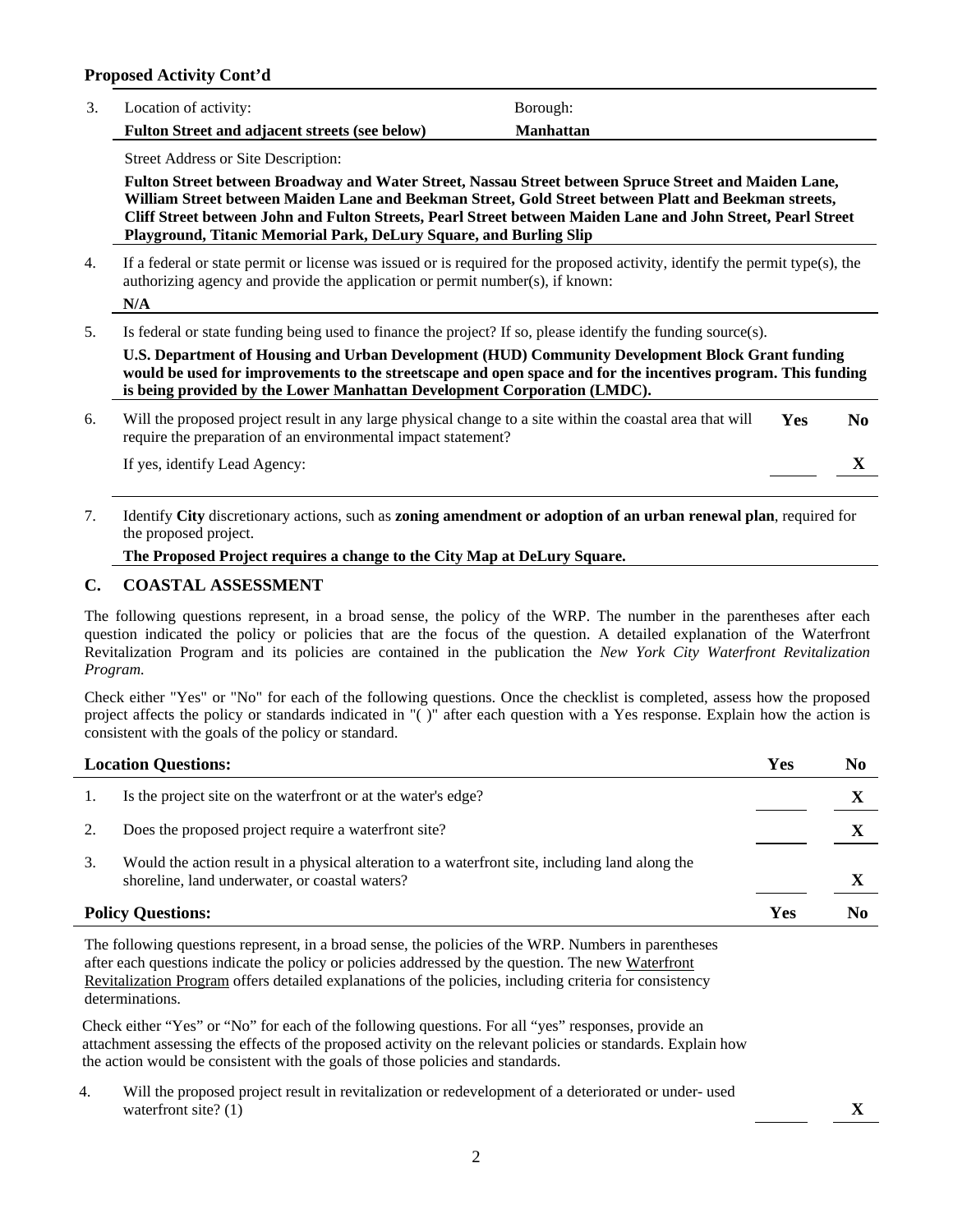|     | <b>Policy Questions cont'd:</b>                                                                                                                                                                        | Yes | N <sub>0</sub> |
|-----|--------------------------------------------------------------------------------------------------------------------------------------------------------------------------------------------------------|-----|----------------|
| 5.  | Is the project site appropriate for residential or commercial redevelopment? $(1.1)$                                                                                                                   |     | $\mathbf X$    |
| 6.  | Will the action result in a change in scale or character of a neighborhood? (1.2)                                                                                                                      |     | $\mathbf X$    |
| 7.  | Will the proposed activity require provision of new public services or infrastructure in undeveloped<br>or sparsely populated sections of the coastal area? (1.3)                                      |     | $\mathbf X$    |
| 8.  | Is the action located in one of the designated Significant Maritime and Industrial Areas (SMIA):<br>South Bronx, Newtown Creek, Brooklyn Navy Yard, Red Hook, Sunset Park, or Staten Island? (2)       |     | X              |
| 9.  | Are there any waterfront structures, such as piers, docks, bulkheads or wharves, located on the<br>project sites? (2)                                                                                  |     | $\mathbf{X}$   |
| 10. | Would the action involve the siting or construction of a facility essential to the generation or<br>transmission of energy, or a natural gas facility, or would it develop new energy resources? (2.1) |     | $\mathbf X$    |
| 11. | Does the action involve the siting of a working waterfront use outside of a SMIA? (2.2)                                                                                                                |     | X              |
| 12. | Does the proposed project involve infrastructure improvement, such as construction or repair of<br>piers, docks, or bulkheads? (2.3, 3.2)                                                              |     | $\mathbf X$    |
| 13. | Would the action involve mining, dredging, or dredge disposal, or placement of dredged or fill<br>materials in coastal waters? $(2.3, 3.1, 4, 5.3, 6.3)$                                               |     | $\mathbf X$    |
| 14. | Would the action be located in a commercial or recreational boating center, such as City Island,<br>Sheepshead Bay or Great Kills or an area devoted to water-dependent transportation? (3)            |     | $\mathbf X$    |
| 15. | Would the proposed project have an adverse effect upon the land or water uses within a commercial<br>or recreation boating center or water-dependent transportation center? (3.1)                      |     | $\mathbf X$    |
| 16. | Would the proposed project create any conflicts between commercial and recreational boating?<br>(3.2)                                                                                                  |     | $\mathbf{X}$   |
| 17. | Does the proposed project involve any boating activity that would have an impact on the aquatic<br>environment or surrounding land and water uses? (3.3)                                               |     | $\mathbf{X}$   |
| 18. | Is the action located in one of the designated Special Natural Waterfront Areas (SNWA): Long<br>Island Sound-East River, Jamaica Bay, or Northwest Staten Island? (4 and 9.2)                          |     | $\mathbf{X}$   |
| 19. | Is the project site in or adjacent to a Significant Coastal Fish and Wildlife Habitats? (4.1)                                                                                                          |     | $\mathbf X$    |
| 20. | Is the site located within or adjacent to a Recognized Ecological Complex: South Shore of Staten<br>Island or Riverdale Natural Area District? (4.1 and 9.2)                                           |     | X              |
| 21. | Would the action involve any activity in or near a tidal or freshwater wetland? (4.2)                                                                                                                  |     | $\mathbf X$    |
| 22. | Does the project site contain a rare ecological community or would the proposed project affect a<br>vulnerable plant, fish, or wildlife species? (4.3)                                                 |     | X              |
| 23. | Would the action have any effects on commercial or recreational use of fish resources? (4.4)                                                                                                           |     | $\mathbf X$    |
| 24. | Would the proposed project in any way affect the water quality classification of nearby waters or be<br>unable to be consistent with that classification? (5)                                          |     | $\mathbf X$    |
| 25. | Would the action result in any direct or indirect discharges, including toxins, hazardous substances,<br>or other pollutants, effluent, or waste, into any waterbody? (5.1)                            |     | $\mathbf X$    |
| 26. | Would the action result in the draining of stormwater runoff or sewer overflows into coastal<br>waters? $(5.1)$                                                                                        |     | $\mathbf X$    |
| 27. | Will any activity associated with the project generate nonpoint source pollution? (5.2)                                                                                                                |     | $\mathbf{X}$   |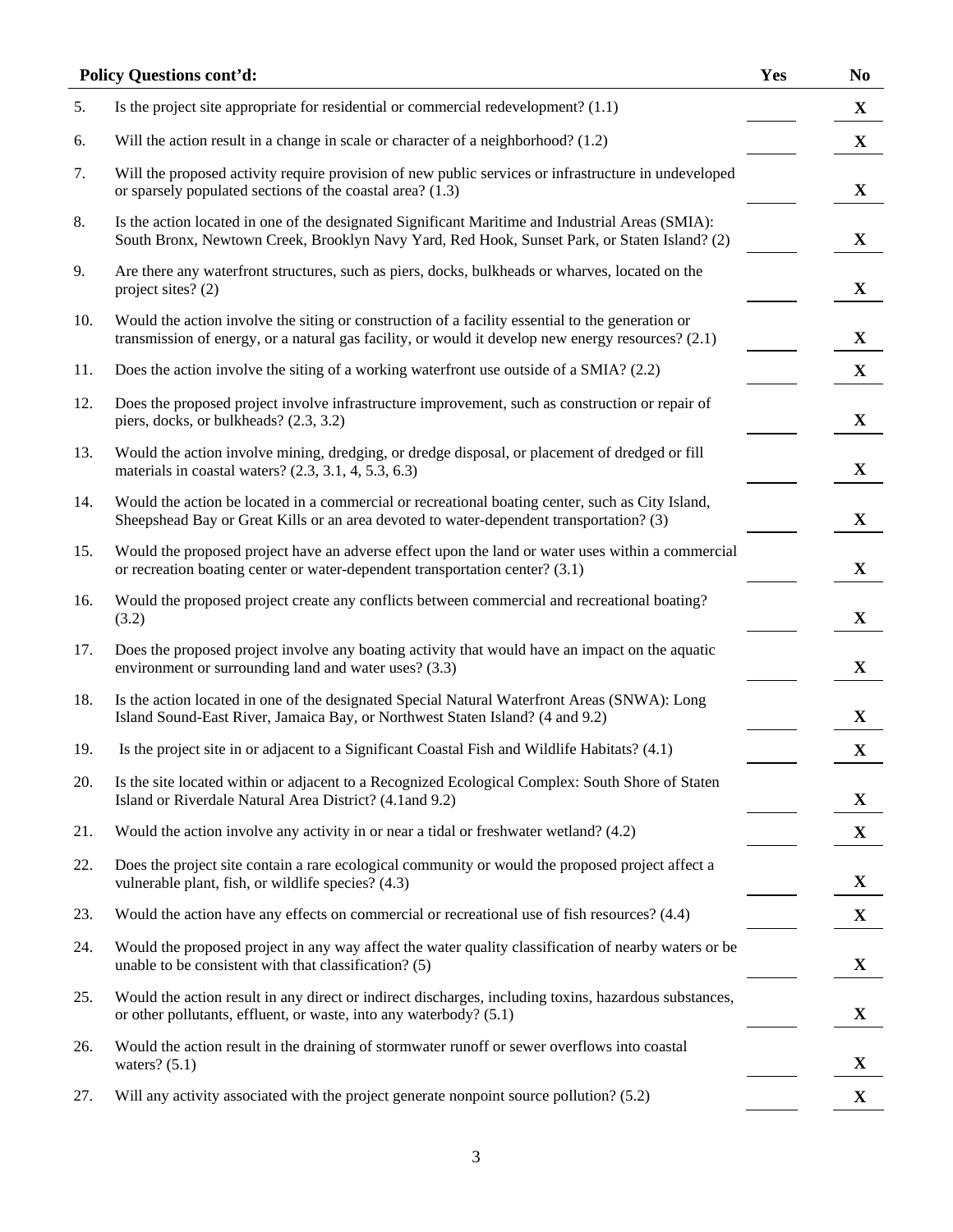|     | <b>Policy Questions cont'd:</b>                                                                                                                                                                          | Yes         | N <sub>0</sub> |
|-----|----------------------------------------------------------------------------------------------------------------------------------------------------------------------------------------------------------|-------------|----------------|
| 28. | Would the action cause violations of the National or State air quality standards? (5.2)                                                                                                                  |             | $\mathbf X$    |
| 29. | Would the action result in significant amounts of acid rain precursors (nitrates and sulfates)?<br>(5.2C)                                                                                                |             | $\mathbf X$    |
| 30. | Will the project involve the excavation or placing of fill in or near navigable waters, marshes,<br>estuaries, tidal marshes or other wetlands? (5.3)                                                    |             | $\mathbf X$    |
| 31. | Would the proposed action have any effects on surface or ground water supplies? (5.4)                                                                                                                    |             | $\mathbf{X}$   |
| 32. | Would the action result in any activities within a Federally designated flood hazard area or<br>State designated erosion hazards area? (6)                                                               | $\mathbf X$ |                |
| 33. | Would the action result in any construction activities that would lead to erosion? (6)                                                                                                                   |             | $\mathbf X$    |
| 34. | Would the action involve construction or reconstruction of flood or erosion control structure?<br>(6.1)                                                                                                  |             | X              |
| 35. | Would the action involve any new or increased activity on or near any beach, dune, barrier<br>island, or bluff? $(6.1)$                                                                                  |             | $\mathbf X$    |
| 36. | Does the proposed project involve use of public funds for flood prevention or erosion control?<br>(6.2)                                                                                                  |             | X              |
| 37. | Would the proposed project affect a non-renewable source of sand? (6.3)                                                                                                                                  |             | $\mathbf X$    |
| 38. | Would the action result in shipping, handling, or storing of solid wastes; hazardous materials,<br>or other pollutants? (7)                                                                              |             | $\mathbf{X}$   |
| 39. | Would the action affect any sites that have been used as landfills? $(7.1)$                                                                                                                              |             | $\mathbf X$    |
| 40. | Would the action result in development of a site that may contain contamination or has a<br>history of underground fuel tanks, oil spills, or other form or petroleum product use or<br>storage? $(7.2)$ | $\mathbf X$ |                |
| 41. | Will the proposed activity result in any transport, storage, treatment, or disposal of solid<br>wastes or hazardous materials, or the siting of a solid or hazardous waste facility? (7.3)               |             | $\mathbf X$    |
| 42. | Would the action result in a reduction of existing or required access to or along coastal waters,<br>public access areas, or public parks or open spaces? (8)                                            |             | $\mathbf X$    |
| 43. | Will the proposed project affect or be located in, on, or adjacent to any federal, state, or city<br>park or other land in public ownership protected for open space preservation? (8)                   | $\mathbf X$ |                |
| 44. | Would the action result in the provision of open space without the provision for its<br>maintenance? (8.1)                                                                                               |             | X              |
| 45. | Would the action result in any development along the shoreline but NOT include new water<br>enhanced or water dependent recreational space? (8.2)                                                        |             | $\mathbf X$    |
| 46. | Will the proposed project impede visual access to coastal lands, waters and open space? (8.3)                                                                                                            |             | $\mathbf X$    |
| 47. | Does the proposed project involve publically owned or acquired land that could accommodate<br>waterfront open space or recreation? (8.4)                                                                 |             | X              |
| 48. | Does the project site involve lands or waters held in public trust by the state or city? (8.5)                                                                                                           | $\mathbf X$ |                |
| 49. | Would the action affect natural or built resources that contribute to the scenic quality of a<br>coastal area? (9)                                                                                       |             | $\mathbf X$    |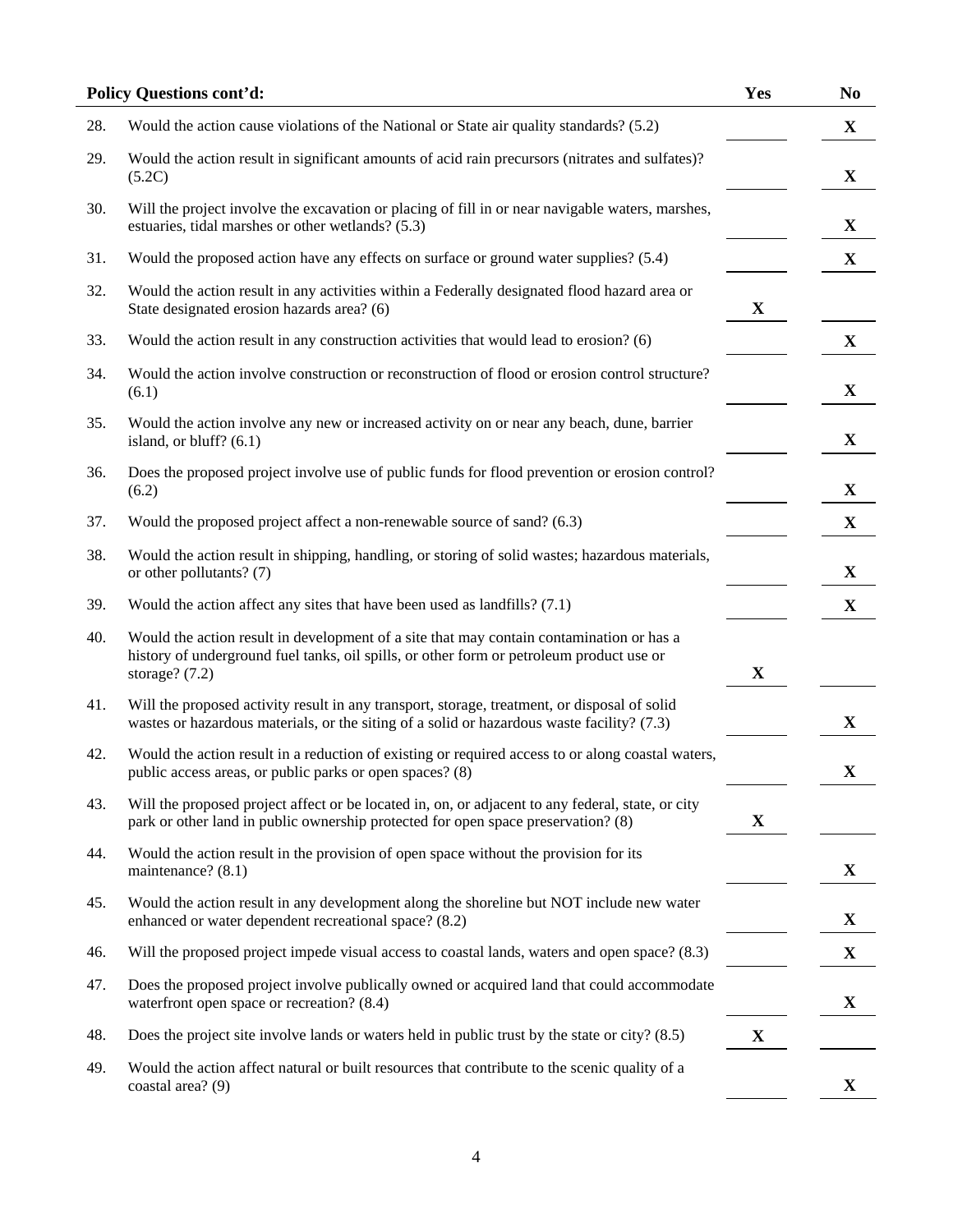| <b>Policy Questions cont'd:</b> |                                                                                                                                                                                                                            | Yes | N0 |
|---------------------------------|----------------------------------------------------------------------------------------------------------------------------------------------------------------------------------------------------------------------------|-----|----|
| 50.                             | Does the site currently include elements that degrade the area's scenic quality or block views<br>to the water? $(9.1)$                                                                                                    | X   |    |
| 51.                             | Would the proposed action have a significant adverse impact on historic, archeological, or<br>cultural resources? (10)                                                                                                     |     |    |
| 52.                             | Will the proposed activity affect or be located in, on, or adjacent to an historic resource listed<br>on the National or State Register of Historic Places, or designated as a landmark by the City<br>of New York? $(10)$ |     |    |

## **D. CERTIFICATION**

 The applicant must certify that the proposed activity is consistent with New York City's Waterfront Revitalization Program, pursuant to the New York State Coastal Management Program. If this certification cannot be made, the proposed activity shall not be undertaken. If the certification can be made, complete this section.

"The proposed activity complies with New York State's Coastal Management Program as expressed in New York City's approved Local Waterfront Revitalization Program, pursuant to New York State's Coastal Management Program, and will be conducted in a manner consistent with such program."

 Applicant/Agent Name: Address

:

L

Telephone

| Applicant/Agent |       |
|-----------------|-------|
| Signature:      | Date: |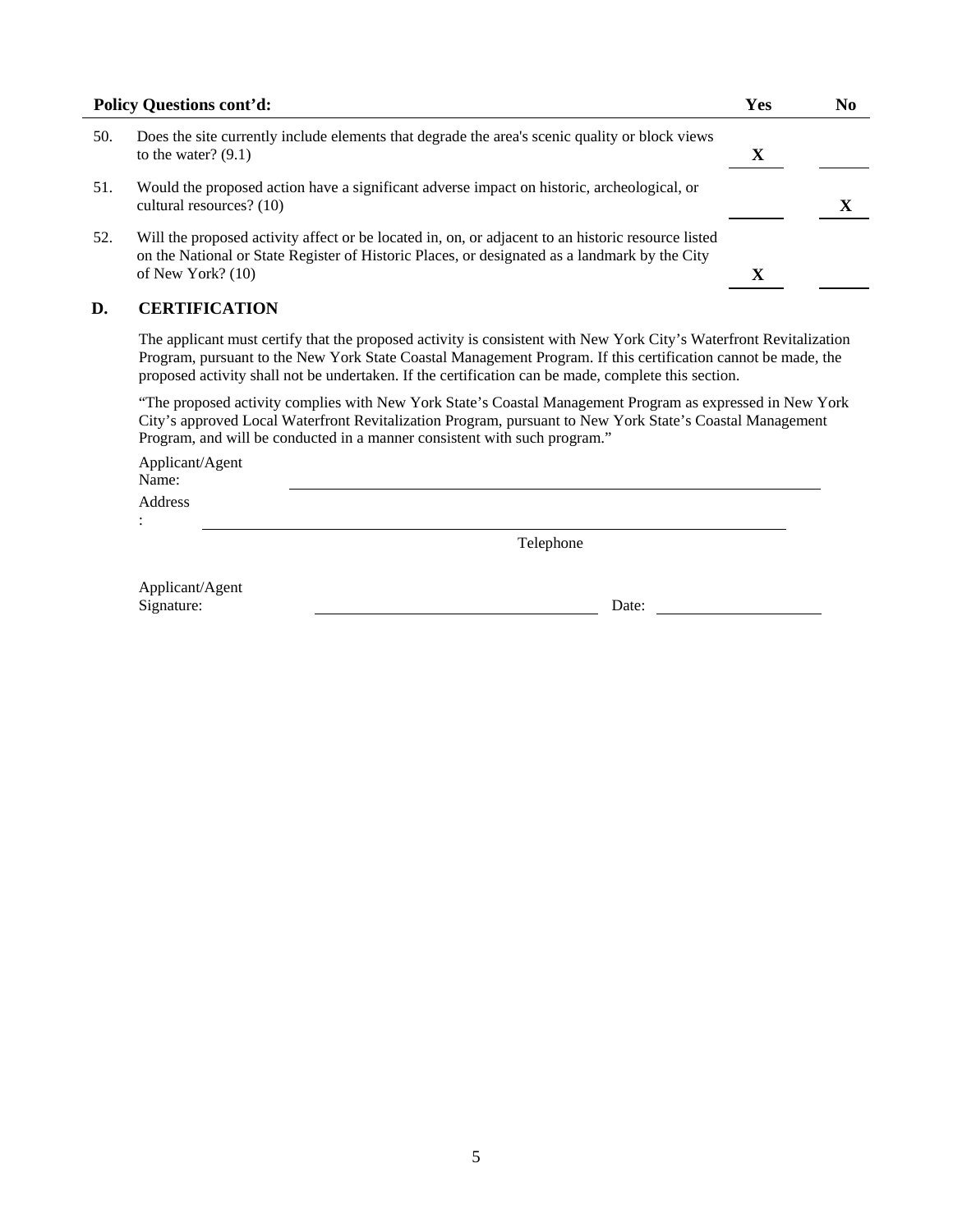**APPENDIX B**

**RESOURCES NOT DETERMINED S/NR-ELIGIBLE**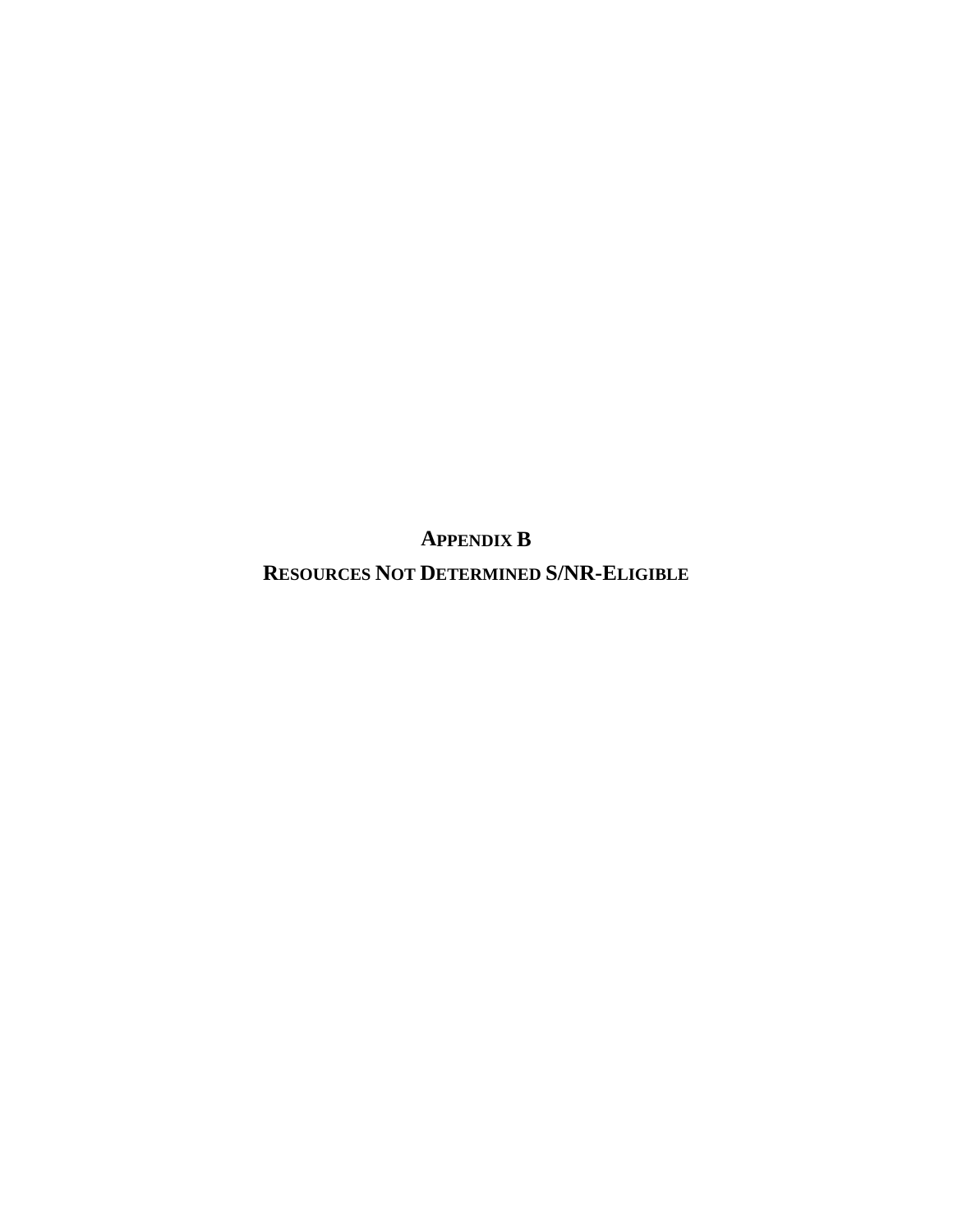## **Appendix B: Resources Not Determined S/NR-Eligible**

**Table B-1**

In addition to the resources with official designation or status, potential historic resources were identified in the project Areas of Potential Effect (APE). A number of potential historic resources were identified by the Lower Manhattan Emergency Preservation Fund (LMEPF), a consortium of historic preservation organizations that was formed in response to the events of September 11, 2001. This consortium includes the Municipal Art Society, the National Trust for Historic Preservation, the New York Landmarks Conservancy, the Preservation League of New York State, and the World Monuments Fund. The LMEPF produced a map, entitled *Corridors of Concern,* which shows the potential historic resources in addition to the officially recognized (or known) resources. Information obtained from this study was used in the identification of potential historic resources.

While many of these resources later became part of the Fulton-Nassau Historic District, others in the APE that are not included in the district were identified as potential historic resources. These and other potential architectural resources surveyed by AKRF were included in an August 2007 submission to the State Historic Preservation Office (SHPO) that provided photographs and brief descriptions of each potential resource.

In a comment letter dated October 9, 2007, SHPO determined that 12 of these resources are eligible for listing in the State and National Registers of Historic Places (S/NR), while 12 did not appear to be eligible for S/NR listing based on the information provided. Table B-1 and the architectural descriptions provided below inventory the architectural resources architectural resources in the project site and APE were determined not S/NR-eligible as part of this project.

| <b>Resource Name</b>            | Location                           |  |  |
|---------------------------------|------------------------------------|--|--|
|                                 | <b>Project Site</b>                |  |  |
| 34 Cliff Street Building        | 34 Cliff Street (52 Fulton Street) |  |  |
| 64-68 Fulton Street Buildings   | 64-68 Fulton Street                |  |  |
| 82-88 Fulton Street Buildings   | 82-88 Fulton Street                |  |  |
| 94 Fulton Street Building       | 94 Fulton Street                   |  |  |
| 110 Fulton Street               | 110 Fulton Street                  |  |  |
|                                 | <b>APE</b>                         |  |  |
| 112 John Street Building        | 112 John Street                    |  |  |
| 127 John Street Building        | 127 John Street                    |  |  |
| 26 Cliff Street Building        | 26 Cliff Street                    |  |  |
| 27 Cliff Street Building        | 27 Cliff Street                    |  |  |
| 30 Cliff Street Building        | 30 Cliff Street                    |  |  |
| 136 William Street Building     | 136 William Street                 |  |  |
| 165-167 William Street Building | 165-167 William Street             |  |  |
| Notes:<br>Refer to Figure 2B-3. |                                    |  |  |

**Potential Historic Architectural Resources within Project Site and Study Area**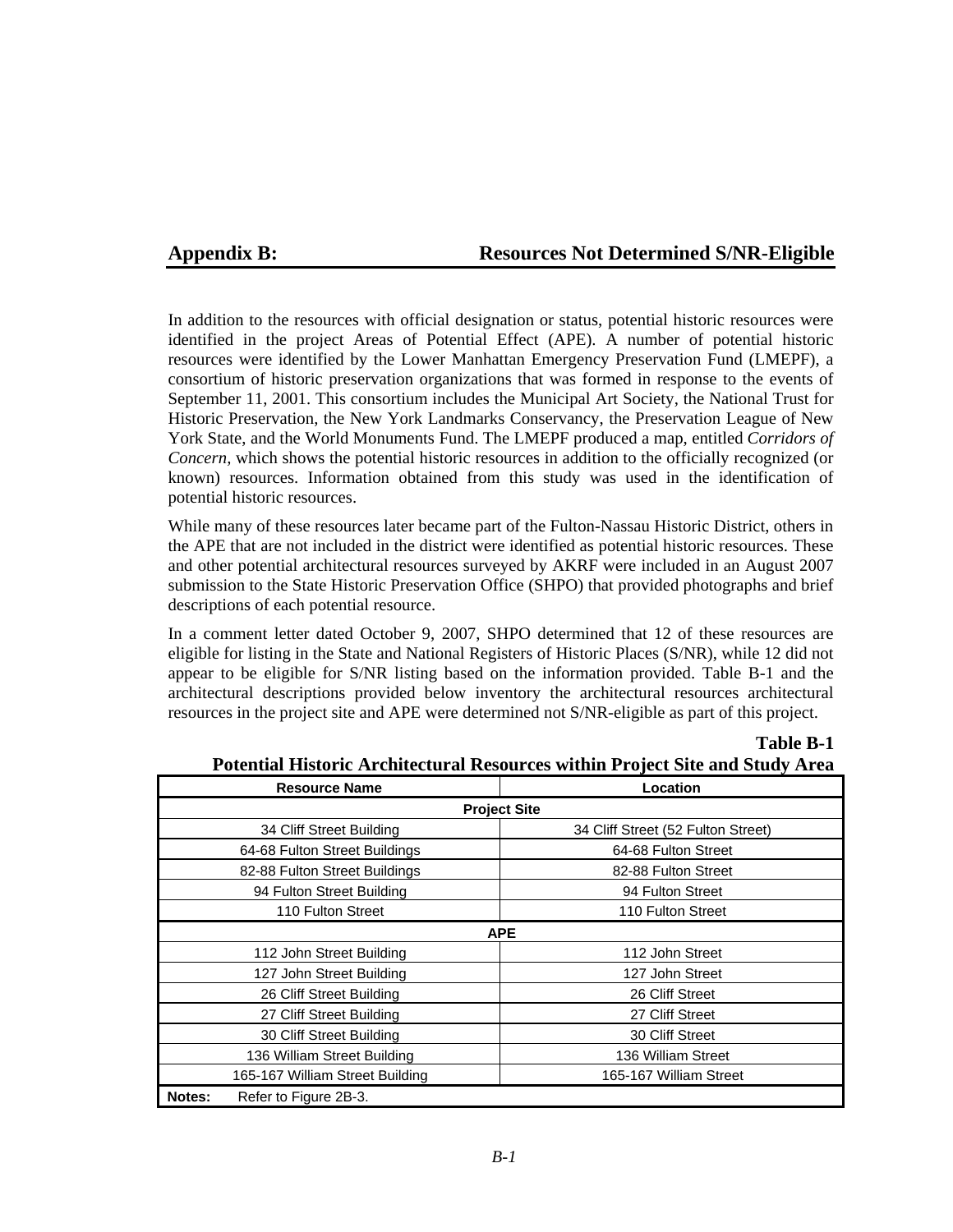#### *34 Cliff Street (a.k.a.52 Fulton Street)*

Located on the southwest corner of Fulton and Cliff Streets, 34 Cliff Street's two street façades are clad in concrete dressed to appear as ashlar (see Figure 2B-3, Resource A; and Figure 2B-4, Photo 1). The building has a flat roof. Constructed in 1936, the building has minimal ornamentation, but exhibits elements of the Art Deco style. The second and third stories on both façades contain large picture windows composed of a central single-light element flanked by narrow three-light elements. The central window is flanked by single rectangular windows with three-light sash. A metal fire escape is located along the western side of the north façade. The building is currently occupied by a McDonald's restaurant, and bears modern signage.

In 1936, *The New York Times* reported the Charles F. Noyes had purchased the property at 34 Cliff Street and intended to construct a new building that spanned the entire block to Pearl Street. Victor Bark, Jr. was the architect, and contractors G. Richard Davis were to erect the building. By 1938, the paper began running advertisements for the sale or lease of the "unique individual [building]." In 1967, *The New York Times* reported that tenants Parkway Distributors, Inc. renovated a portion of the building after signing a 21-year lease. A deli was located in the building in the mid-1980s.

#### *64-68 Fulton Street*

The 11-story brick commercial building at 64-68 Fulton Street, located at the southwest corner of Fulton Street and Ryders Alley, exhibits elements of the Renaissance Revival and Art Nouveau styles (see Figure 2B-3, Resource C; and Figure 2B-5, Photo 3). The building has an angled corner bay, and a flat roof with a wooden water tower visible atop it. The design juxtaposes cast-iron Corinthian columns, egg-and-dart motifs, and segmental arches, with corbelled brickwork and simple circular medallions. The façade is dominated by expanses of single, paired, and grouped windows. Most of the windows have been retrofitted with modern replacements, however, some of the earlier three-over-three-light sash remain.

Charles Buek owned and commissioned the building between 1897 and 1900. A New York City developer and architect, Buek designed several noted structures in the city, including Astor Row, a New York City Landmark (NYCL)-designated Renaissance Revival-style rowhouse block in Harlem. According to a 1900 *New York Times* article, Buek hired architect Charles Brendon to design 64-68 Fulton Street. The structure was originally 9 stories in height, the upper two stories being added during the first decades of the 20th century. Historic photographs and newspaper articles indicate that the building was tenanted primarily by jewelry manufacturers and wholesalers during the first half of the 20th century.

#### *82-88 Fulton Street*

The seven-story brick building at 82-88 Fulton Street on the southwest corner of Gold Street was originally constructed in 1883, and was remodeled ca. 1979 (see Figure 2B-3, Resource D; and Figure 2B-5, Photo 4). The original portion of the building appears to have been six stories in height, and is characterized by large single and ribbon windows surmounted by wide stone lintels. The façade is highlighted with multiple wide bands of light-colored stone. The top story of the building is also constructed of brick and contains a small number of rectangular windows of varying size. Round balconies have been added on select bays along the façade. A brick shopfront and awning, apparently dating to the second half of the 20th century, occupies the ground story of the building.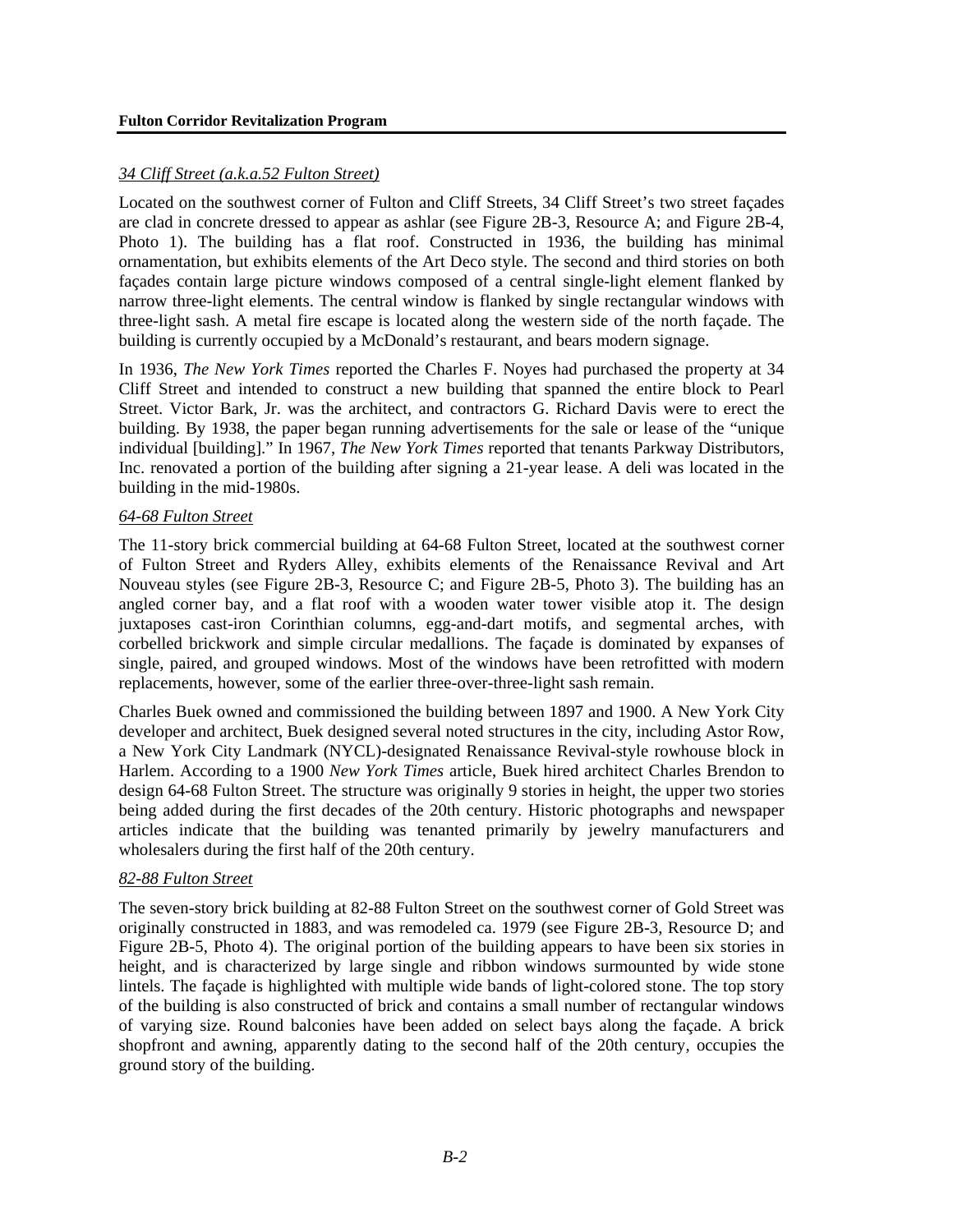82-88 Fulton Street was originally designed by John B. Snook, the architect of the Sun Building at 280 Broadway (NYCL) and partner in the firm Trench & Snook. In the 1890s, the building was occupied by a glass mold factory; jewelry manufacturers; printers and lithographer's offices; and exterminator's offices. In 1911, the Diamond Point Pen Factory occupied the building, and in 1935, a jeweler was located there. Consolidated Edison owned the structure from 1961 until 1975. In 1979, the building was converted to apartments.

## *94 Fulton Street*

Originally constructed in 1876 as a four-story building, two stories were added to 94 Fulton Street prior to 1923 (see Figure 2B-3, Resource F; and Figure 2B-6, Photo 6). The building has a four-bay façade, with a modern storefront at ground-story level, and a corbelled brick cornice at eaves level. The building is of brick construction, and has stone window lintels bearing incised ornament, typical of the Anglo-Italianate style, on the second, third, and fourth-story levels. The building has a metal fire escape across the front façade.

94 Fulton Street was designed by Rogers and Brown. In 1895, Fishel, Adler, and Schwartz, art publishers, tenanted the building. In 1930, the Child's restaurant company leased the building, along with nearby 136 William Street.

## *110 Fulton Street*

110 Fulton Street is a fifteen-story brick-faced building on the corner of Fulton and Dutch Streets; the front façade faces Dutch Street (see Figure 2B-3, Resource H; and Figure 2B-8, Photo 9). The structure has minimal ornamentation, but exhibits elements of the Neoclassical style, exemplified by the stone pilasters that distinguish the lower two stories of the building. The structure has a corbelled brick cornice, a fire escape across a portion of the front façade. Round balconies occupying the middle bay of the side façade appear to be a late 20th century addition. Applied shield medallions are located at certain bays between third and fourth story windows.

The building was constructed in 1925-7, designed by William F. Hemstreet, an architect who designed other industrial and commercial buildings in Manhattan, including the 1925 46-50 Hudson Street (located in the Tribeca West Historic District). In 1937, a paint store, Devoe and Reynolds was one of the tenants of the building: this company had apparently occupied an earlier building on the site from 1851 to 1892. In 1943, the building was purchased by the Republic Insurance Company of Dallas. In 1959, the ownership passed to the Commercial Stationary Company.

## *112 John Street*

112 John Street is a four-story brick building (see Figure 2B-3, Resource N; and Figure 2B-10, Photo 14). The windows are surmounted by stone lintels with pronounced keystones. The building has undergone substantial alterations: the cornice has been removed and replaced with a simple brick parapet. The ground story has been remodeled and is now a modern shop front. The windows throughout the structure contain one-over-one-light double-hung sash.

Historic maps suggest that 112 John Street predates 1891. In 1930, at the time that a thirty-three-story building at 114-120 John Street was being constructed adjacent, the four-story building at 112 John Street was owned by the estate of Cortlandt De Peyster (*The New York Times,* May 21, 1930).

## *127 John Street Building*

This 32-story glass and steel building was designed by Emery Roth & Sons and was completed in 1971 (see Figure 2B-3, Resource P; and Figure 2B-11, Photo 15). It was constructed by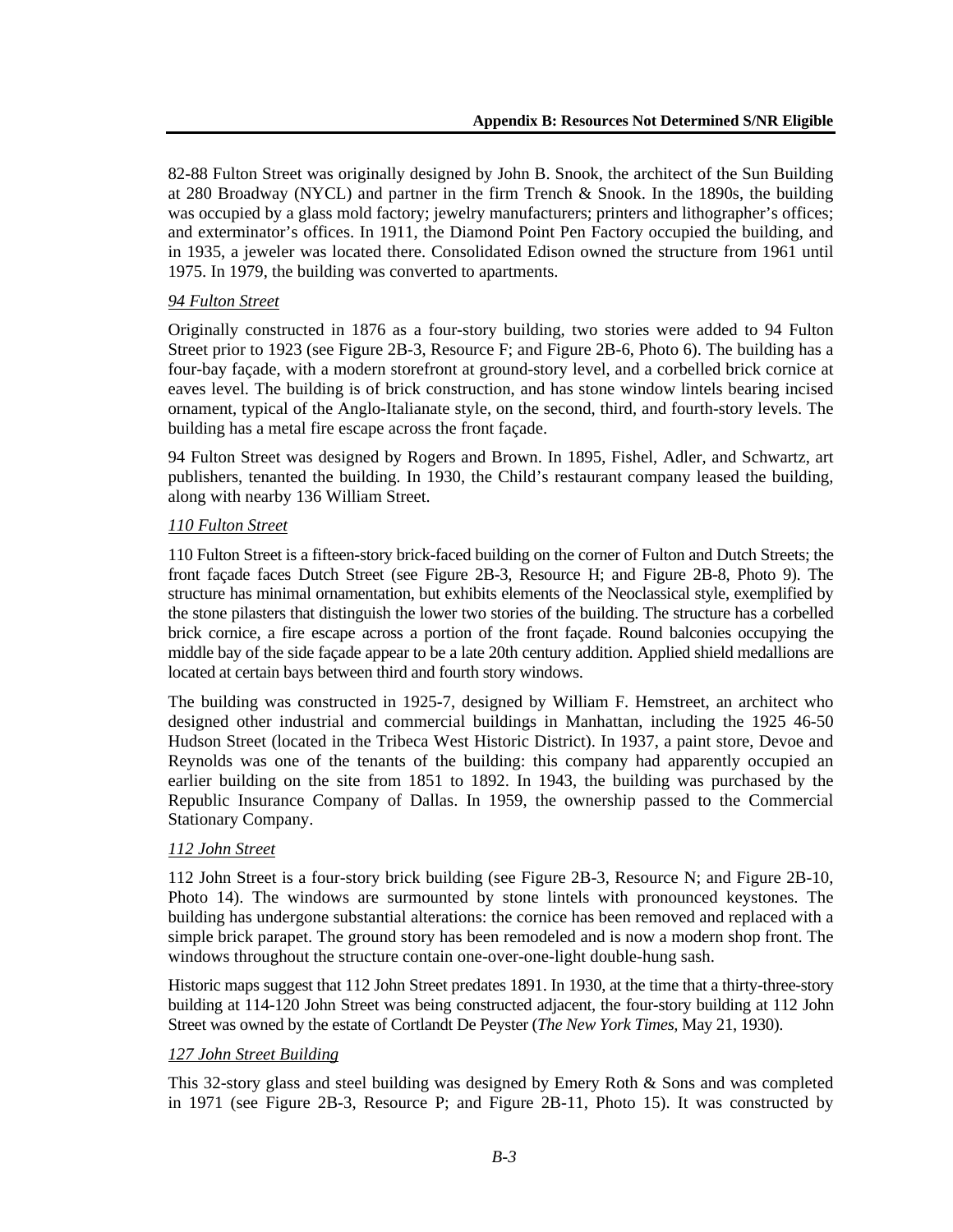Melvyn Kaufman, who was famous for incorporating whimsical designs into his buildings. The building featured a short neon-lit tunnel that led to the lobby, designed by Corchia-de Harak, as well as several pieces of sculpture throughout the building and a three-story clock on the exterior. Around 1997 the building was converted to residential use, with retail and commercial space on the lower floors. Conversion of the building was an example of the transformation of the former insurance district that was located east of Broadway and south of Fulton Street.

#### *26 Cliff Street*

The structure at 26 Cliff Street is a three-bay four-story brick-faced building, designed in the Colonial Revival style (see Figure 2B-3, Resource Q; and Figure 2B-11, Photo 16). The ground story of the building has been treated with bands of projecting brick, referencing rustication. A Colonial Revival-style doorway occupies the westernmost bay of the story, composed of a doorway surmounted by a fanlight with tracery, planked by pilasters supporting a denticulated cornice. A masonry floor belt course is located between first and second-story level. Windows on the second story have brick lintels with pronounced stone keystones. A wide band of stucco or stone surmounting third-story level appears to be a vestige of a removed cornice. The fourth story has been constructed of more modern brick and appears to be a relatively recent addition. The easternmost bay of former windows throughout the building has been blocked with brick. The remaining windows contain one-over-one-light double-hung sash.

Although the façade dates to the early 20th century, the structure itself may date to before 1866. Bartlett Savery, a hollowware dealer occupied the "spacious premises" offered by the building in the late 19th century, according to Edwards and Critten's *New York's Great Industries*. According to *The New York Times*, the property was owned by Frank T. Morrill prior to 1904 and by 1910 was in use as the office and factory of Paul Schaad Co. In 1901, the ground floor was used partially for the storage of plumbing supplies and the windows were covered with iron shutters. In 1934, *The New York Times* reported that the building had been purchased by Charles F. Noyes, who intended to convert the structure into a three story office building. The renovations, supervised by G. Richard Davis and Co., were completed by the following year, at which time the *Times* advertised the building's sale. The building was touted as being completely remodeled with a new colonial façade.

## *27 Cliff Street*

The narrow five-story brick building at 27 Cliff Street was constructed in 1916, designed by architect James S. Maher (see Figure 2B-3, Resource R; and Figure 2B-12, Photo 17). The building, which exhibits minimal flat geometric ornamentation, combines elements of the Neoclassical and early Art Deco styles. The building has ribbon windows in groupings of four on the upper four stories. The windows are echoed between stories by ribboned rectangular brickwork patterns. These are flanked by pilasters surmounted by stylized capitals with diamond shapes and angular pendants. A low chevron-shaped parapet surmounts the flat roof on the front façade. Among the first tenants of the structure were Thurston & Braidich, dealers in 'crude drugs, gum, arabic, etc." In 1936, the structure was leased to the New York Steam Company. On 1943, it became a warehouse for the Alien Property Custodian of the United States government.

## *30 Cliff Street*

The six-story three-bay building at 30 Cliff Street probably dates to the first half of the 19th century, but was so extensively remodeled during the second half of the 20th century that little of its original appearance is currently evidenced on the façade (see Figure 2B-3, Resource T; and Figure 2B-11, Photo 16). A stone belt course between the first and second story level, consistent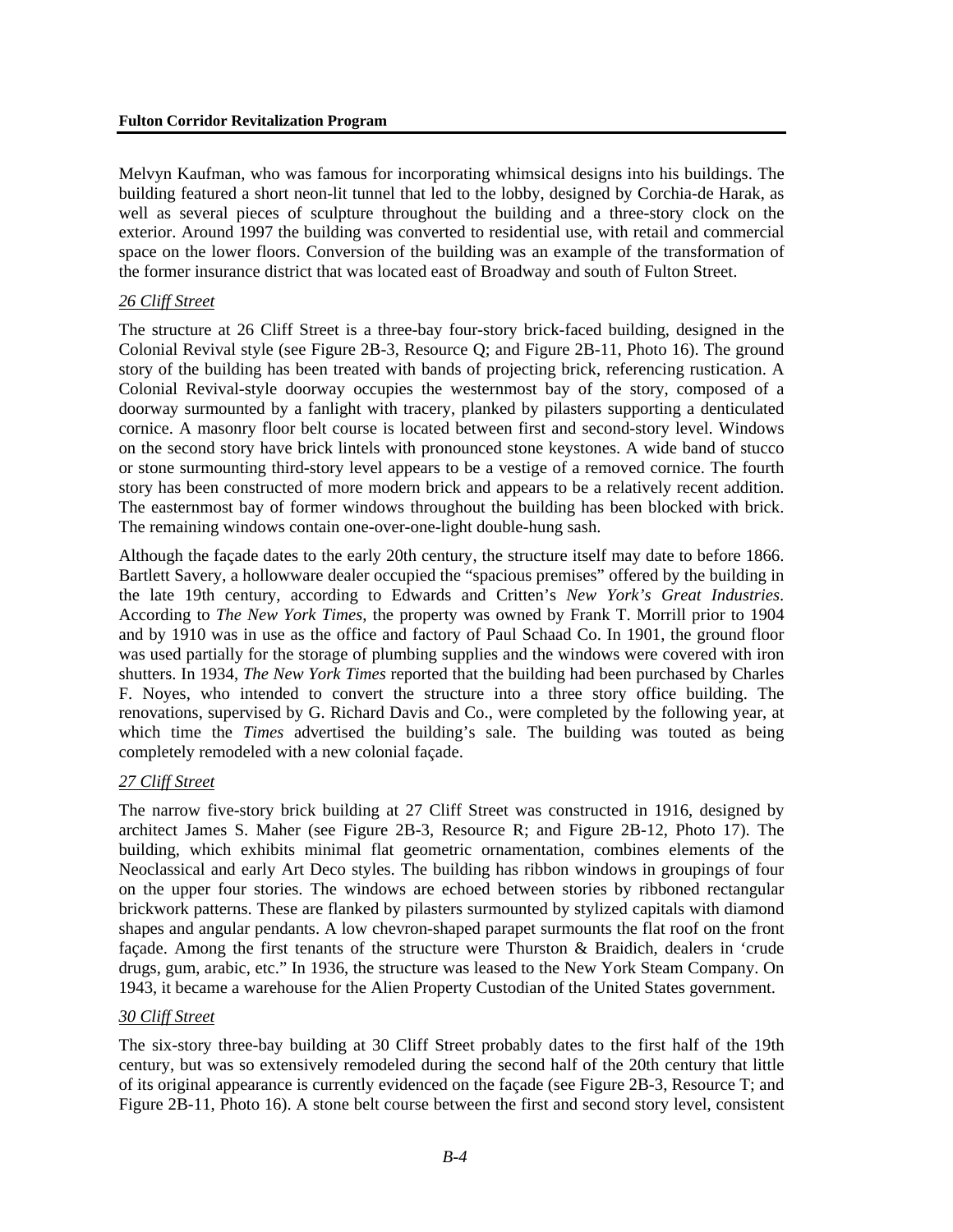with the neighboring buildings at 28 and 32 Cliff Street, is one of the few remaining vestiges of its original construction. The originally four-story building is now six stories in height, and a modern brick façade lacking in detail has been added. Windows currently occupying the façade are single-light paired windows. The ground floor has two large glass windows and a central doorway. Remnants of the original ground-story stone facing remain in place. An obituary published in *The New York Times* noted that in the late 1890s, a wholesale drug retail company, Coffin, Reddington, & Co., was based at 30 Cliff Street. By the early 20th century, the building was the home of the Electro-Silicon Company, who advertised their silverware cleaner in such domestic publications as *Harper's Bazaar*, *McClure's*, and *Good Housekeeping*. In 1990, a New York Sports Club franchise opened in the location.

## *136 William Street*

136 William Street is a six-story structure clad in light-colored brick (see Figure 2B-3, Resource W; and Figure 2B-13, Photo 19). The building features minimal ornamentation, with the exception of a stepped brick parapet wall at the roofline. The ground story is clad in polished pink marble tiles; a decorative metal plate bearing the building's address number surmounts the off-set doorway. The upper five stories all contain ribbon windows, the five rectangular elements of which each contain one-over-one-light double-hung sash.

The building appears to date to the first decades of the 20th century, however, no records of its construction has been found. Historic maps show that a six-story building occupied the lot prior to 1891. Newspaper articles record two severe fires that damaged the building in 1899 and in 1906. Coverage of the 1899 fire noted that 136 William Street was then occupied entirely by the Berlin-Jones Envelope Company, and was said to have been constructed in 1809 (*The New York Times*, NYT December 25, 1899). It is not known if the building was demolished or retained after this fire, however, newspaper coverage of the 1906 fire notes that the structure was occupied by the Berlin-Jones Envelope Company, the C. W. Gaudineer Printing Company, the International Press, and the Gaudineer Company. Whether the building was entirely replaced with a structure of similar height and dimensions, or whether the building's façade was replaced, the current façade of the building dates to the first half of the 20th century. In 1930, the Child's restaurant company leased the building, along with nearby 94 Fulton Street.

## *165-7 William Street*

The 11-story Neoclassical-style building at 165-7 William Street is faced in brick and has stone detailing (see Figure 2B-3, Resource X; and Figure 2B-13, Photo 20). The five-bay symmetrically fenestrated façade is defined by a central three-bay grouping flanked by vertical bands or pilasters that terminate in finials. The uppermost story of the building is stepped back. The lower stories are faced in dressed light-colored stone and area surmounted by a large projecting cornice. The windows throughout the structure have stone voussoirs. The two outermost bays are emphasized by vertical bands of light-colored brick, teaming with the stone detailing to contrast with the red brick of the façade and to give the building a vertical emphasis. 165-7 William Street was built in 1906, designed by the architectural firm of Bannister and Schell. This New York City firm, established c. 1899, was responsible for the design of numerous buildings of varying types in Manhattan during the first decade of the 20th century.  $*$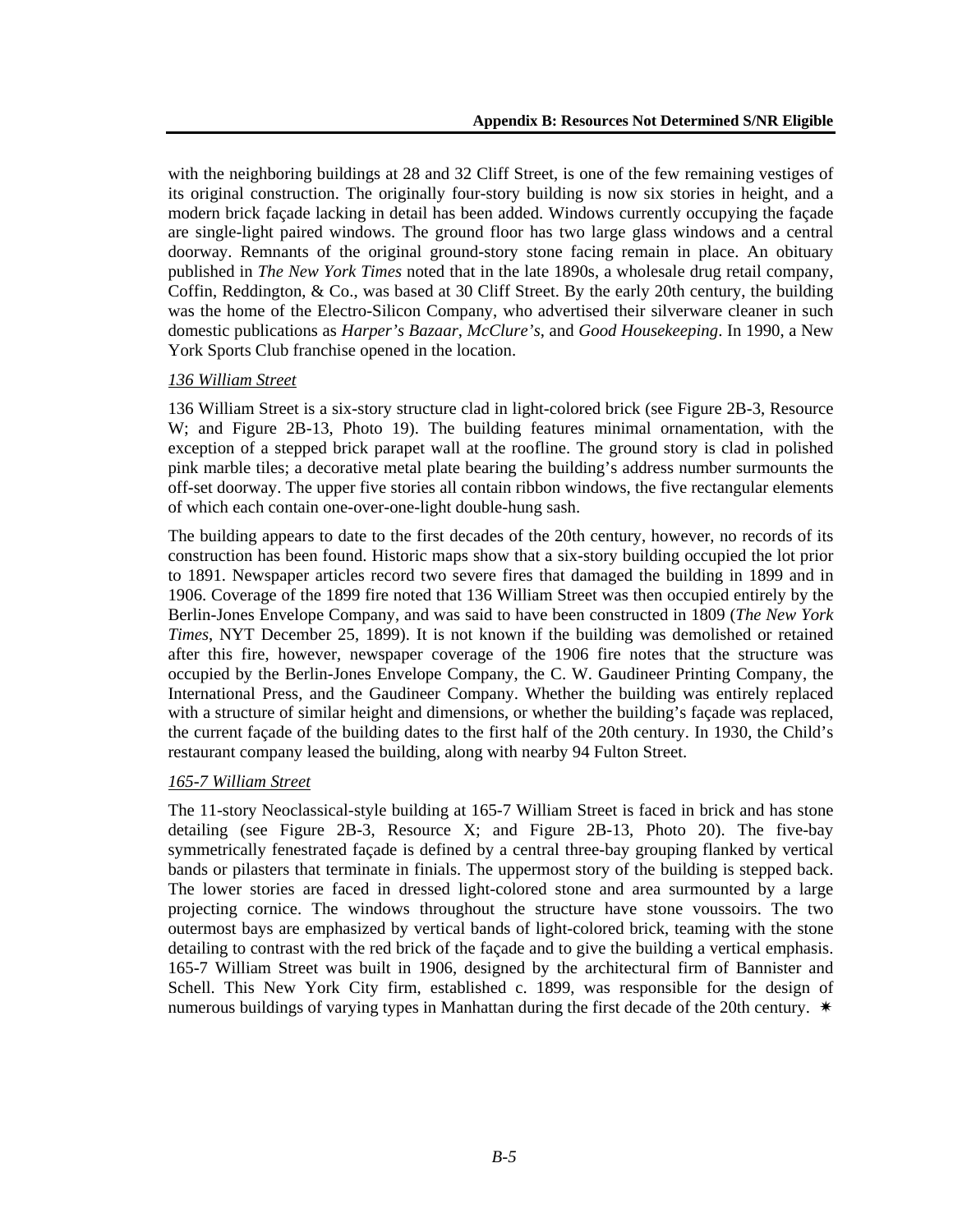**APPENDIX C PROGRAMMATIC AGREEMENT**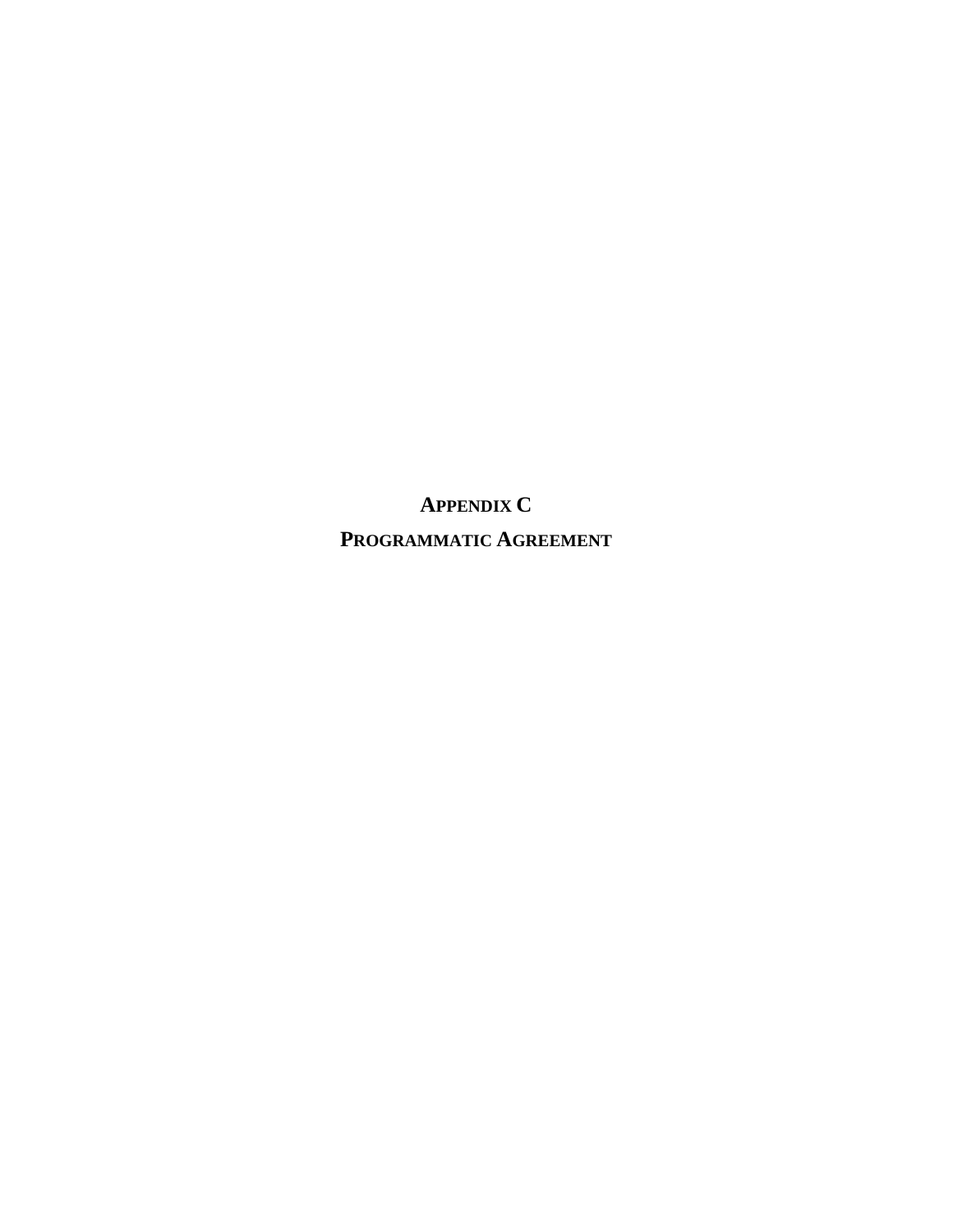## **Programmatic Agreement Regarding Fulton Street Corridor Revitalization Project**

Agreement, dated as of February\_\_, 2008 ("Effective Date"), of the New York State Historic Preservation Officer ("SHPO") and the Lower Manhattan Development Corporation ("LMDC").

WHEREAS, LMDC, as the recipient of U.S. Department of Housing and Urban Development ("HUD") Community Development Block Grant program funds, is responsible pursuant to 42 U.S.C. § 5304(g) for conducting environmental reviews of projects receiving HUD funds in accordance with 24 CFR Part 58 and other applicable laws and regulations; and

WHEREAS, LMDC proposes to allocate a portion of such funds to the City of New York ("City") for the Fulton Corridor Revitalization Project ("Fulton Project") pursuant to grant subrecipient agreements dated as of November 17, 2006 and December 11, 2006, which require the City to comply with 24 CFR Part 58 and other applicable legal requirements relating to the Fulton Project as a condition to receiving any funds for project construction; and

WHEREAS, LMDC and the City are working together to conduct all necessary reviews for the Fulton Project pursuant to Section 106 of the National Historic Preservation Act ("Section 106") and other applicable laws; and

WHEREAS, LMDC is responsible for coordinating the environmental and historic reviews for the Fulton Project, which would improve the streetscape of portions of Fulton Street, Nassau Street and surrounding streets; enhance the Pearl Street Playground and Titanic Park; create open space at Delury Square and Burling Slip; include targeted improvements to the street wall on Fulton Street; and establish a comprehensive retail and façade improvement program for Fulton and Nassau Streets (collectively, the "Project Site"); and

WHEREAS, this Project Site includes portions of the South Street Seaport Historic District and the Fulton-Nassau Historic District (both listed on the State and National Register of Historic Places) and the New York City's South Street Seaport Historic District and Extension ("Historic Districts"); and

WHEREAS, the reviews and consultation for the Fulton Project pursuant to the National Environmental Policy Act ("NEPA") and Section 106 have been coordinated and LMDC has prepared an environmental assessment ("Environmental Assessment") that addresses the Fulton Project's potential effects on historic properties; and

WHEREAS, the effects of the Fulton Project on certain historic properties cannot be fully determined prior to the completion of final designs for such properties; and

6254662.8 WHEREAS, the Project Site includes areas, as identified in the Environmental Assessment, where archaeological resources may be discovered during the excavation of such areas as part of the construction of the Fulton Project; and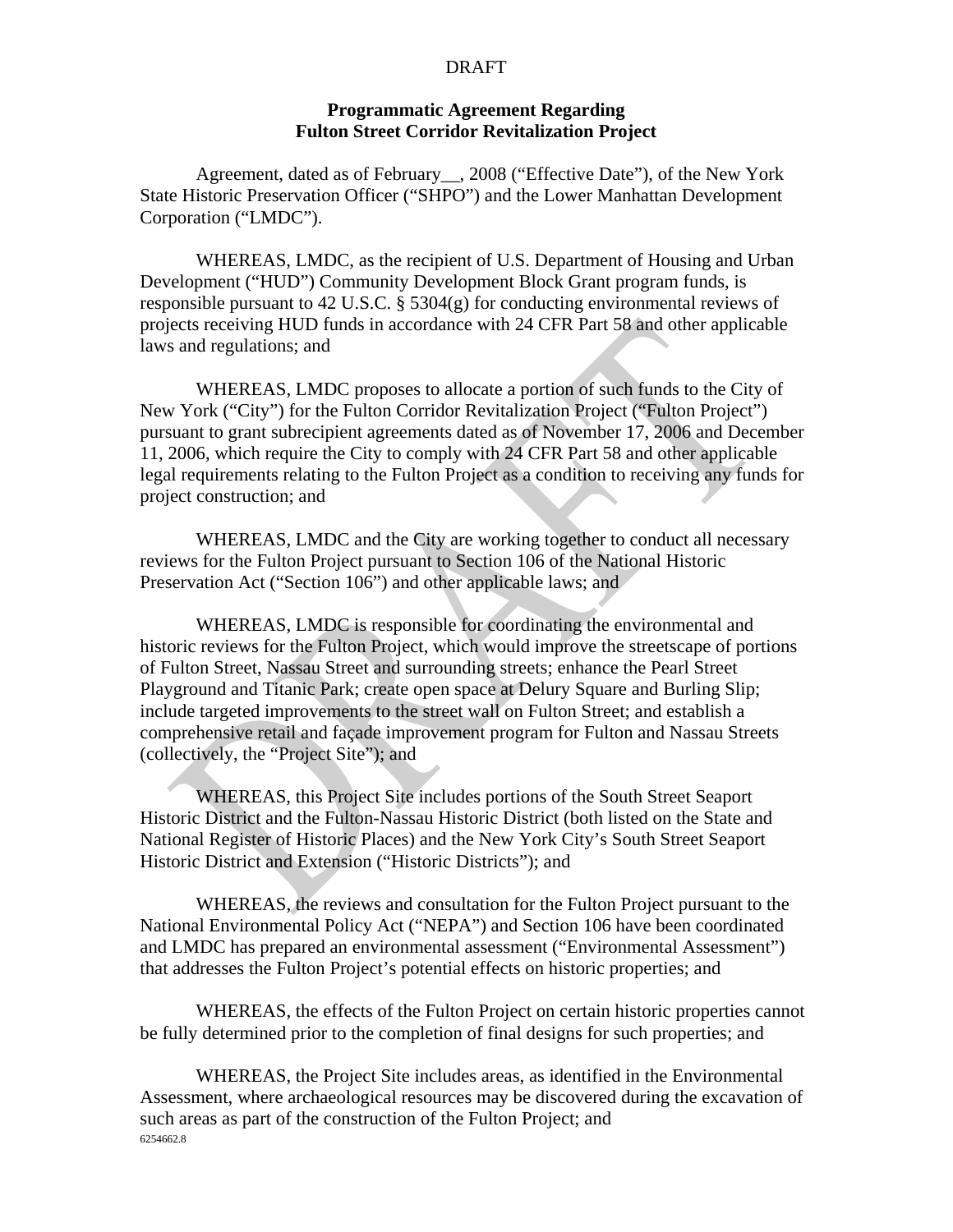WHEREAS, SHPO and LMDC desire to set forth a procedure to assure that final designs for improvements to historic properties and excavation of areas where archeological resources may be present do not result in any adverse effects on historic properties or that if adverse affects can not be avoided, measures will be taken to minimize and mitigate those adverse effects; and

WHEREAS, SHPO and the City serve as consulting parties in the Section 106 process; and

WHEREAS, LMDC has provided early notice of the Section 106 process to Native American tribes and other potentially interested persons and the public and they have not submitted comments to LMDC; and

WHEREAS, LMDC will provide notice of this Agreement to potentially interested persons and the public; and

 WHEREAS, LMDC [will invite] the Advisory Council on Historic Preservation to become a signatory to this Agreement; and

NOW, THEREFORE, the signatories hereby agree that the Fulton Project will be implemented in accordance with the following stipulations of this Agreement entered into pursuant to 36 CFR § 800.14(b) in order to take into account the effects of the Fulton Project on historic properties.

## **Stipulations**

LMDC, in consultation with the City, will ensure that the following measures are carried out:

## **1. Definitions.**

The terms in this Agreement will have the meaning provided by the Section 106 regulations, 36 CFR Part 800.

## **2. Grant Program Consultation.**

(a) Design Guidelines. As part of the Fulton Project, the City proposes to provide grants for façade and storefront improvements for eligible property owners on Fulton Street between Broadway and Water Street and on Nassau Street between Spruce Street and Maiden Lane.

> (i) The City will provide grants for three categories of improvements, presently called "Tier 1," "Tier 2," and "Tier 3."<sup>1</sup>

1

 $6254662.8$  2  $<sup>1</sup>$  Tier 1 may involve improvements to awnings, signage and security gates. Tier 2 may involve</sup> improvements to storefronts to address transparency; bulkheads; entrances; cornices, piers and pilasters; transoms; and air conditioners. Tier 3 may involve improvements to building facades and interior upgrades.<br>6254662.8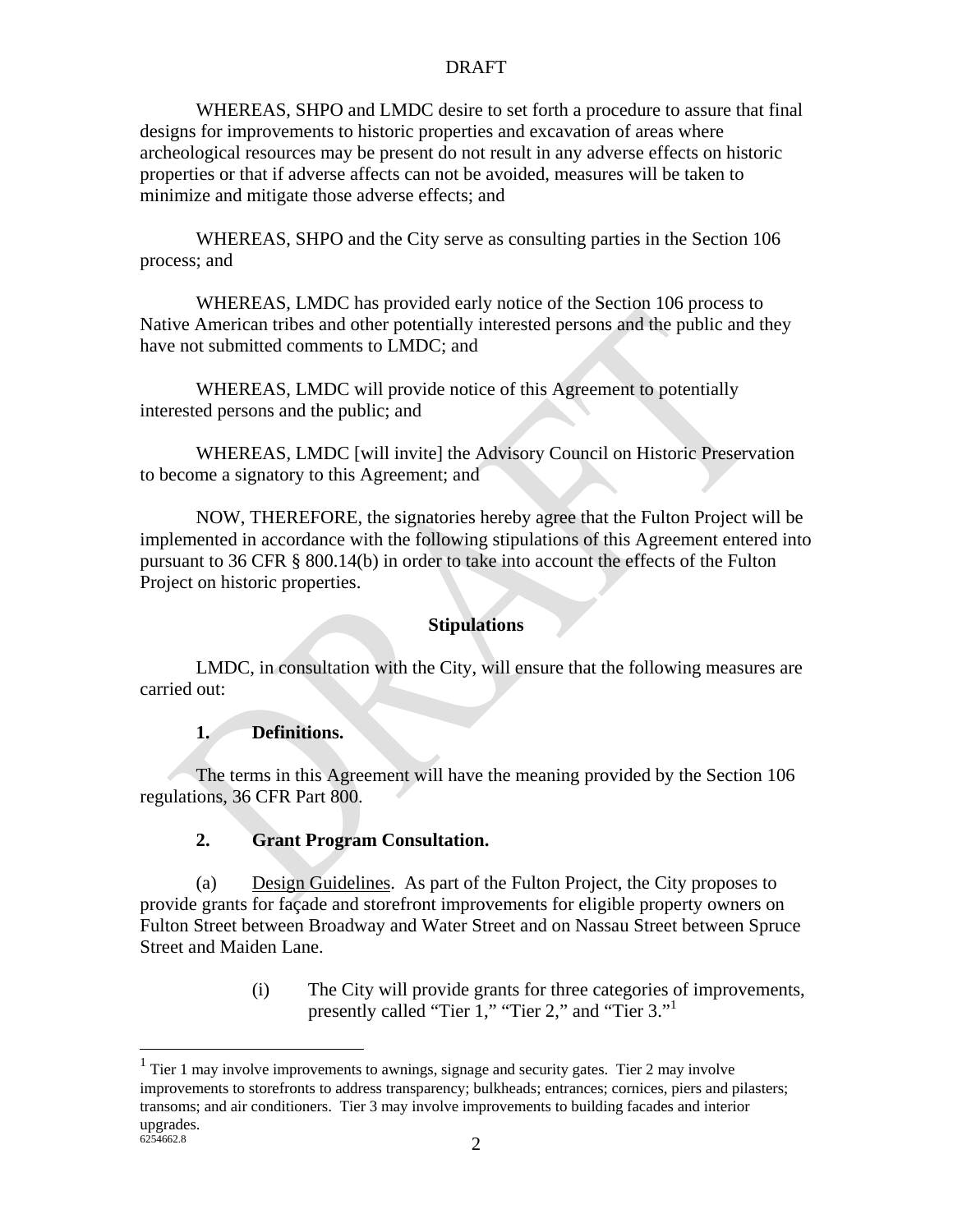- (ii) The City will provide these grants in conformance with its Design Guidelines, which the City and LMDC may amend from time to time.
- (iii) LMDC and the City will seek SHPO's concurrence with any substantive amendments to the Design Guidelines.
- (iv) LMDC will obtain the Design Guidelines and any amendments from the City and make them available at www.renewnyc.com.

(b) Incentives Review Panel. The Design Guidelines will provide for an "incentives review panel" that will make determinations regarding the award of Tier 2 and Tier 3 grants. At least one member of this panel will be a person who possesses a graduate degree in architectural history, art history, historic preservation, or closely related field, with coursework in American architectural history, or a bachelor's degree in architectural history, art history, historic preservation or closely related field plus one of the following:

> (i) At least two years of full-time experience in research, writing, or teaching in American architectural history or restoration architecture with an academic institution, historical organization or agency, museum, or other professional institution; or

(ii) Substantial contribution through research and publication to the body of scholarly knowledge in the field of American architectural history.

(c) Tier 3 Grants. LMDC, the City and SHPO will consult regarding the allocation of Tier 3 grants to eligible storefront owners.

- (i) LMDC and the City will provide SHPO with at least 30 days to review each proposed Tier 3 grant prior to award of that grant.
- (ii) To facilitate SHPO's review of proposed Tier 3 grants, LMDC or the City will provide SHPO with the Tier 3 grant application, conceptual designs for the proposed improvements and a concise description of the proposed construction techniques (collectively, "Tier 3 Proposal"). The parties recognize that the Tier 3 Proposal will reflect early designs.
- (iii) SHPO will respond with any comments or objections (including any disparity between the Tier 3 Proposal and the Design Guidelines) within the 30-day review period. If SHPO has objections, it will include with its response the changes to the Tier 3 Proposal that would resolve those objections.
- (iv) If SHPO, LMDC and the City agree that the proposed improvements will not have an adverse effect on historic resources,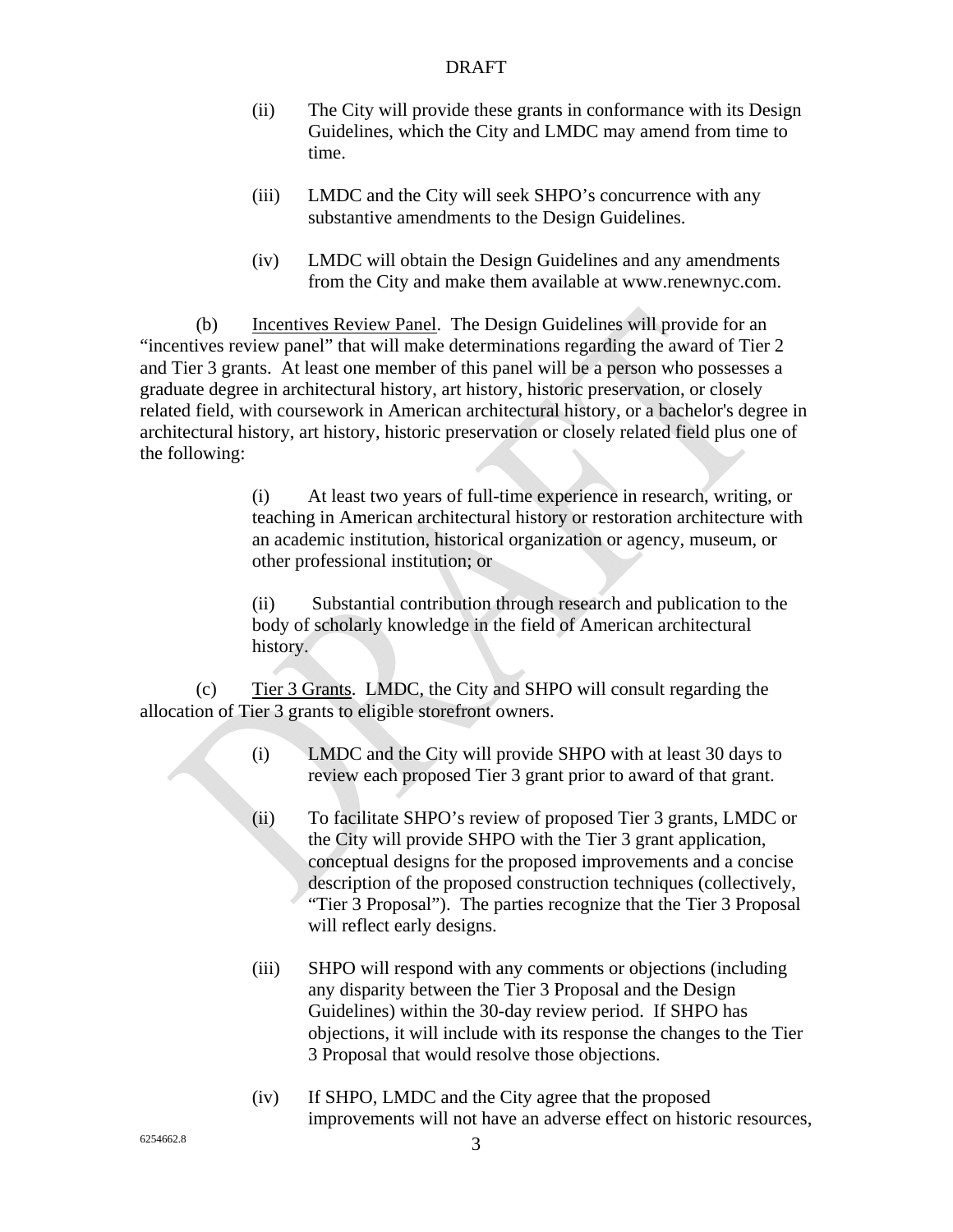the City will proceed with the grant-making process. (LMDC and the City may also accept SHPO's objections and the proposed changes to resolve those objections.) If SHPO, LMDC and the City disagree about the effects of the proposed improvements, they will immediately undertake timely and good faith negotiations to resolve those disagreements. If the disagreement cannot be resolved, SHPO and LMDC will comply with Section 106 regulations guiding such disputes, including 36 CFR §§ 800.5, 800.6 and 800.7.

## **3. Archaeological Resources.**

(a) Burling Slip. Prior to the start of any construction at Burling Slip, LMDC and the City will complete the steps outlined in the attached Archaeological Testing Protocol, which provides for investigation and monitoring of archeological resources (Attachment A to this Agreement). SHPO and the Landmarks Preservation Commission have previously concurred with that protocol.

## (b) Other Locations.

- (i) As set forth in the historic resources section of the Environmental Assessment (Chapter 2, Section B),most of the proposed impact areas include substantial depths of fill and/or recent disturbance above archaeologically sensitive zones. These sensitivity zones are based on the results of Phase 1A studies that LMDC prepared for Delury Square, the Pearl Street Playground, Titanic Memorial Park and the Street Corridor Improvements (See page 2B-1 of the Environmental Assessment). The Fulton Project is therefore not expected to have impacts deep enough to disturb sensitive archeological zones other than the areas identified for Burling Slip. If project plans change and the Fulton Project would cause disturbance to depths of identified archaeological sensitivity in any other locations, the City and LMDC will prepare an archeological testing protocol (similar to the Burling Slip protocol) for those locations and seek SHPO's concurrence in that protocol.
- (ii) Prior to the start of construction of open space improvements in DeLury Square, the Pearl Street Playground, Titanic Memorial Park or the streetscape, LMDC and the City will cooperate in the preparation of a plan for unanticipated discoveries ("Unanticipated Discoveries Plan") for archaeological resources in those locations. SHPO will have 30 days to submit comments and recommendations to LMDC and the City with respect to the adequacy of the Unanticipated Discoveries Plan. In the event that unanticipated archaeological deposits or features are encountered during construction of the Fulton Project, LMDC and the City will immediately implement the procedure of the Unanticipated Discoveries Plan. All parties recognize that stopping construction may have extraordinary costs. They will therefore make every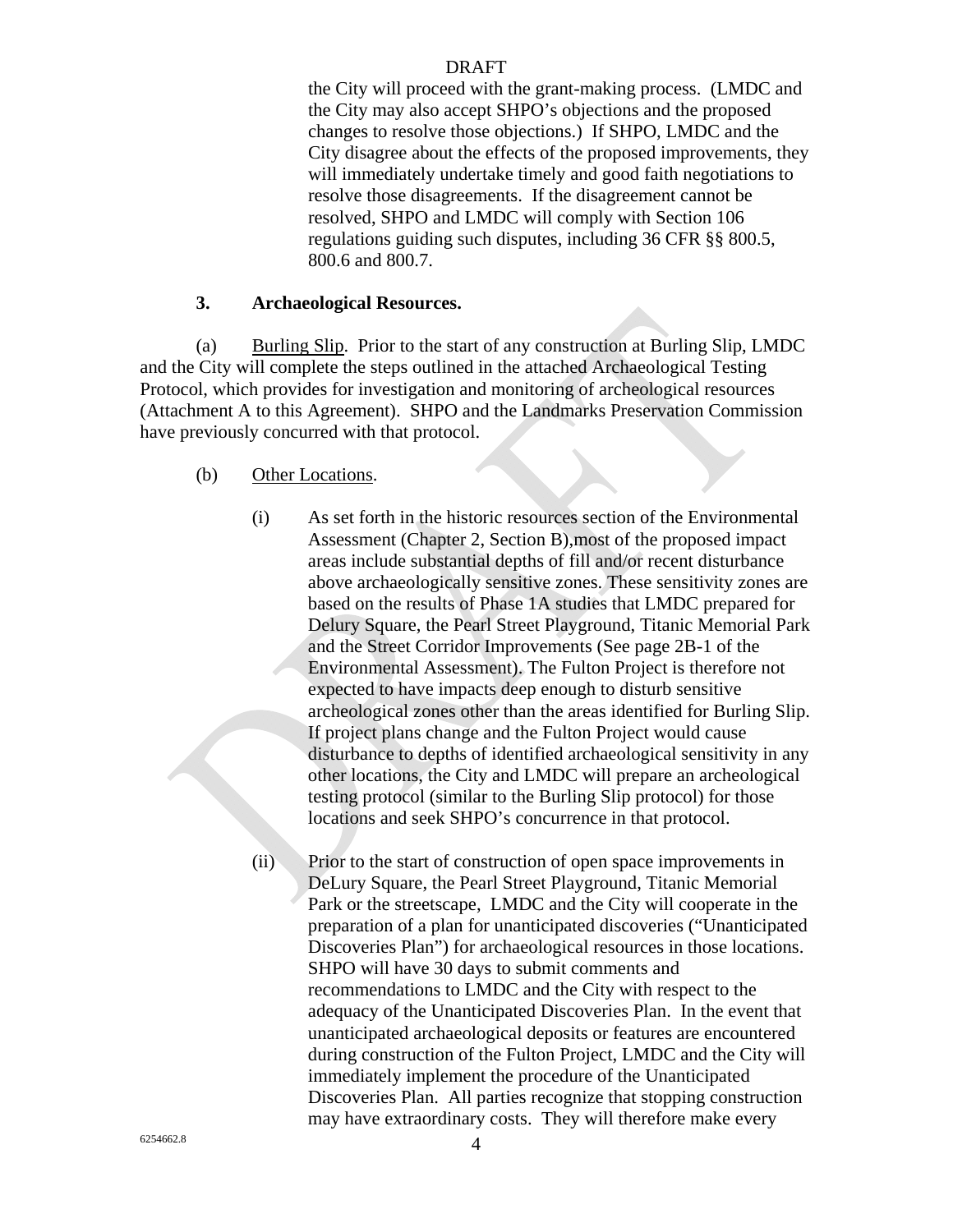effort to implement the approved Unanticipated Discoveries Plan expeditiously in circumstances requiring its use.

## **4. Public Participation.**

LMDC will provide public notice of its intention to enter into this Agreement. LMDC will also make a copy of the final Agreement available on its website, www.renewnyc.com, and upon request to LMDC's environmental project manager.

## **5. Termination of Agreement**.

a. This Agreement will terminate upon the latest of (i) the conclusion of construction of the open space improvements at Burling Slip, DeLury Square, Pearl Street Playground, Titanic Memorial Park or the streetscape; or (ii) the conclusion of the grant program; or (iii) ten years after the Effective Date.

b. Any party may terminate this Agreement prior to the time set forth in section 5(a) above by providing 30 days written notice to the other party(ies). Prior to termination, however, the parties will consult in good faith to seek agreement or amendments or other actions that would avoid termination and clarify the procedure for future review of any outstanding activities subject to this Agreement.

c. In the event that any party terminates its participation under this Agreement under section 5(b) above, LMDC will either prepare and execute a new programmatic agreement for the Fulton Project pursuant to 36 CFR § 800.14(b) or request and consider comments from the ACHP consistent with 36 CFR § 800.7.

## **6. Amendments to the Agreement.**

Amendments as negotiated by the parties will be effective only when in writing and upon the written approval of all parties to this Agreement.

## **7. Notices.**

All notices, including for the initiation of comment periods, required by this Agreement will be provided by first class mail as follows. Notice will be effective at mailing.

| SHPO:           | <b>Beth Cumming</b><br>Office of Parks Recreation and Historic Preservation<br>Peebles Island, 219 Delaware Avenue<br>Waterford, NY 12188 |
|-----------------|-------------------------------------------------------------------------------------------------------------------------------------------|
| With a copy to: | Douglas Mackey<br>Office of Parks Recreation and Historic Preservation<br>Peebles Island, 219 Delaware Avenue<br>Waterford, NY 12188      |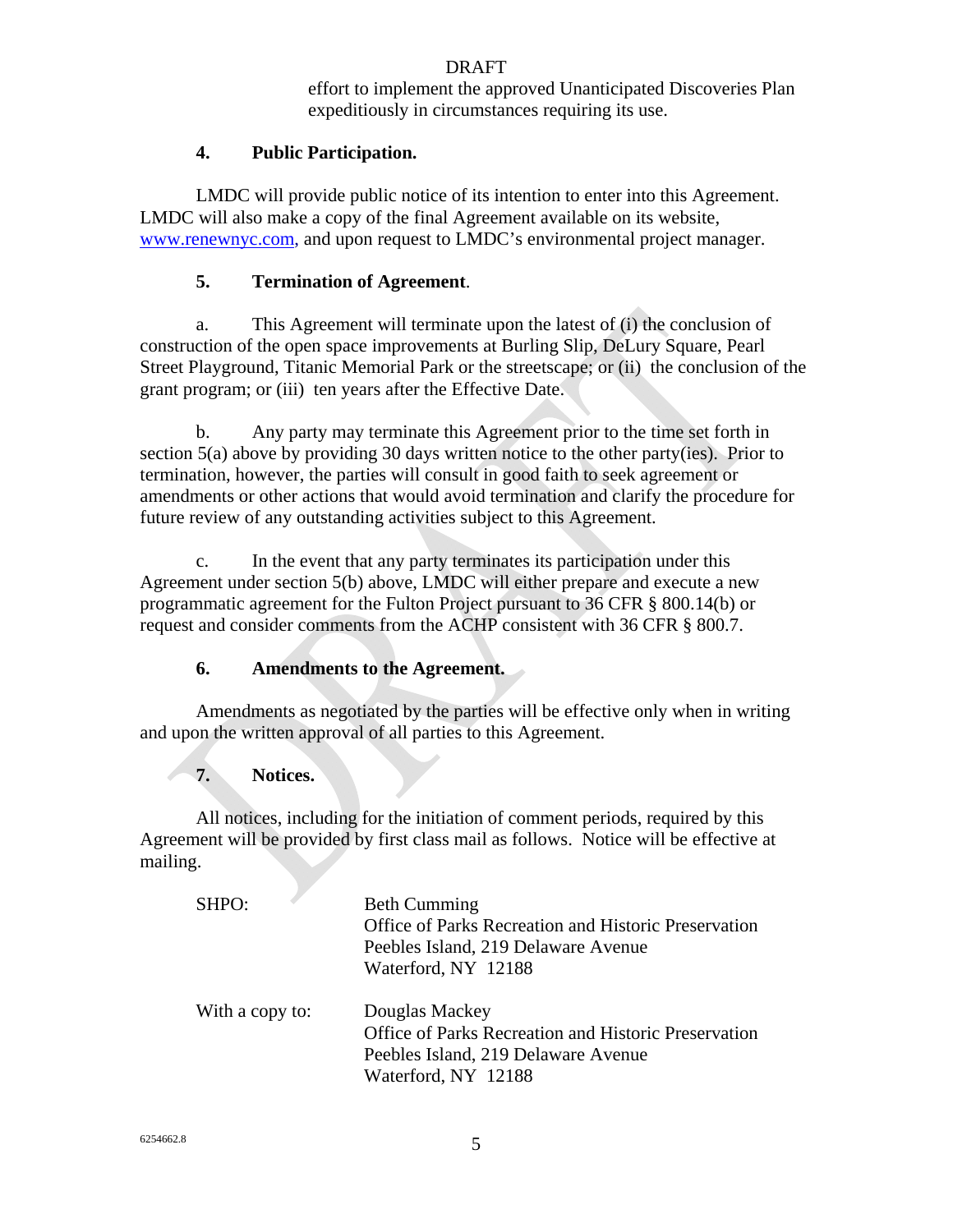| LMDC:           | Lower Manhattan Development Corporation         |
|-----------------|-------------------------------------------------|
|                 | 1 Liberty Plaza, 20th Floor                     |
|                 | New York, NY 10006                              |
|                 | <b>Attention: General Counsel</b>               |
| with a copy to: | Gina Santucci, Environmental Review Coordinator |
|                 | New York City Landmarks Preservation Commission |
|                 | 1 Centre Street, 9th Floor                      |
|                 | New York, NY 10007                              |
|                 |                                                 |

## **8. Successors.**

 This Agreement will be binding on and inure to the benefit of the parties' respective successors and assigns.

## **9. Enforcement.**

Only parties to this Agreement will have the authority to enforce its terms.

## **10. Execution.**

 This Agreement may be executed in any number of counterparts, each of which will be deemed an original, but all of which will together constitute one instrument. Facsimile signatures will be treated as originals.

**EXECUTION AND IMPLEMENTATION of this Agreement evidence LMDC's compliance with Section 106 of the National Historic Preservation Act with respect to the project improvements addressed herein.** 

NEW YORK STATE HISTORIC PRESERVATION OFFICER

| By:    |  |  |  |
|--------|--|--|--|
| Name:  |  |  |  |
| Title: |  |  |  |

LOWER MANHATTAN DEVELOPMENT CORPORATION

By: Name: David Emil Title: President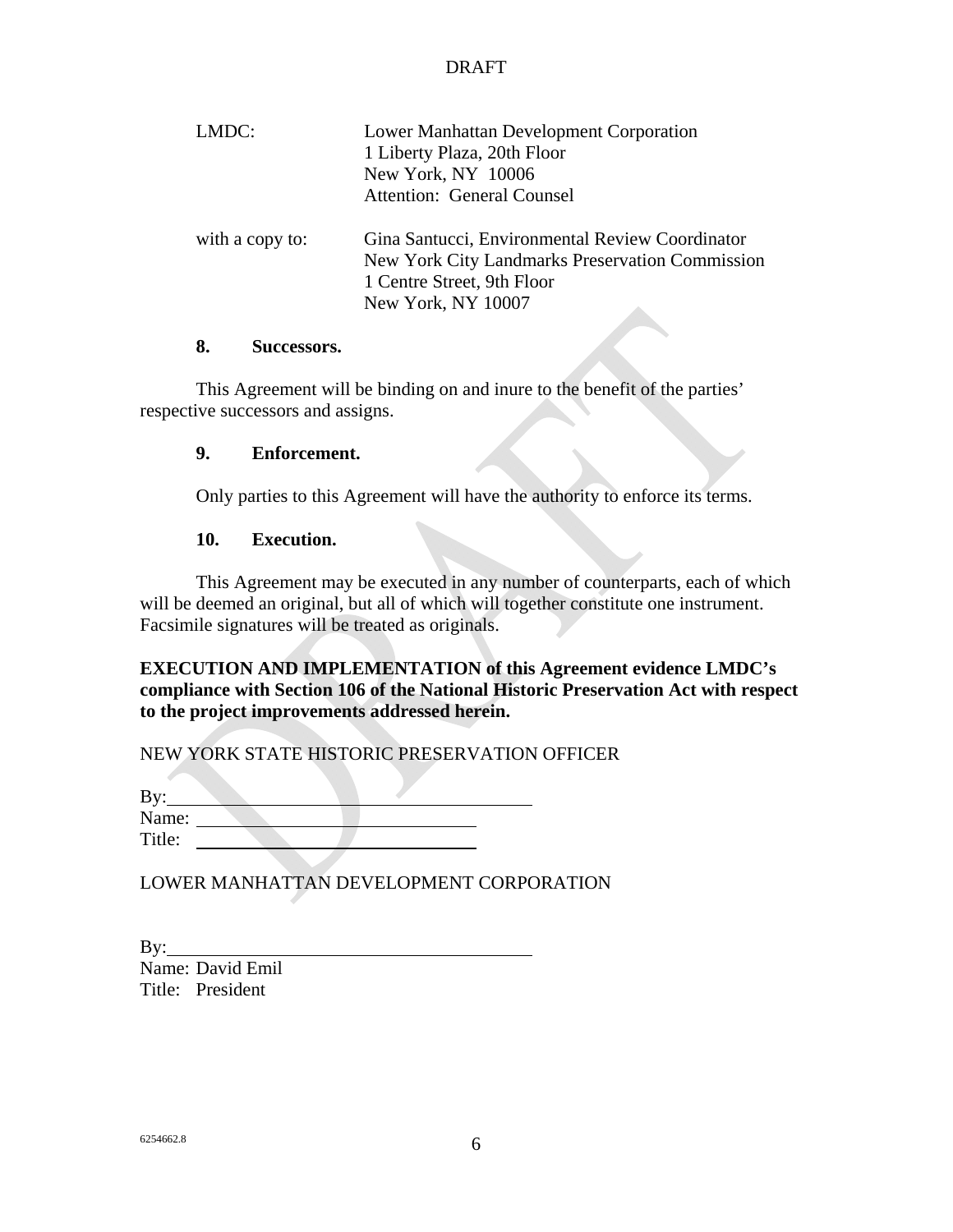**APPENDIX D HAZARDOUS MATERIALS**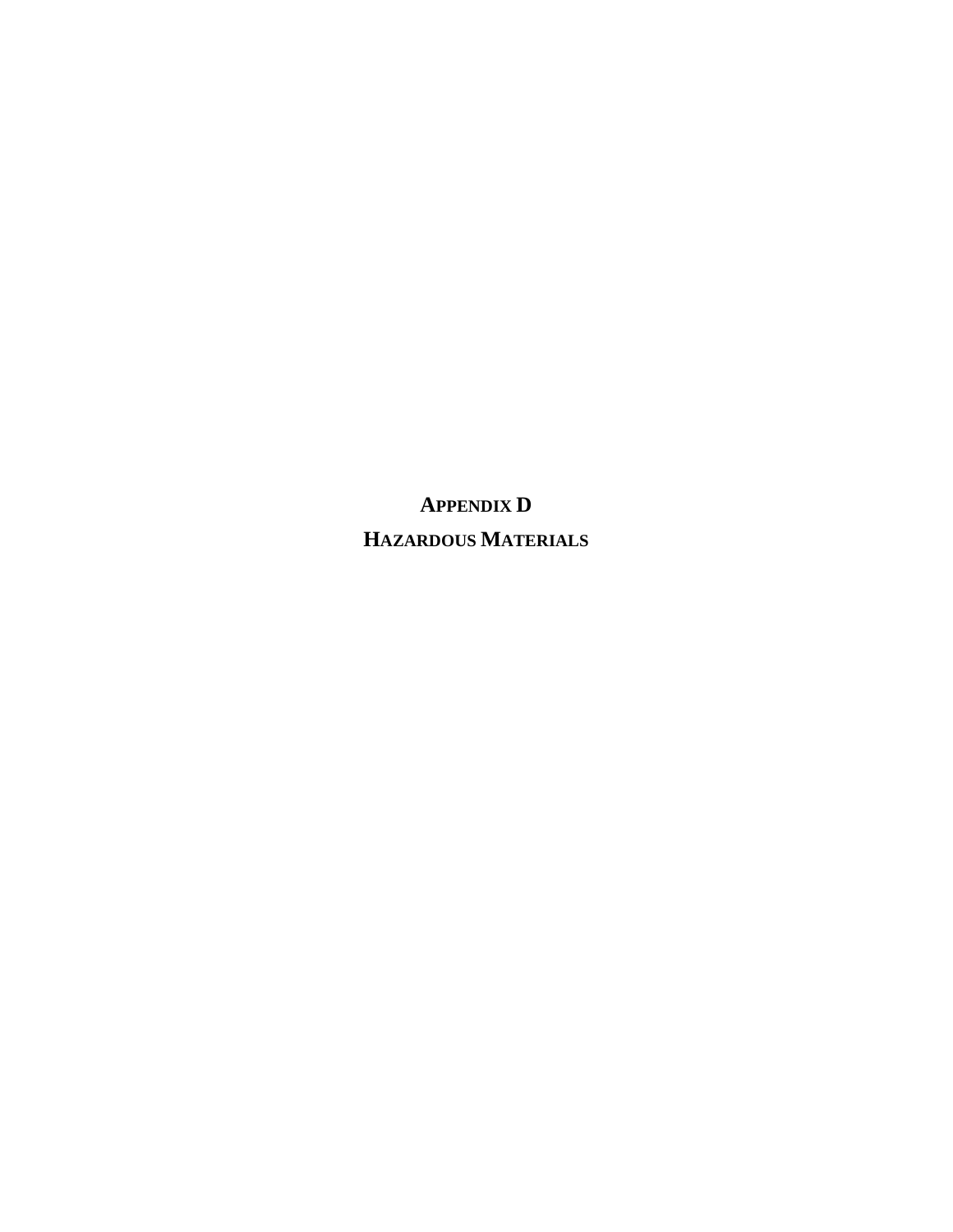

**DEPARTMENT OF ENVIRONMENTAL PROTECTION** 

59-17 Junction Boulevard Flushing, New York 11373

**Emily Lloyd Commissioner** 

Tel. (718) 595-6565 Fax (718) 595-3525 elloyd@dep.nyc.gov

Angela Licata **Deputy Commissioner** 

**Bureau of Environmental Planning & Analysis** 

Tel. (718) 595-4398 Fax: (718) 595-4479 alicata@dep.nyc.gov



and Services for NYC

November 1, 2007

Seth Myers New York City Economic Development Corporation 110 William Street New York, NY 10038

#### Re: **Fulton Corridor Improvement Project** Block 74, portions of Lots 1 and 20 **Block 94, portions of Lot 1 Block 95, Lot 101** 08DEPTECH101M

Dear Mr. Myers:

The New York City Department of Environmental Protection Bureau of Environmental Planning and Analysis (DEP) has reviewed the project description and June 2007 Phase I Environmental Site Assessments for the above-referenced project prepared by AKRF. The project area is made up of three sites, each of which was characterized by an individual Phase I: Burling Slip, DeLury Square Park, and Titanic Memorial Park & Pearl Street Playground. It is our understanding that the Lower Manhattan Development Corporation and the New York City Economic Development Corporation propose to enhance Fulton and Nassau Streets and their environs by investing in streetscape improvements, public open spaces and incentives to spur private rehabilitation.

## **Burling Slip**

This subject site (Block 74, portions of Lots 1 and 20) is located southeast of the intersection of Front and John Streets. The project site consists of an asphaltpaved former slip, which is used for parking. According to the Phase I prepared for Burling Slip, the historical land use maps indicate that the surrounding area was developed prior to 1894 with commercial, industrial, and some residential structures. A filling station was located adjacent to the south of the site, at the intersection of John and South Streets, prior to 1950 until some time before 1996. Another filling station was located adjacent to the north of the site at the intersection of John and South Streets, prior to 1977 until some time before 1985. Adjacent blocks historically included several print shops, parking garages, the Fulton Market (with gasoline tanks), and an auto repair shop. The regulatory database search listed two active-status spills north-adjacent to the site. In November 2002, a petroleum-like odor of unknown origin was noted in an excavation in front of 159-171 John Street. In August 2000, underground gasoline storage tanks and contaminated soil were discovered during an excavation at an empty lot at 173-179 John Street (the former location of the north-adjacent filling station). The tanks were removed and registered by the City, and State Petroleum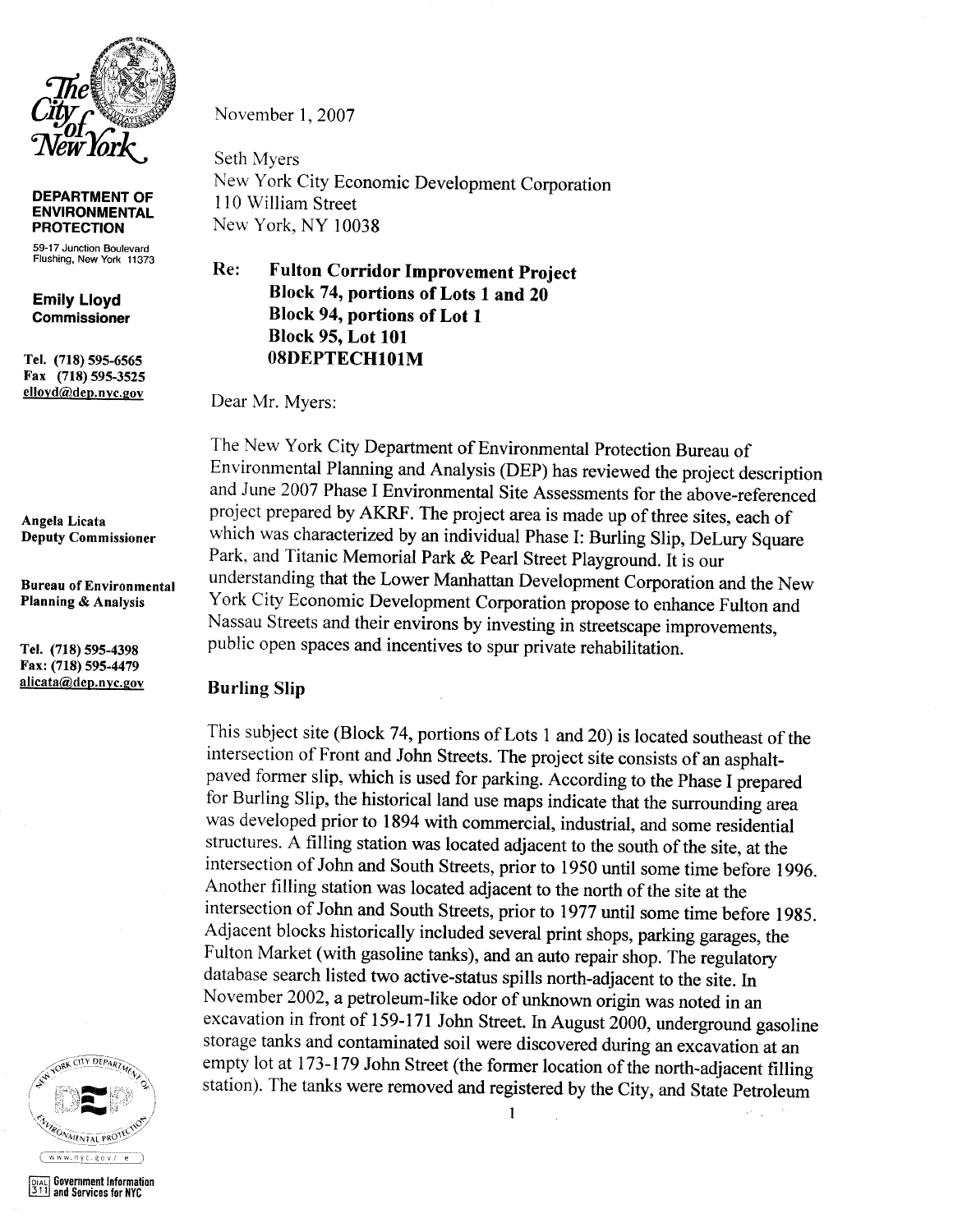Bulk Storage Database noted the closure and removal of eight 550-gallon gasoline tanks from this address in November 2000. Transformer vaults are located in the sidewalk north-adjacent to the subject site. In addition, the State SPILLS database listed a closed status spill of 40gallons of dielectric fluid from another transformer vault in front of 170 John Street, southadjacent to the site across John Street.

Based upon our review of the submitted documentation, we have the following comments and recommendations:

A Phase II Environmental Site Assessment (Phase II) is necessary to adequately identify and characterize the surface and subsurface soils of the subject parcel prior to on-site soil disturbance. A Phase II Investigative Protocol/ Workplan (Workplan) summarizing the proposed drilling and soil/groundwater sampling activities should be submitted to DEP for review and approval prior to any fieldwork. The Workplan should include blueprints and/or site plans displaying the current surface grade and sub-grade elevations and a site map depicting the proposed soil boring locations. Soil and groundwater samples should be collected and analyzed by a New York State Department of Health (NYSDOH) Environmental Laboratory Approval Program (ELAP)-certified laboratory for the presence of volatile organic compounds (VOCs) by Method 8260, semi-volatile organic compounds (SVOCs) by Method 8270, pesticides/ poly-chlorinated biphenyls (PCBs) by Method 8081/8082 and Target Analyte List (TAL) metals. An investigative Health and Safety Plan (HASP) should also be submitted to DEP for review and approval.

## **DeLury Square Park**

This subject site (Block 94, portions of Lot 1) is a park that is located on DeLury Square, on the northeast corner of the intersection of Fulton and Gold Streets, including the adjacent sidewalk running along the eastern side of Fulton Street between DeLury Square and Cliff Street. The project consists of the triangular western portion of the park, occupied by a granite-paved seating area with benches, trees, and raised planters; the rectangular eastern portion, occupied by a raised planter surrounded by benches and sidewalks; a road separating the two portions of the park; and the adjacent sidewalk described above. According to the Phase I prepared for DeLury Square Park, historical land use maps indicate that the northern portion of the subject site had been developed prior to 1894, and included an office building and part of a building used for manufacturing and storage of steam fitting supplies, prior to 1923 until sometime prior to 1977. The surrounding property has a long history of commercial and industrial use, including a shoe factory and a print shop to the east on the subject block; drug, chemical, and dye stores on the blocks to the north, west, and south; and electrical substations and a transformer building on blocks to the northwest, west, and south. During visual site inspection by an AKRF representative, a transformer vault was observed north-adjacent to the site across Gold Street. An active spill of approximately nine gallons of transformer oil was associated with this transformer in the State SPILLS database. Dry cleaners were observed on the block north of the park across Gold Street (88 Fulton Street)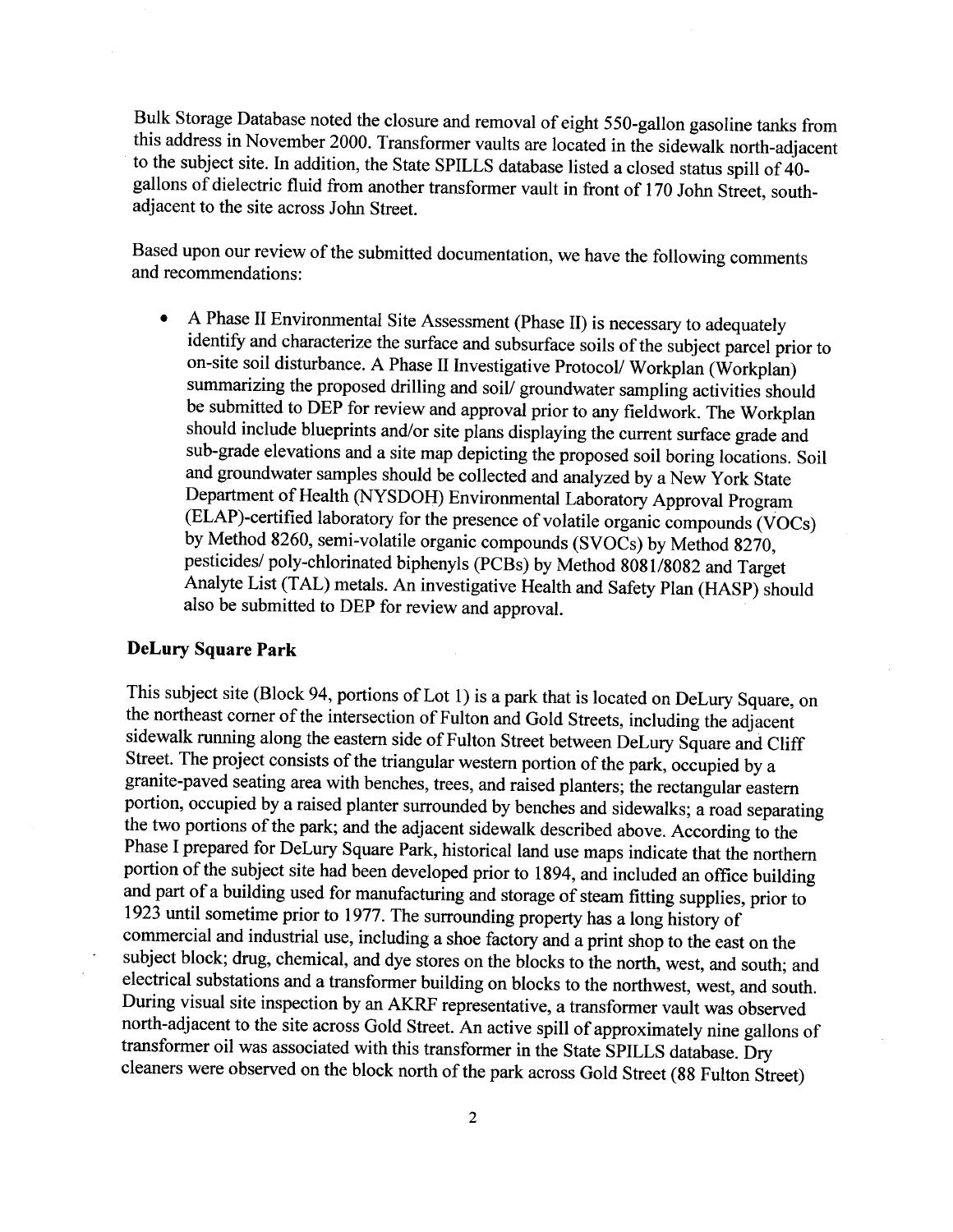and on the block west of the on-site sidewalk, across Fulton Street. The Metropolitan Transit Authority Cliff Street Substation was located east of the on-site sidewalk across Cliff Street.

Based upon our review of the submitted documentation, we have the following comments/ recommendations:

A Phase II in the areas where ground disturbance will be taking place is necessary to adequately identify/ characterize the surface and subsurface soils of the subject parcel prior to on-site soil disturbance. A Workplan summarizing the proposed drilling and soil/ groundwater sampling activities should be submitted to DEP for review and approval prior to any fieldwork. The Workplan should include blueprints and/or site plans displaying the current surface grade and sub-grade elevations and a site map depicting the proposed soil boring locations. Soil and groundwater samples should be collected and analyzed by an NYSDOH ELAP-certified laboratory for the presence of VOCs by Method 8260, SVOCs by Method 8270, Pesticides/PCBs by Method 8081/8082 and TAL metals. A HASP should also be submitted to DEP for review and approval.

## Titanic Memorial Park & Pearl Street Plavground

This subject site (Block 95, Lot 101) is a park and a playground with a lighthouse-like structure located on two adjacent blocks southeast of the intersection of Fulton and Pearl Streets, as well as the adjacent sidewalk running along the eastern side of Fulton Street between Cliff and Pearl Streets. According to the Phase I a dry cleaner is located on the block southwest of the sidewalk across the intersection of Fulton and Cliff Streets. The Metropolitan Transit Authority Cliff Street Substation is located east of the on-site sidewalk across the intersection of Fulton and Cliff Streets. The surrounding area was developed prior to 1894 with commercial and manufacturing properties including a print shop, a building with an "oils basement", and chemical store and factory, a drug and chemical store. The regulatory database search listed 24 active status spills and 184 closed status spills within 1/2mile radius of the subject site including an active-status spill of 2,600 gallons of petroleum from Feeder 38M12 located at the corner of Pearl and Dover Streets, approximately 500 feet north of the site. In addition, historical fill materials such as coal and incinerator ash, demolition debris, and industrial waste may be present on the site.

Based upon our review of the submitted documentation, we have the following comments/ recommendations:

A Phase II is necessary to adequately identify and characterize the surface and subsurface soils of the subject parcel prior to on-site soil disturbance. A Workplan summarizing the proposed drilling and soil/groundwater sampling activities should be submitted to DEP for review and approval prior to any fieldwork. The Workplan should include blueprints and/or site plans displaying the current surface grade and sub-grade elevations and a site map depicting the proposed soil boring locations. Soil and groundwater samples should be collected and analyzed by an NYSDOH ELAP-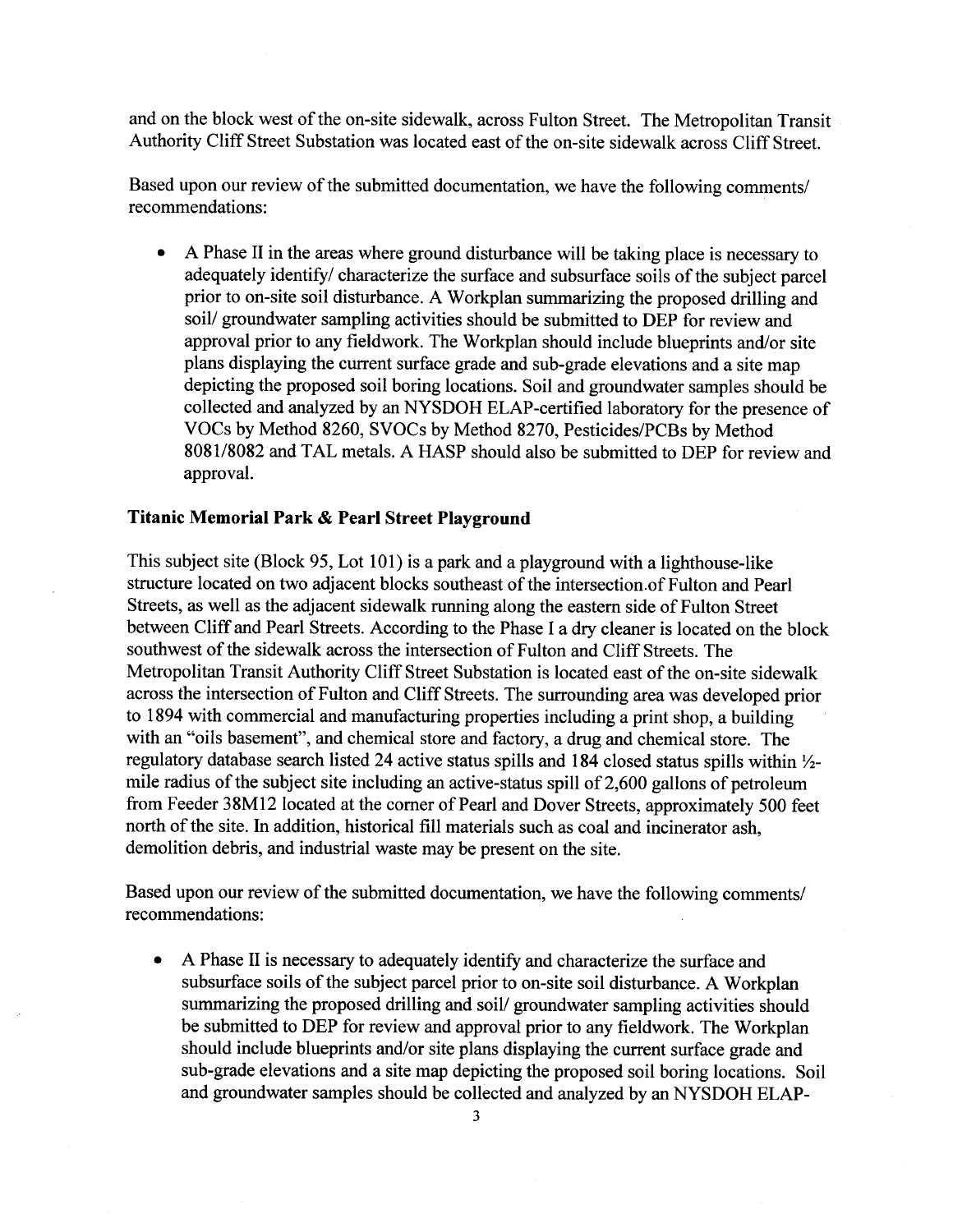certified laboratory for the presence of VOCs by Method 8260, SVOCs by Method 8270, Pesticides/PCBs by Method 8081/8082 and TAL metals. A HASP should also be submitted to DEP for review and approval.

Please include DEP tracking number 08DEPTECH101M on all future correspondence and submissions for this project. If you have any questions or comments you may contact Mitchell Wimbish at (718)595-4451.

Sincerely,

Timell Etter

Terrell Estesen Director, Office of City Project Review

 $cc$ : J. Wuthenow C. Nazaire M. Wimbish D. Rice - EDC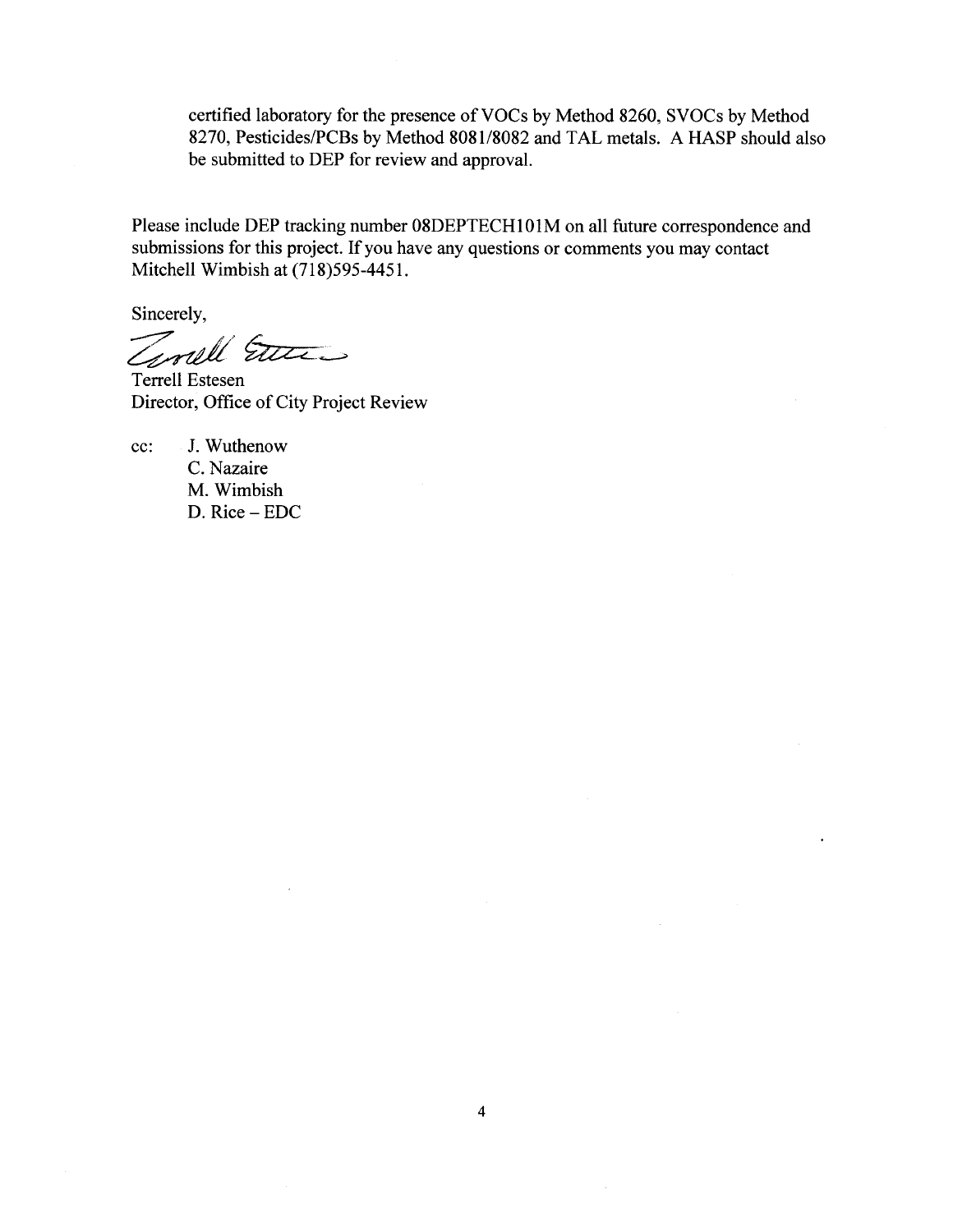**APPENDIX E ENVIRONMENTAL ASSESSMENT FORM**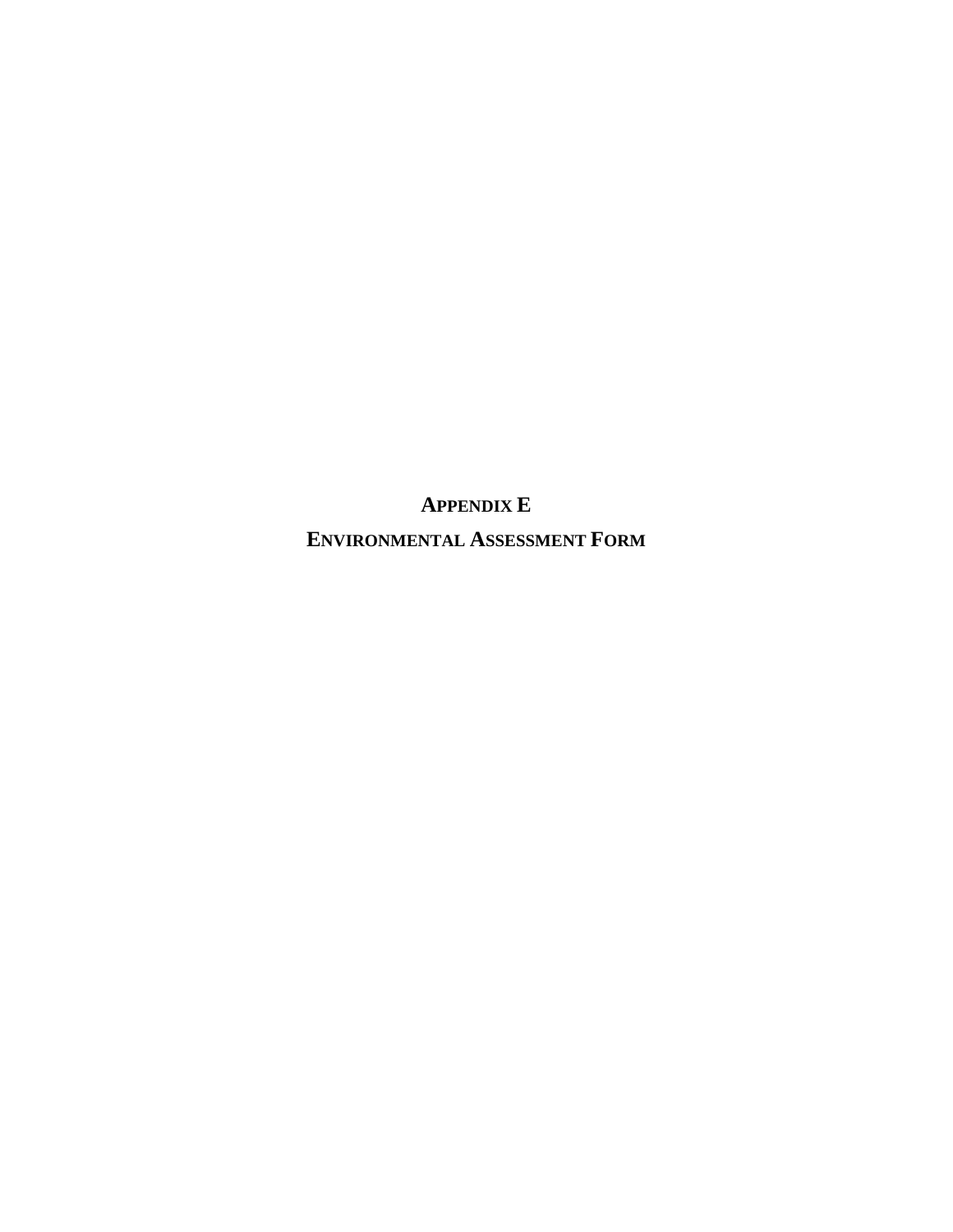## 617.20 Appendix A State Environmental Quality Review FULL ENVIRONMENTAL ASSESSMENT FORM

Purpose: The full EAF is designed to help applicants and agencies determine, in an orderly manner, whether a project or action may be significant. The question of whether an action may be significant is not always easy to answer. Frequently, there are aspects of a project that are subjective or unmeasurable. It is also understood that those who determine significance may have little or no formal knowledge of the environment or may not be technically expert in environmental analysis. In addition, many who have knowledge in one particular area may not be aware of the broader concerns affecting the question of significance.

The full EAF is intended to provide a method whereby applicants and agencies can be assured that the determination process has been orderly, comprehensive in nature, yet flexible enough to allow introduction of information to fit a project or action.

Full EAF Components: The full EAF is comprised of three parts:

- Part 1: Provides objective data and information about a given project and its site. By identifying basic project data, it assists a reviewer in the analysis that takes place in Parts 2 and 3.
- Part 2: Focuses on identifying the range of possible impacts that may occur from a project or action. It provides guidance as to whether an impact is likely to be considered small to moderate or whether it is a potentially-large impact. The form also identifies whether an impact can be mitigated or reduced.

Part 3: If any impact in Part 2 is identified as potentially-large, then Part 3 is used to evaluate whether or not the impact is actually important.

| DETERMINATION OF SIGNIFICANCE - Type 1 and Unlisted Actions                                                                                                                                                                                               |                                                                                                                                                                                                                               |
|-----------------------------------------------------------------------------------------------------------------------------------------------------------------------------------------------------------------------------------------------------------|-------------------------------------------------------------------------------------------------------------------------------------------------------------------------------------------------------------------------------|
| Identify the Portions of EAF completed for this project:                                                                                                                                                                                                  | Part 1<br>Part 2<br>Part 3                                                                                                                                                                                                    |
| Upon review of the information recorded on this EAF (Parts 1 and 2 and 3 if appropriate), and any other supporting information,<br>and considering both the magnitude and importance of each impact, it is reasonably determined by the lead agency that: |                                                                                                                                                                                                                               |
| Α.                                                                                                                                                                                                                                                        | The project will not result in any large and important impact(s) and, therefore, is one which will not have a<br>significant impact on the environment; therefore a negative declaration will be prepared.                    |
| <b>B.</b><br>a CONDITIONED negative declaration will be prepared.*                                                                                                                                                                                        | Although the project could have a significant effect on the environment, there will not be a significant effect<br>for this Unlisted Action because the mitigation measures described in PART 3 have been required, therefore |
| C.<br>environment, therefore a positive declaration will be prepared.                                                                                                                                                                                     | The project may result in one or more large and important impacts that may have a significant impact on the                                                                                                                   |
| A Conditioned Negative Declaration is only valid for Unlisted Actions.                                                                                                                                                                                    |                                                                                                                                                                                                                               |
| <b>Fulton Corridor Revitalization Program</b><br>Name of Action                                                                                                                                                                                           |                                                                                                                                                                                                                               |
| <b>Lower Manhattan Development Corporation</b>                                                                                                                                                                                                            |                                                                                                                                                                                                                               |
| Name of Lead Agency                                                                                                                                                                                                                                       |                                                                                                                                                                                                                               |
| <b>David Emil</b>                                                                                                                                                                                                                                         | <b>President</b>                                                                                                                                                                                                              |
| Print or Type Name of Responsible Officer in Lead Agency                                                                                                                                                                                                  | Title of Responsible Officer                                                                                                                                                                                                  |
| Signature of Responsible Officer in Lead Agency                                                                                                                                                                                                           | Signature of Preparer (if different from responsible officer)                                                                                                                                                                 |
| Date                                                                                                                                                                                                                                                      |                                                                                                                                                                                                                               |

PART I — PROJECT INFORMATION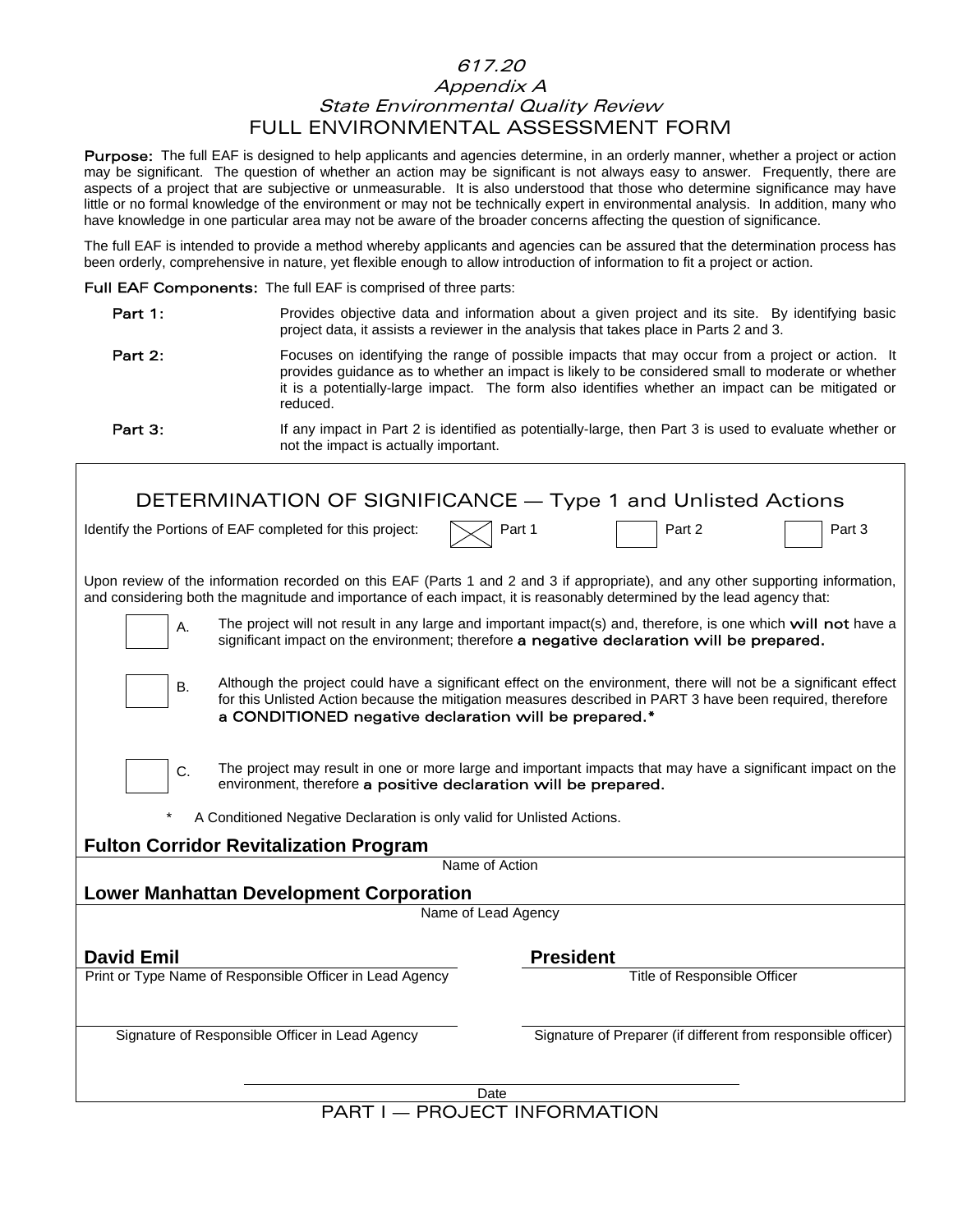## Prepared by Project Sponsor

NOTICE: This document is designed to assist in determining whether the action proposed may have a significant effect on the environment. Please complete the entire form, Parts A through E. Answers to these questions will be considered as part of the application for approval and may be subject to further verification and public review. Provide any additional information you believe will be needed to complete Parts 2 and 3.

It is expected that completion of the full EAF will be dependent on information currently available and will not involve new studies, research or investigation. If information requiring such additional work is unavailable, so indicate and specify each instance.

|    | <b>NAME OF ACTION</b>                                                                                                                              |                                               |                            |
|----|----------------------------------------------------------------------------------------------------------------------------------------------------|-----------------------------------------------|----------------------------|
|    | <b>Fulton Corridor Revitalization Program</b><br>LOCATION OF ACTION (INCLUDE STREET ADDRESS, MUNICIPALITY AND COUNTY)                              |                                               |                            |
|    | Fulton Street between Broadway and Water Street, Nassau Street between Spruce Street and Maiden Lane, William Street                               |                                               |                            |
|    | between Maiden Lane and Beekman Street, Gold Street between Platt and Beekman streets, Cliff Street between John and                               |                                               |                            |
|    | Fulton streets, Pearl Street between Maiden Lane and Fulton Street, Pearl Street Playground, Titanic Memorial Park,                                |                                               |                            |
|    | DeLury Square, and Burling Slip; New York, New York County                                                                                         |                                               |                            |
|    | <b>NAME OF APPLICANT/SPONSOR</b><br><b>New York City Economic Development Corporation</b>                                                          | <b>BUSINESS TELEPHONE</b><br>$(212)$ 619-5000 |                            |
|    | <b>ADDRESS</b>                                                                                                                                     |                                               |                            |
|    | <b>110 William Street</b>                                                                                                                          |                                               |                            |
|    | CITY/PO                                                                                                                                            | <b>STATE</b>                                  | <b>ZIP CODE</b>            |
|    | <b>New York</b>                                                                                                                                    | <b>NY</b>                                     | 10038                      |
|    | NAME OF OWNER (IF DIFFERENT)                                                                                                                       | <b>BUSINESS TELEPHONE</b>                     |                            |
|    | <b>ADDRESS</b>                                                                                                                                     |                                               |                            |
|    |                                                                                                                                                    |                                               |                            |
|    | CITY/PO                                                                                                                                            | <b>STATE</b>                                  | <b>ZIP CODE</b>            |
|    |                                                                                                                                                    |                                               |                            |
|    | <b>DESCRIPTION OF ACTION</b><br>See Attachment A, "Project Description"                                                                            |                                               |                            |
|    | Please Complete Each Question-Indicate N.A. if not applicable                                                                                      |                                               |                            |
|    |                                                                                                                                                    |                                               |                            |
|    | A. Site Description                                                                                                                                |                                               |                            |
|    | Physical setting of overall project, both developed and undeveloped areas.                                                                         |                                               |                            |
|    |                                                                                                                                                    |                                               |                            |
| 1. | Present Land Use:<br>Urban<br>Industrial<br>Commercial                                                                                             | Residential (suburban)                        | Rural (non-farm)           |
|    | Forest<br>Agriculture<br>Other                                                                                                                     |                                               |                            |
|    |                                                                                                                                                    |                                               |                            |
| 2. | 6.86<br>Total acreage of project area:<br>acres.                                                                                                   | PRESENTLY                                     | <b>AFTER COMPLETION</b>    |
|    | <b>APPROXIMATE ACREAGE</b>                                                                                                                         |                                               |                            |
|    | Meadow or Brushland (Non-agricultural)                                                                                                             | 0<br>acres                                    | 0<br>acres                 |
|    | Forested                                                                                                                                           | 0<br>acres                                    | 0<br>acres                 |
|    | Agricultural (Includes orchards, cropland, pasture, etc.)<br>Wetland (Freshwater or tidal as per Articles 24, 25 of ECL)                           | 0<br>acres<br>0                               | 0<br>acres<br>0            |
|    | Water Surface Area                                                                                                                                 | acres<br>0<br>acres                           | acres<br>$\bf{0}$<br>acres |
|    | Unvegetated (Rock, earth or fill)                                                                                                                  | 0<br>acres                                    | 0<br>acres                 |
|    | Roads, buildings and other paved surfaces                                                                                                          | 6.5<br>acres                                  | 5.9<br>acres               |
|    | <b>Existing Open Spaces</b><br>Other (Indicate type)                                                                                               | 0.36<br>acres                                 | 0.96<br>acres              |
|    | What is predominant soil type(s) on the project site?                                                                                              | Urban                                         |                            |
|    | Well drained<br>100<br>% of site<br>a. Soil drainage:                                                                                              | Moderately well drained                       | % of site.                 |
|    | % of site<br>Poorly drained                                                                                                                        |                                               |                            |
|    | b. If any agricultural land is involved, how many acres of soil are classified                                                                     |                                               |                            |
|    | within soil group 1 through 4 of the NYS Land Classification System?                                                                               | N/A                                           | Acres (see 1NYCRR 370)     |
| 4. | Are there bedrock outcroppings on project site?                                                                                                    | Yes                                           | No                         |
|    |                                                                                                                                                    |                                               |                            |
|    | What is the depth to bedrock? (in feet)                                                                                                            |                                               |                            |
| 5. | $0 - 10%$<br>Approximate percentage of proposed project site with slopes:                                                                          | $\%$<br>100                                   | 10-15%<br>%                |
|    | 15% or greater                                                                                                                                     | %                                             |                            |
|    |                                                                                                                                                    |                                               |                            |
| 6. | Is project substantially contiguous to, or contain a building, site, or district, listed on the State or<br>National Registers of Historic Places? | Yes                                           | No                         |
| 7. | Is project substantially contiguous to a site listed on the Register of National Natural Landmarks?                                                | Yes                                           | No                         |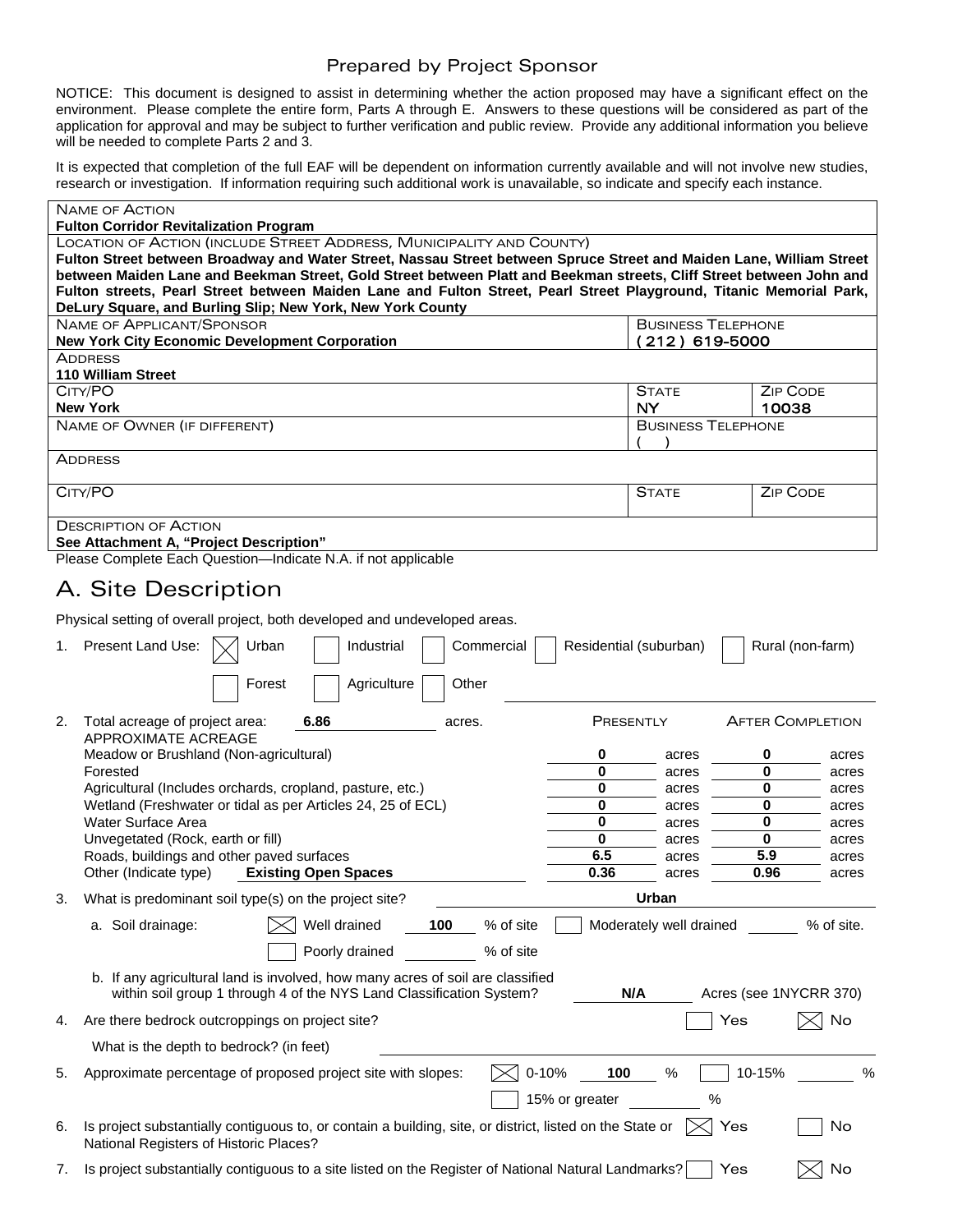| 8. | What is the depth of the water table? Approx. 22<br>(in feet)                                                                                                                                                                                  |     |    |
|----|------------------------------------------------------------------------------------------------------------------------------------------------------------------------------------------------------------------------------------------------|-----|----|
| 9. | Is site located over a primary, principal, or sole source aquifer?                                                                                                                                                                             | Yes | No |
|    | 10. Do hunting, fishing or shell fishing opportunities presently exist in the project area?                                                                                                                                                    | Yes | No |
|    | 11. Does project site contain any species of plant or animal life that is identified as threatened or<br>endangered?                                                                                                                           | Yes | No |
|    | According to:                                                                                                                                                                                                                                  |     |    |
|    | Identify each species:                                                                                                                                                                                                                         |     |    |
|    | 12. Are there any unique or unusual land forms on the project site? (i.e., cliffs, dunes or other<br>geological formations?                                                                                                                    | Yes | No |
|    | Describe:                                                                                                                                                                                                                                      |     |    |
|    | 13. Is the project site presently used by the community or neighborhood as an open space or<br>recreation area?                                                                                                                                | Yes | No |
|    | If yes, explain:<br>The project area includes DeLury Square, Titanic Memorial Park, the Pearl Street Playground, and Burling Slip<br>Playground, all of which would be enhanced and improved as public open spaces under the Proposed Project. |     |    |
|    | 14. Does the present site include scenic views known to be important to the community?                                                                                                                                                         | Yes | No |
|    | 15. Streams within or contiguous to project area?<br>No                                                                                                                                                                                        |     |    |
|    | a. Name of Stream and name of River to<br>N/A<br>which it is tributary:                                                                                                                                                                        |     |    |
|    | 16. Lakes, ponds, wetland areas within or contiguous to project area:                                                                                                                                                                          |     |    |
|    | <b>East River</b><br>a. Name:                                                                                                                                                                                                                  |     |    |
|    | b. Size (in acres): $N/A$                                                                                                                                                                                                                      |     |    |
|    | 17. Is the site served by existing public utilities?                                                                                                                                                                                           | Yes | No |
|    | a. If YES, does sufficient capacity exist to allow connection?                                                                                                                                                                                 | Yes | No |
|    | b. If YES, will improvements be necessary to allow connection?                                                                                                                                                                                 | Yes | No |
|    | 18. Is the site located in an agricultural district certified pursuant to Agriculture and Markets Law,<br>Article 25-AA, Section 303 and 304?                                                                                                  | Yes | No |
|    | 19. Is the site located in or substantially contiguous to a Critical Environmental Area designated<br>pursuant to Article 8 of the ECL, and 6 NYCRR 617?                                                                                       | Yes | No |
|    | 20. Has the site ever been used for the disposal of solid or hazardous waste?                                                                                                                                                                  | Yes | No |
|    | <b>B. Project Description</b>                                                                                                                                                                                                                  |     |    |

1. Physical dimensions and scale of project (fill in dimensions as appropriate).

A storefront and façade incentives program would be applied to buildings along Fulton Street between Broadway and Pearl Street and along Nassau Street between Spruce Street and Maiden Lane. An existing plaza at Fulton and Gold Streets would be expanded and improved, an existing playground at Fulton and Pearl Streets would be expanded and improved, an existing park space at Fulton and Water Streets will be improved, and a playground will be created at Burling Slip between Front and South Streets. A streetscape improvement project will affect the following areas: Nassau Street between Fulton Street and Maiden Lane, William Street between Maiden Lane and Beekman Street, Gold Street between Platt and Beekman Streets, Cliff Street between John and Fulton Streets, Pearl Street between Maiden Lane and John Street. A summary of the project elements is shown on Figure 1.

| a. Total contiguous acreage owned or controlled by project sponsor        |                  | Approx. 6.5 | acres.            |
|---------------------------------------------------------------------------|------------------|-------------|-------------------|
| b. Project acreage to be developed: .35                                   | acres initially; | .97         | acres ultimately. |
| c. Project acreage to remain undeveloped                                  | acres.           |             |                   |
| d. Length of project, in miles:<br>.42                                    | (If appropriate) |             |                   |
| e. If the project is an expansion, indicate percent of expansion proposed |                  | N/A         | %                 |
| Number of off-street parking spaces existing 27                           |                  | ; proposed  |                   |
| g. Maximum vehicular trips generated per hour                             |                  |             |                   |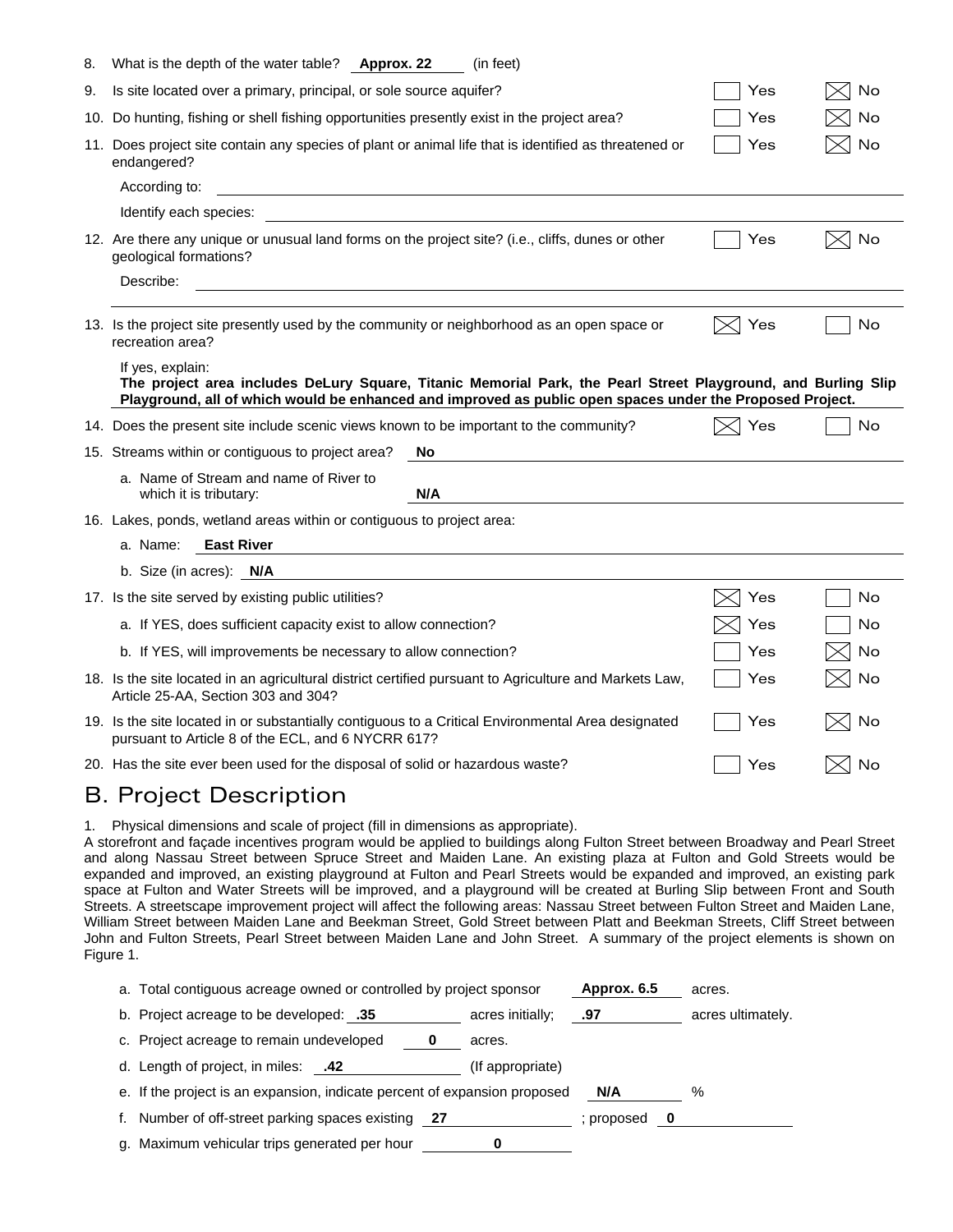h. If residential: Number and type of housing units?

|    |                                                   | One Family                                                                                      | <b>Two Family</b>         | <b>Multiple Family</b>         |                                                                                                                                                                               | Condominium          |
|----|---------------------------------------------------|-------------------------------------------------------------------------------------------------|---------------------------|--------------------------------|-------------------------------------------------------------------------------------------------------------------------------------------------------------------------------|----------------------|
|    | Initially                                         | N/A                                                                                             | N/A                       | N/A                            |                                                                                                                                                                               | N/A                  |
|    | Ultimately                                        | N/A                                                                                             | N/A                       | N/A                            |                                                                                                                                                                               | N/A                  |
|    |                                                   | Dimensions (in feet) of largest proposed structure                                              | N/A                       | N/A<br>height;                 | N/A<br>width;                                                                                                                                                                 | length.              |
|    | thoroughfare project will occupy is?              | Linear feet of frontage along a public                                                          |                           |                                | Approx. 2,000 along Fulton St., 1,250 along Nassau St.,<br>1,100 along William St., 1,400 along John St., 900 along<br>Gold St., 325 along Cliff St., and 400 along Pearl St. | ft.                  |
| 2. | from the site?                                    | How much natural material (i.e., rock, earth, etc.) will be removed                             |                           |                                | Minor excavation for utilities at<br><b>DeLury Square and Burling Slip</b>                                                                                                    | tons/cubic<br>yards. |
| 3. | Will disturbed areas be reclaimed?                |                                                                                                 |                           | N/A                            | Yes                                                                                                                                                                           | No                   |
|    | reclaimed?                                        | a. If yes, for what intended purpose is the site being                                          |                           |                                |                                                                                                                                                                               |                      |
|    |                                                   | b. Will topsoil be stockpiled for reclamation?                                                  |                           |                                | Yes                                                                                                                                                                           | No                   |
|    |                                                   | c. Will upper subsoil be stockpiled for reclamation?                                            |                           |                                | Yes                                                                                                                                                                           | No                   |
| 4. |                                                   | How many acres of vegetation (trees, shrubs, ground covers) will be removed from site?          |                           |                                | 0                                                                                                                                                                             | acres.               |
| 5. | this project?                                     | Will any mature forest (over 100 years old) or other locally-important vegetation be removed by |                           |                                | Yes                                                                                                                                                                           | No                   |
| 6. |                                                   | If single phase project: Anticipated period of construction                                     | 17                        |                                | months, (including demolition)                                                                                                                                                |                      |
| 7. | If multi-phased:                                  |                                                                                                 |                           |                                |                                                                                                                                                                               |                      |
|    | a. Total number of phases anticipated             |                                                                                                 |                           | (number)                       |                                                                                                                                                                               |                      |
|    |                                                   | b. Anticipated date of commencement phase 1                                                     | month                     |                                | year, including (demolition)                                                                                                                                                  |                      |
|    |                                                   | c. Approximate completion date of final phase                                                   | month                     |                                | year.                                                                                                                                                                         |                      |
|    |                                                   | d. Is phase 1 functionally dependent of subsequent phases?                                      |                           |                                | Yes                                                                                                                                                                           | No                   |
| 8. | Will blasting occur during construction?          |                                                                                                 |                           |                                | Yes                                                                                                                                                                           | No                   |
| 9. | Number of jobs generated: during<br>construction  | Avg. of 51 over                                                                                 | construction period       | ; after project is<br>complete | 2 playground workers at<br><b>Burling Slip</b>                                                                                                                                |                      |
|    | 10. Number of jobs eliminated by this project     |                                                                                                 | 0                         |                                |                                                                                                                                                                               |                      |
|    |                                                   | 11. Will project require relocation of any projects or facilities?                              |                           |                                | Yes                                                                                                                                                                           | No                   |
|    | If yes, explain:                                  |                                                                                                 |                           |                                |                                                                                                                                                                               |                      |
|    | 12. Is surface liquid waste disposal involved?    |                                                                                                 |                           |                                | Yes                                                                                                                                                                           | No                   |
|    |                                                   | a. If yes, indicate type of waste (sewage, industrial, etc) and amount                          |                           |                                |                                                                                                                                                                               |                      |
|    |                                                   | b. Name of water body into which effluent will be discharged                                    |                           |                                |                                                                                                                                                                               |                      |
|    | 13. Is subsurface liquid waste disposal involved? |                                                                                                 | <b>Type</b>               |                                | Yes                                                                                                                                                                           | No                   |
|    |                                                   | 14. Will surface area of an existing water body increase or decrease by proposal?               |                           |                                | Yes                                                                                                                                                                           | No                   |
|    | If yes, explain:                                  |                                                                                                 |                           |                                |                                                                                                                                                                               |                      |
|    |                                                   | 15. Is project or any portion of project located in a 100 year flood plain?                     |                           |                                | Yes                                                                                                                                                                           | No                   |
|    |                                                   | 16. Will the project generate solid waste? Negligible amount from park users                    |                           |                                | Yes                                                                                                                                                                           | No                   |
|    | a. If yes, what is the amount per month?          |                                                                                                 | <b>Negligible</b><br>tons |                                |                                                                                                                                                                               |                      |
|    | b.                                                | If yes, will an existing solid waste facility be used?                                          |                           |                                | Yes                                                                                                                                                                           | No                   |
|    | If yes, give name<br>c.                           | <b>DSNY-licensed haulers</b>                                                                    |                           | : location                     | <b>Permitted sanitary landfill</b>                                                                                                                                            |                      |
|    | d.<br>If yes, explain:<br>е.                      | Will any wastes not go into a sewage disposal system or into a sanitary landfill?               |                           |                                | Yes                                                                                                                                                                           | No                   |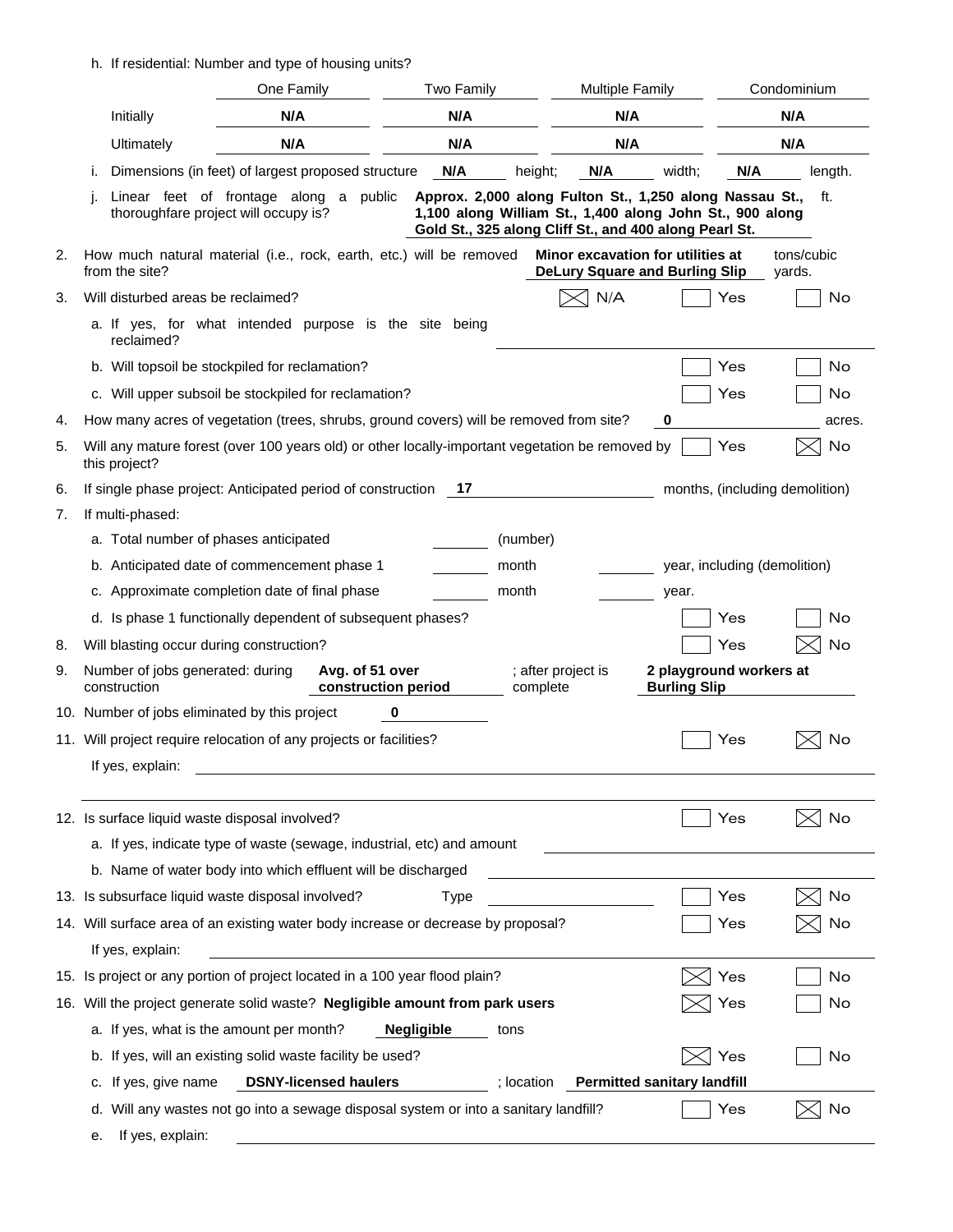|     | 17. Will the project involve the disposal of solid waste?                                                                                                                                                                                                                                                                                                                                                                        |     |                                 |                                                                                                                            | Yes         | No                       |
|-----|----------------------------------------------------------------------------------------------------------------------------------------------------------------------------------------------------------------------------------------------------------------------------------------------------------------------------------------------------------------------------------------------------------------------------------|-----|---------------------------------|----------------------------------------------------------------------------------------------------------------------------|-------------|--------------------------|
|     | If yes, what is the anticipated rate of disposal?<br>a.                                                                                                                                                                                                                                                                                                                                                                          |     | tons/month                      |                                                                                                                            |             |                          |
|     | If yes, what is the anticipated site life?<br>b.                                                                                                                                                                                                                                                                                                                                                                                 |     | years                           |                                                                                                                            |             |                          |
|     | 18. Will project use herbicides or pesticides?                                                                                                                                                                                                                                                                                                                                                                                   |     |                                 |                                                                                                                            | Yes         | No                       |
|     | 19. Will project routinely produce odors (more than one hour per day)?                                                                                                                                                                                                                                                                                                                                                           |     |                                 |                                                                                                                            | Yes         | No                       |
| 20. | Will project produce operating noise exceeding the local ambient noise levels?                                                                                                                                                                                                                                                                                                                                                   |     |                                 |                                                                                                                            | Yes         | No                       |
|     | 21. Will project result in an increase in energy use?                                                                                                                                                                                                                                                                                                                                                                            |     |                                 |                                                                                                                            | Yes         | No                       |
|     | If yes, indicate type(s):<br><b>Electricity for lighting</b>                                                                                                                                                                                                                                                                                                                                                                     |     |                                 |                                                                                                                            |             |                          |
|     | 22. If water supply is from wells, indicate pumping capacity                                                                                                                                                                                                                                                                                                                                                                     |     | N/A                             | gallons/minute                                                                                                             |             |                          |
|     | 23. Total anticipated water usage per day                                                                                                                                                                                                                                                                                                                                                                                        |     | N/A                             | gallons/day                                                                                                                |             |                          |
|     | 24. Does project involve Local, State, or Federal funding?                                                                                                                                                                                                                                                                                                                                                                       |     |                                 |                                                                                                                            | Yes         | No                       |
|     | USHUD funding would be used for streetscape improvements, grants to building owners for façade<br>If yes, explain:<br>improvements, and for development and improvements of open spaces. FHWA would fund<br>changes to the geometry of DeLury Square and Little Pearl Street.                                                                                                                                                    |     |                                 |                                                                                                                            |             |                          |
|     | 25. Approvals Required:                                                                                                                                                                                                                                                                                                                                                                                                          |     |                                 |                                                                                                                            |             |                          |
|     | City, Town, Village Board                                                                                                                                                                                                                                                                                                                                                                                                        | Yes | No                              | Type                                                                                                                       |             | <b>Submittal Date</b>    |
|     | City, Town, Village Planning Board                                                                                                                                                                                                                                                                                                                                                                                               | Yes | No                              |                                                                                                                            |             |                          |
|     | City, Town, Village Zoning Board                                                                                                                                                                                                                                                                                                                                                                                                 | Yes | No                              |                                                                                                                            |             |                          |
|     | City, County Health Department                                                                                                                                                                                                                                                                                                                                                                                                   | Yes | No                              |                                                                                                                            |             |                          |
|     | <b>Other Local Agencies</b>                                                                                                                                                                                                                                                                                                                                                                                                      | Yes | No                              | NYCDOT, DCP, LPC                                                                                                           |             |                          |
|     | <b>Other Regional Agencies</b>                                                                                                                                                                                                                                                                                                                                                                                                   | Yes | No                              |                                                                                                                            |             |                          |
|     | <b>State Agencies</b>                                                                                                                                                                                                                                                                                                                                                                                                            | Yes | No                              | LMDC, SHPO                                                                                                                 |             |                          |
|     | <b>Federal Agencies</b>                                                                                                                                                                                                                                                                                                                                                                                                          | Yes | No                              | <b>HUD, FHWA</b>                                                                                                           |             |                          |
|     | C. Zoning and Planning Information                                                                                                                                                                                                                                                                                                                                                                                               |     |                                 |                                                                                                                            |             |                          |
| 1.  | Does proposed action involve a planning or zoning decision?<br>If Yes, indicate decision required:                                                                                                                                                                                                                                                                                                                               |     |                                 |                                                                                                                            | Yes         | No                       |
|     | Zoning variance<br>Zoning amendment                                                                                                                                                                                                                                                                                                                                                                                              |     |                                 | New/revision of master plan                                                                                                | Subdivision |                          |
|     | Site plan<br>Special use permit                                                                                                                                                                                                                                                                                                                                                                                                  |     |                                 | Resource management plan<br>$\mathbb{R}$                                                                                   |             | Other Change to City Map |
| 2.  | What is the zoning classification(s) of the site?                                                                                                                                                                                                                                                                                                                                                                                |     |                                 | The project area contains the following zoning districts:<br>Special Lower Manhattan District, C5-3, C5-5, C6-2A, C6-4, R8 |             |                          |
| 3.  | What is the maximum potential development of the site if developed as permitted by the present zoning?<br>N/A - The site comprises parks, open spaces, sidewalks, and existing building facades.                                                                                                                                                                                                                                 |     |                                 |                                                                                                                            |             |                          |
| 4.  | What is the proposed zoning of the site?                                                                                                                                                                                                                                                                                                                                                                                         |     | No change to zoning is proposed |                                                                                                                            |             |                          |
| 5.  | What is the maximum potential development of the site if developed as permitted by the proposed zoning?<br>No development would be created by new zoning                                                                                                                                                                                                                                                                         |     |                                 |                                                                                                                            |             |                          |
| 6.  | Is the proposed action consistent with the recommended uses in adopted local land use plans?                                                                                                                                                                                                                                                                                                                                     |     |                                 |                                                                                                                            | Yes         | No                       |
| 7.  | What are the predominant land use(s) and zoning classifications within a 1/4-mile radius of proposed action?<br>Land uses within 1/4-mile of the project area include a diverse mix of office, retail, residential, community facility, and<br>open space. Zoning districts within 1/4-mile are predominantly commercial and include the Special Lower Manhattan<br>District, C5-3, C5-5, C6-2A, C6-4, C6-9, C2-8, C4-6, and R8. |     |                                 |                                                                                                                            |             |                          |
| 8.  | Is the proposed action compatible with adjoining/surrounding land uses with a $\frac{1}{4}$ mile?                                                                                                                                                                                                                                                                                                                                |     |                                 |                                                                                                                            | Yes         | No                       |
| 9.  | If the proposed action is the subdivision of land, how many lots are proposed? N/A                                                                                                                                                                                                                                                                                                                                               |     |                                 |                                                                                                                            |             |                          |
|     | What is the minimum lot size proposed?<br>a.                                                                                                                                                                                                                                                                                                                                                                                     | N/A |                                 |                                                                                                                            |             |                          |
|     | 10. Will the proposed action require authorization(s) for the formation of sewer of water districts?                                                                                                                                                                                                                                                                                                                             |     |                                 |                                                                                                                            | Yes         | No                       |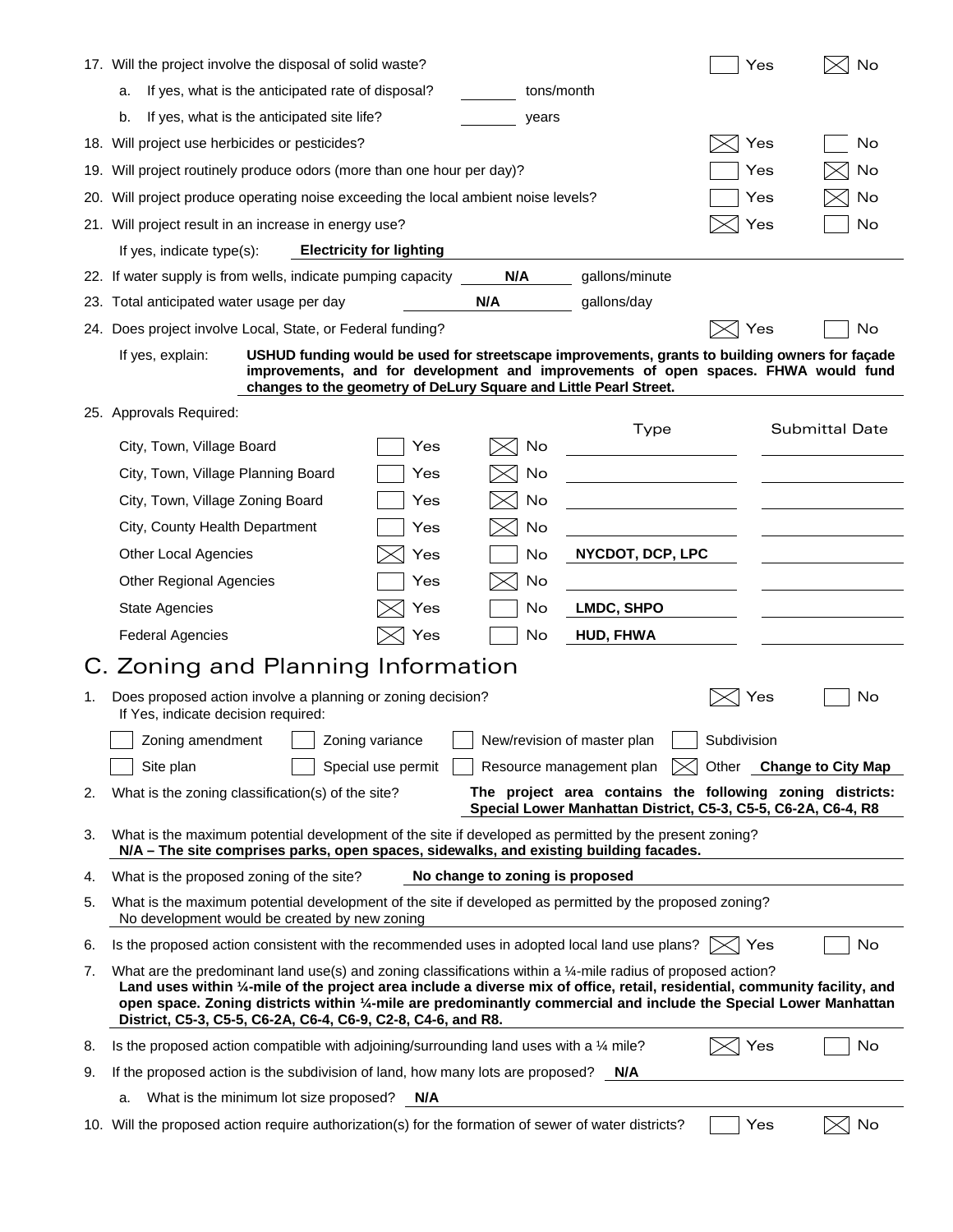| 11. | Will the proposed action create a demand for any community provided services (recreation,<br>education, police, fire protection)? | Yes | <l no<="" th=""></l> |
|-----|-----------------------------------------------------------------------------------------------------------------------------------|-----|----------------------|
|     | a. If yes, is existing capacity sufficient to handle projected demand?                                                            | Yes | No.                  |
|     | 12. Will the proposed action result in the generation of traffic significantly above present levels?                              | Yes | $\boxtimes$ No       |
|     | a. If yes, is the existing road network adequate to handle the additional traffic?                                                | Yes | No.                  |

# D. Informational Details

Attach any additional information as may be needed to clarify your project. If there are or may be an adverse impacts associated with your proposal, please discuss such impacts and the measures which you proposed to mitigate or avoid them.

# E. Verification

I certify that the information provided above is true to the best of my knowledge.

| Applicant/Sponsor Name | Date  |  |
|------------------------|-------|--|
|                        |       |  |
| Signature              | Title |  |

If the action is in the Coastal Area, and you are a state agency, complete the Coastal Assessment Form before proceeding with this assessment.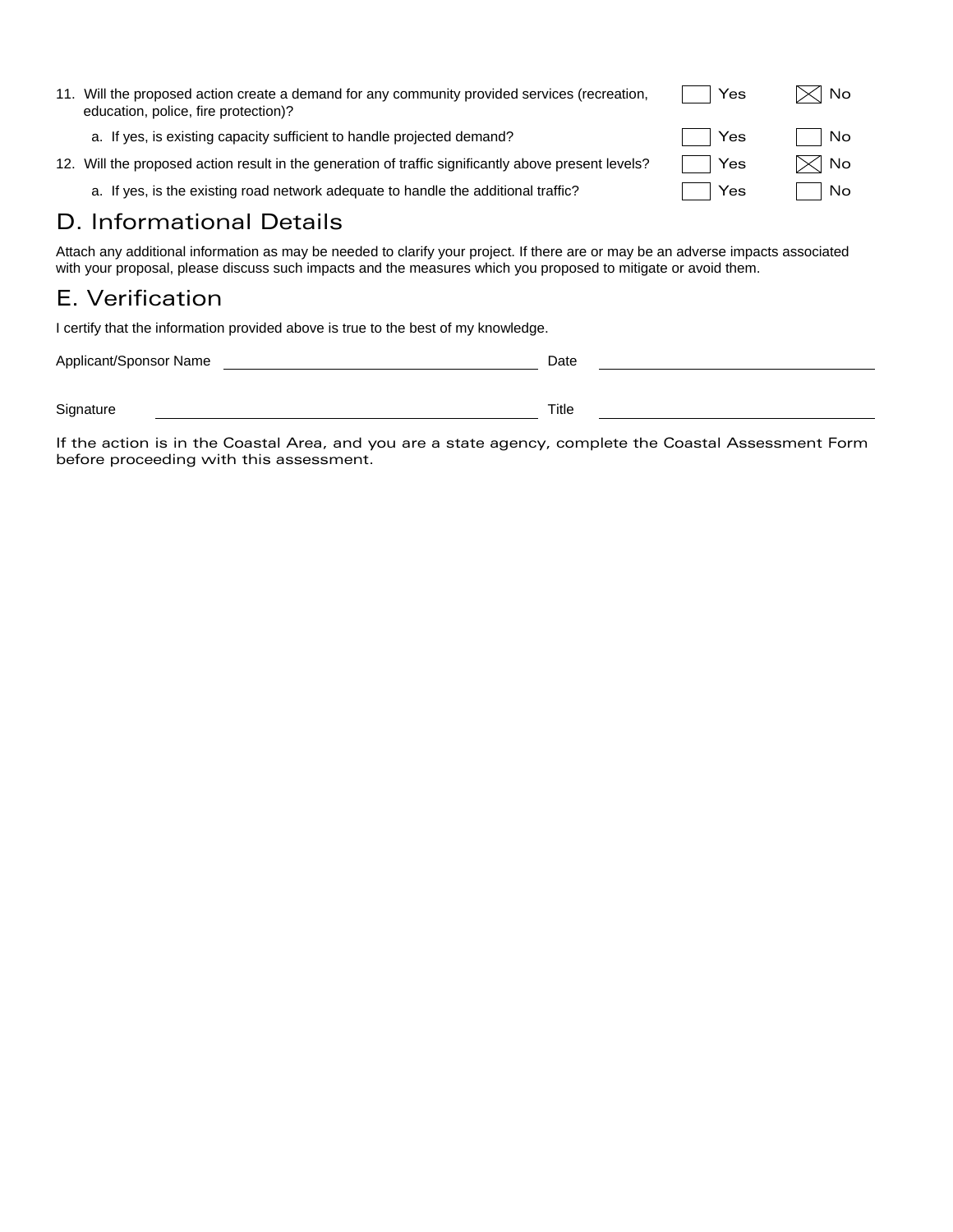#### **Part 2 - PROJECT IMPACTS AND THEIR MAGNITUDE Responsibility of Lead Agency**

#### **General Information** (Read Carefully)

- In completing the form the reviewer should be guided by the question: Have my responses and determinations been **reasonable**? The reviewer is not expected to be an expert environmental analyst.
- The **Examples** provided are to assist the reviewer by showing types of impacts and wherever possible the threshold of magnitude that would trigger a response in column 2. The examples are generally applicable throughout the State and for most situations. But, for any specific project or site other examples and/or lower thresholds may be appropriate for a Potential Large Impact response, thus requiring evaluation in Part 3.
- The impacts of each project, on each site, in each locality, will vary. Therefore, the examples are illustrative and have been offered as guidance. They do not constitute an exhaustive list of impacts and thresholds to answer each question.

The number of examples per question does not indicate the importance of each question.

In identifying impacts, consider long term, short term and cumulative effects.

#### **Instructions** (Read Carefully)

- a. Answer each of the 20 questions in PART 2. Answer **Yes** if there will be **any** impact.
- b. **Maybe** answers should be considered as **Yes** answers.
- c. If answering **Yes** to a question, then check the appropriate box (column 1 or 2) to indicate the potential size of the impact. If impact threshold equals or exceeds any example provided, check column 2. If impact will occur but threshold is lower than example, check column 1.
- d. Identifying that an Impact will be potentially large (column 2) does not mean that it is also necessarily **significant**. Any large impact must be evaluated in PART 3 to determine significance. Identifying an impact in column 2 simply asks that it be looked at further.
- e. If a reviewer has doubt about size of the impact then consider the impact as potentially large and proceed to PART 3.
- f. If a potentially large impact checked in column 2 can be mitigated by change(s) in the project to a small to moderate impact, also check the **Yes** box in column 3. A **No** response indicates that such a reduction is not possible. This must be explained in PART 3.

|                                                                                         |          | 2         | 3                                                   |
|-----------------------------------------------------------------------------------------|----------|-----------|-----------------------------------------------------|
|                                                                                         | Small to | Potential | Can Impact be                                       |
|                                                                                         | Moderate | Large     | Mitigated by Project                                |
| <b>IMPACT ON LAND</b>                                                                   | Impact   | Impact    | Change                                              |
| Will the Proposed Action result in a physical change<br>1.<br>$\Box$                    |          |           |                                                     |
| NO.<br><b>YES</b><br>to the project site?                                               |          |           |                                                     |
| See attached Environmental Assessment                                                   |          |           |                                                     |
|                                                                                         |          |           |                                                     |
| <b>Examples</b> that would apply to column 2                                            |          |           |                                                     |
| Any construction on slopes of 15% or greater, (15 foot rise per 100 foot of length), or |          | □         | <b>YFS</b><br>⊟ NO                                  |
| where the general slopes in the project area exceed 10%.                                |          |           |                                                     |
| Construction on land where the depth to the water table is less than 3 feet.            |          | □         | <b>YFS</b><br>⊟ NO                                  |
| Construction of paved parking area for 1,000 or more vehicles.                          | ×        | $\Box$    | $\Box$ YES<br>$\Box$ NO                             |
| Construction on land where bedrock is exposed or generally within 3 feet of existing    |          |           |                                                     |
| ground surface.                                                                         |          | □         | П<br><b>YES</b><br>$\Box$ NO                        |
|                                                                                         |          |           |                                                     |
| Construction that will continue for more than 1 year or involve more than one phase     |          | □         | <b>YES</b><br>$\Box$ NO<br>$\overline{\phantom{a}}$ |
| or stage.                                                                               |          |           |                                                     |
| Excavation for mining purposes that would remove more than 1,000 tons of natural        |          | $\Box$    | <b>YES</b><br>$\vert$ $\vert$ NO                    |
| material (i.e., rock or soil) per year.                                                 |          |           |                                                     |
| Construction or expansion of a sanitary landfill.                                       |          | $\Box$    | <b>YFS</b><br>⊟ NO                                  |
| Construction in a designated floodway.                                                  |          | $\Box$    | ⊟ ΝΟ<br><b>YFS</b>                                  |
| Other impacts                                                                           |          | □         | $\sqcup$ YES<br>$\Box$ NO                           |
| Will there be an effect to any unique or unusual land<br>2.                             |          |           |                                                     |
| <b>NO</b><br><b>YES</b><br>forms found on the site? (i.e., cliffs, dunes,               |          |           |                                                     |
| geological)                                                                             |          |           |                                                     |
| Other impacts                                                                           |          | П         | <b>YES</b><br><b>NO</b><br>$\mathbf{I}$             |
|                                                                                         |          |           |                                                     |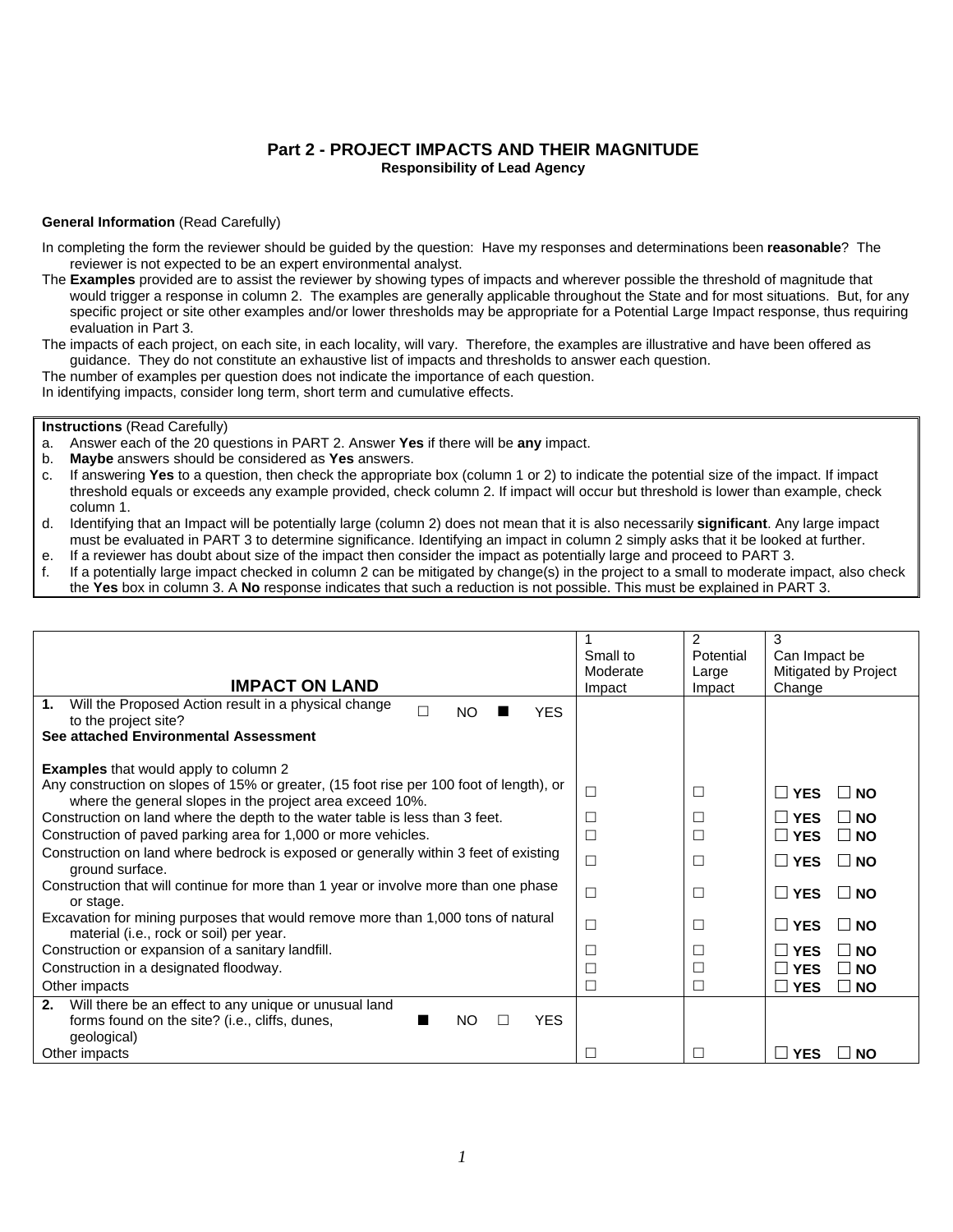|                                                                                                                          | 1<br>Small to      | $\overline{2}$<br>Potential | 3<br>Can Impact be                 |
|--------------------------------------------------------------------------------------------------------------------------|--------------------|-----------------------------|------------------------------------|
| <b>IMPACT ON WATER</b>                                                                                                   | Moderate<br>Impact | Large<br>Impact             | Mitigated by Project<br>Change     |
| 3.<br>Will Proposed Action affect any water body                                                                         |                    |                             |                                    |
| designated? (Under Articles 15, 24, 25 of the<br><b>NO</b><br><b>YES</b><br>$\Box$                                       |                    |                             |                                    |
| Environmental Conservation Law, ECL)                                                                                     |                    |                             |                                    |
| <b>Examples</b> that would apply to column 2                                                                             |                    |                             |                                    |
| Developable area of site contains a protected water body.                                                                | ⊔                  | ⊔                           | $\Box$ YES<br><b>NO</b>            |
| Dredging more than 100 cubic yards of material from channel of a protected stream.                                       | $\Box$             | $\Box$                      | $\Box$ YES<br><b>NO</b>            |
| Extension of utility distribution facilities through a protected water body.                                             | $\Box$             | $\Box$                      | $\Box$ YES<br><b>NO</b>            |
| Construction in a designated freshwater or tidal wetland.                                                                | $\Box$             | $\Box$                      | $\square$ YES<br><b>NO</b>         |
| Other impacts                                                                                                            | $\Box$             | $\Box$                      | $\Box$ YES<br><b>NO</b>            |
| Will Proposed Action affect any non-protected<br>4.                                                                      |                    |                             |                                    |
| <b>NO</b><br><b>YES</b><br>ш<br>□<br>existing or new body of water?                                                      |                    |                             |                                    |
| <b>Examples</b> that would apply to column 2                                                                             |                    |                             |                                    |
| A 10% increase or decrease in the surface area of any body of water or more than a                                       | $\Box$             | $\Box$                      | $\square$ YES<br>$\Box$ NO         |
| 10-acre increase or decrease.                                                                                            |                    |                             |                                    |
| Construction of a body of water that exceeds 10 acres of surface area.                                                   | □                  | $\Box$                      | $\Box$ YES<br><b>NO</b>            |
| Other impacts                                                                                                            | □                  | $\Box$                      | $\Box$ YES<br><b>NO</b>            |
| Will Proposed Action affect surface or ground water<br>5.<br><b>NO</b><br><b>YES</b><br>$\Box$                           |                    |                             |                                    |
| quality or quantity?                                                                                                     |                    |                             |                                    |
| <b>Examples</b> that would apply to column 2                                                                             |                    |                             |                                    |
| Proposed Action will require a discharge permit.                                                                         | ⊔                  | ⊔                           | $\Box$ YES<br><b>NO</b>            |
| Proposed Action requires use of a source of water that does not have approval to                                         | $\Box$             | $\Box$                      | $\Box$ YES<br>$\Box$ NO            |
| serve proposed (project) action.                                                                                         |                    |                             |                                    |
| Proposed Action requires water supply from wells with greater than 45 gallons per                                        | □                  | □                           | $\Box$ YES<br>$\Box$ NO            |
| minute pumping capacity.<br>Construction or operation causing any contamination of a water supply system.                |                    | $\Box$                      | ∐ YES<br><b>NO</b>                 |
| Proposed Action will adversely affect groundwater.                                                                       | ⊔<br>$\Box$        | $\Box$                      |                                    |
|                                                                                                                          |                    |                             | $\Box$ YES<br><b>NO</b>            |
| Liquid effluent will be conveyed off the site to facilities which presently do not exist or<br>have inadequate capacity. | $\Box$             | $\Box$                      | $\Box$ YES<br>$\Box$ NO            |
| Proposed Action would use water in excess of 20,000 gallons per day.                                                     | $\Box$             | $\Box$                      | $\square$ YES<br>$\Box$ NO         |
| Proposed Action will likely cause siltation or other discharge into an existing body of                                  |                    |                             |                                    |
| water to the extent that there will be an obvious visual contrast to natural                                             | $\Box$             | $\Box$                      | $\Box$ NO<br>$\Box$ YES            |
| conditions.                                                                                                              |                    |                             |                                    |
| Proposed Action will require the storage of petroleum or chemical products greater                                       |                    |                             |                                    |
| than 1,100 gallons.                                                                                                      | □                  | ⊔                           | $\square$ YES<br><b>NO</b>         |
| Proposed Action will allow residential uses in areas without water and/or sewer                                          |                    |                             |                                    |
| services.                                                                                                                | $\Box$             | $\Box$                      | $\Box$ YES<br>$\Box$ NO            |
| Proposed Action locates commercial and/or industrial uses which may require new                                          | □                  | □                           | $\Box$ YES<br><b>NO</b><br>$\perp$ |
| or expansion of existing waste treatment and/or storage facilities.                                                      |                    |                             |                                    |
| Other impacts                                                                                                            | $\Box$             | $\Box$                      | $\square$ YES<br><b>NO</b>         |
| Will Proposed Action alter drainage flow or patterns,<br>6.<br>П<br><b>NO</b><br><b>YES</b><br>□                         |                    |                             |                                    |
| or surface water runoff?                                                                                                 |                    |                             |                                    |
| <b>Examples</b> that would apply to column 2                                                                             |                    |                             |                                    |
| Proposed Action would change flood water flows.                                                                          | $\Box$             | $\Box$                      | $\Box$ YES<br><b>NO</b>            |
| Proposed Action may cause substantial erosion.                                                                           | $\Box$             | $\Box$                      | $\Box$ YES<br><b>NO</b>            |
| Proposed Action is incompatible with existing drainage patterns.                                                         | $\Box$             | $\Box$                      | $\Box$ YES<br><b>NO</b>            |
| Proposed Action will allow development in a designated floodway.                                                         | $\Box$             | $\Box$                      | $\square$ YES<br><b>NO</b>         |
| Other impacts                                                                                                            | $\Box$             | $\Box$                      | $\square$ YES<br><b>NO</b>         |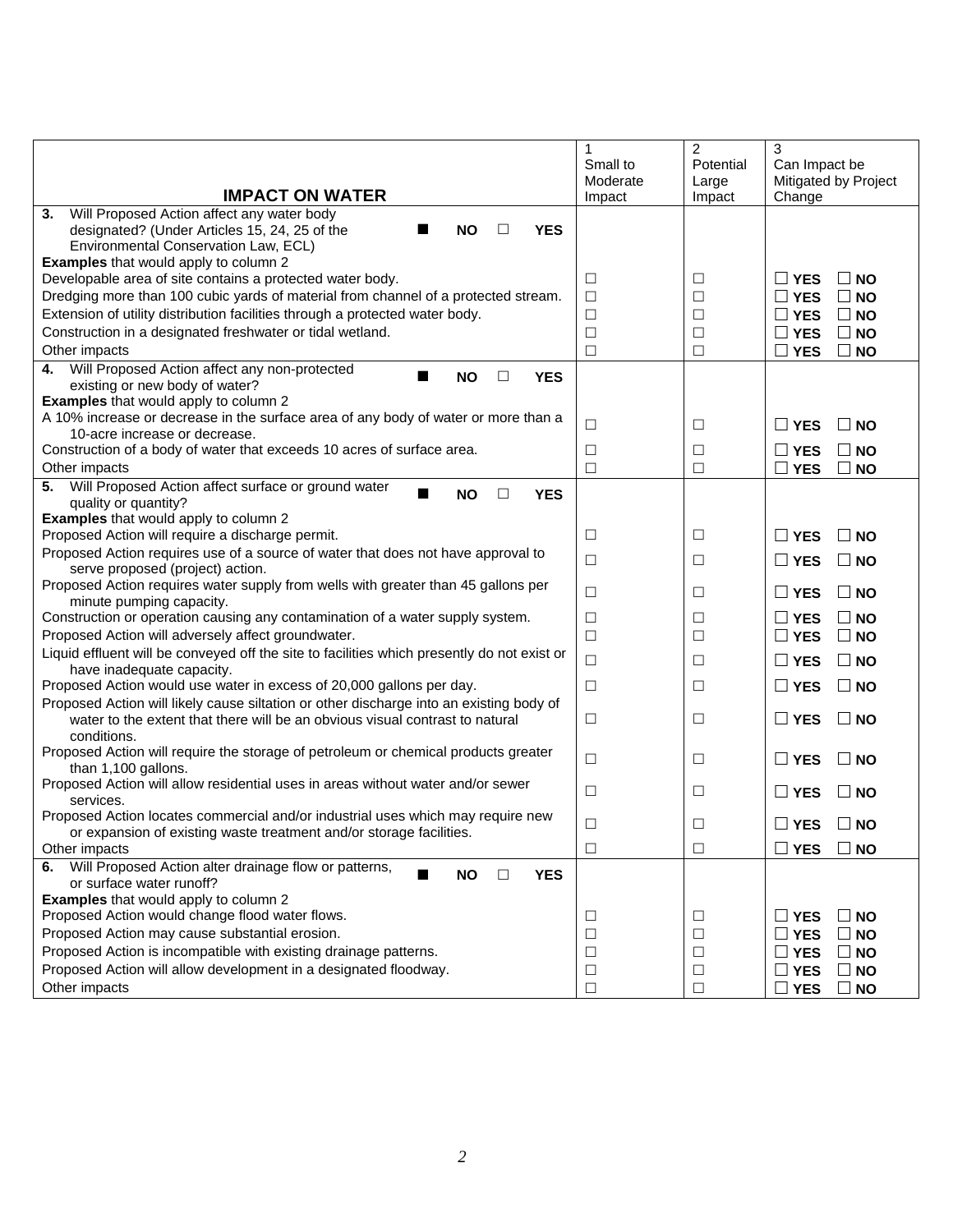| <b>IMPACT ON AIR</b>                                                                                                               | Small to<br>Moderate<br>Impact | 2<br>Potential<br>Large<br>Impact | Can Impact be<br>Mitigated by Project<br>Change |
|------------------------------------------------------------------------------------------------------------------------------------|--------------------------------|-----------------------------------|-------------------------------------------------|
| 7.<br>Will Proposed Action affect air quality?<br><b>YES</b><br>NO                                                                 |                                |                                   |                                                 |
| <b>Examples</b> that would apply to column 2                                                                                       |                                |                                   |                                                 |
| Proposed Action will induce 1,000 or more vehicle trips in any given hour.                                                         |                                |                                   | <b>YFS</b><br>$\vert$ $\vert$ NO                |
| Proposed Action will result in the incineration of more than 1 ton of refuse per hour.                                             |                                |                                   | <b>NYES</b><br>$\Box$ NO                        |
| Emission rate of total contaminants will exceed 5 lbs. Per hour or a heat source<br>producing more than 10 million BTU's per hour. |                                |                                   | $\Box$ NO<br><b>YES</b>                         |
| Proposed Action will allow an increase in the amount of land committed to industrial<br>use.                                       |                                |                                   | <b>YES</b><br>⊟ NO                              |
| Proposed Action will allow an increase in the density of industrial development within<br>existing industrial areas.               |                                |                                   | <b>YES</b><br>$\mathsf{I}$ NO                   |
| Other impacts                                                                                                                      |                                |                                   | <b>NO</b><br><b>YES</b>                         |

| <b>IMPACT ON PLANTS AND ANIMALS</b>                                                                                                                                      | Small to<br>Moderate<br>Impact | 2<br>Potential<br>Large<br>Impact | 3<br>Can Impact be<br>Mitigated by Project<br>Change |
|--------------------------------------------------------------------------------------------------------------------------------------------------------------------------|--------------------------------|-----------------------------------|------------------------------------------------------|
| 8.<br>Will Proposed Action affect threatened or<br><b>YES</b><br><b>NO</b>                                                                                               |                                |                                   |                                                      |
| endangered species?                                                                                                                                                      |                                |                                   |                                                      |
| <b>Examples</b> that would apply to column 2                                                                                                                             |                                |                                   |                                                      |
| Reduction of one or more species listed on the New York or Federal list, using the<br>site, over or near the site, or found on the site.                                 |                                |                                   | l I YES<br>N∩                                        |
| Removal or any portion of a critical or significant wildlife habitat.                                                                                                    |                                |                                   | l I YES.<br>NO.                                      |
| Application of pesticide or herbicide more than twice a year, other than for<br>agricultural purposes.                                                                   |                                |                                   | <b>I</b> YES<br>NO.                                  |
| Other impacts                                                                                                                                                            |                                |                                   | $\Box$ YES<br><b>NO</b>                              |
| Will Proposed Action substantially affect non-<br>9.<br><b>YES</b><br><b>NO</b><br>threatened or non-endangered species?<br><b>Examples</b> that would apply to column 2 |                                |                                   |                                                      |
| Proposed Action would substantially interfere with any resident or migratory fish,<br>shellfish, or wildlife species.                                                    |                                | $\Box$                            | I I YES<br>NO.                                       |
| Proposed Action requires the removal or more than 10 acres of mature forest (over<br>100 years of age) or other locally important vegetation.                            |                                |                                   | <b>YES</b><br>NΩ                                     |
| Other impacts                                                                                                                                                            |                                |                                   | <b>YES</b><br><b>NO</b>                              |

| <b>IMPACT ON AGRICULTURAL LAND RESOURCES</b>                                                                                                                                                                                                                                   | Small to<br>Moderate<br>Impact | 2<br>Potential<br>Large<br>Impact | 3<br>Can Impact be<br>Mitigated by Project<br>Change |
|--------------------------------------------------------------------------------------------------------------------------------------------------------------------------------------------------------------------------------------------------------------------------------|--------------------------------|-----------------------------------|------------------------------------------------------|
| <b>10.</b> Will Proposed Action affect agricultural land<br><b>YES</b><br>NO.<br>resources?                                                                                                                                                                                    |                                |                                   |                                                      |
| <b>Examples</b> that would apply to column 2                                                                                                                                                                                                                                   |                                |                                   |                                                      |
| The Proposed Action would sever, cross or limit access to agricultural land (includes<br>cropland, hayfields, pasture, vineyard, orchard, etc.)                                                                                                                                |                                |                                   | $\Box$ YES<br>NO.                                    |
| Construction activity would excavate or compact the soil profile of agricultural land.                                                                                                                                                                                         |                                |                                   | $\Box$ YES<br>⊟ NO                                   |
| The Proposed Action would irreversibly convert more than 10 acres of agricultural<br>land or, if located in an Agricultural District, more than 2.5 acres of agricultural<br>land.                                                                                             |                                |                                   | l I YES<br>⊟ ΝΟ                                      |
| The Proposed Action would disrupt or prevent installation of agricultural land<br>management systems (e.g. subsurface drain lines, outlet ditches, strip cropping)<br>or create a need for such measures (e.g. cause a farm field to drain poorly due<br>to increased runoff). |                                |                                   | $\Box$ YES<br>⊟ NO                                   |
| Other impacts                                                                                                                                                                                                                                                                  |                                |                                   | <b>YES</b><br>NO.                                    |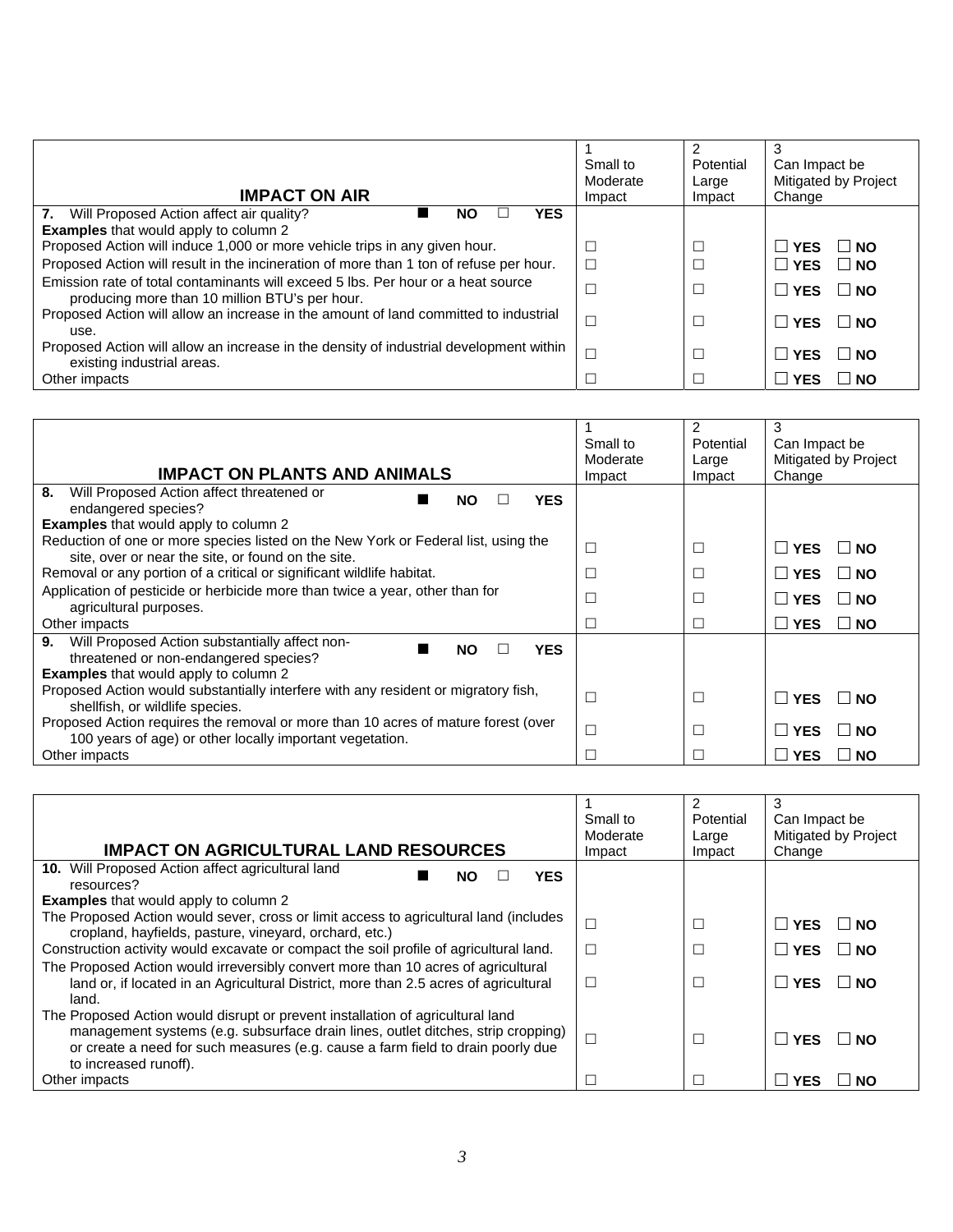| <b>IMPACT ON AESTHETIC RESOURCES</b>                                                                                                                                                           | Small to<br>Moderate<br>Impact | 2<br>Potential<br>Large<br>Impact | 3<br>Can Impact be<br>Mitigated by Project<br>Change |
|------------------------------------------------------------------------------------------------------------------------------------------------------------------------------------------------|--------------------------------|-----------------------------------|------------------------------------------------------|
| 11. Will Proposed Action affect aesthetic resources? (If<br>necessary, use the Visual EAR Addendum Section<br>YES.<br><b>NO</b><br>617.20, Appendix B.)                                        |                                |                                   |                                                      |
| See attached Environmental Assessment                                                                                                                                                          |                                |                                   |                                                      |
| <b>Examples</b> that would apply to column 2                                                                                                                                                   |                                |                                   |                                                      |
| Proposed land uses, or project components obviously different from or in sharp<br>contrast to current surrounding land use patterns, whether man-made or natural.                              |                                | $\overline{\phantom{0}}$          | <b>I</b> YES<br>I NO                                 |
| Proposed land uses, project components visible to users of aesthetic resources<br>which will eliminate or significantly reduce their enjoyment of the aesthetic<br>qualities of that resource. |                                | $\overline{\phantom{0}}$          | <b>YES</b><br><b>NO</b>                              |
| Project components that will result in the elimination or significant screening of<br>scenic views known to be important to the area.                                                          |                                |                                   | <b>YES</b><br><b>NO</b>                              |
| Other impacts                                                                                                                                                                                  |                                |                                   | <b>YES</b><br><b>NO</b>                              |

| <b>IMPACT ON HISTORIC AND ARCHEOLOGICAL RESOURCES</b>                                                                                                                                                                                                          | Small to<br>Moderate<br>Impact | 2<br>Potential<br>Large<br>Impact | 3<br>Can Impact be<br>Mitigated by Project<br>Change |
|----------------------------------------------------------------------------------------------------------------------------------------------------------------------------------------------------------------------------------------------------------------|--------------------------------|-----------------------------------|------------------------------------------------------|
| 12. Will Proposed Action impact any site or structure of<br><b>YES</b><br>NO<br>historic, prehistoric or paleontological importance?<br>See attached Environmental Assessment<br><b>Examples</b> that would apply to column 2                                  |                                |                                   |                                                      |
| Proposed Action occurring wholly or partially within or substantially contiguous to<br>any facility or site listed on the State or National Register of Historic places.<br>Any impact to an archeological site or fossil bed located within the project site. |                                |                                   | $\sqcap$ YES<br>⊟NO<br>. ∃ NO<br><b>YES</b>          |
| Proposed Action will occur in an area designated as sensitive for archeological sites<br>on the NYS Site Inventory.<br>Other impacts                                                                                                                           |                                |                                   | <b>YFS</b><br><b>NO</b><br><b>NO</b><br>YES          |

| <b>IMPACT ON OPEN SPACE AND RECREATION</b>                                                                                                                                                         | Small to<br>Moderate<br>Impact | Potential<br>Large<br>Impact | Can Impact be<br>Mitigated by Project<br>Change                      |
|----------------------------------------------------------------------------------------------------------------------------------------------------------------------------------------------------|--------------------------------|------------------------------|----------------------------------------------------------------------|
| 13. Will Proposed Action affect the quantity or quality of<br>existing or future open spaces or recreational<br>YFS<br>NO.<br>opportunities?<br>See attached Environmental Assessment              |                                |                              |                                                                      |
| <b>Examples</b> that would apply to column 2<br>The permanent foreclosure of a future recreational opportunity.<br>A major reduction of an open space important to the community.<br>Other impacts |                                |                              | ∣ INO<br><b>YFS</b><br>∣ NO<br><b>YFS</b><br><b>NO</b><br><b>YFS</b> |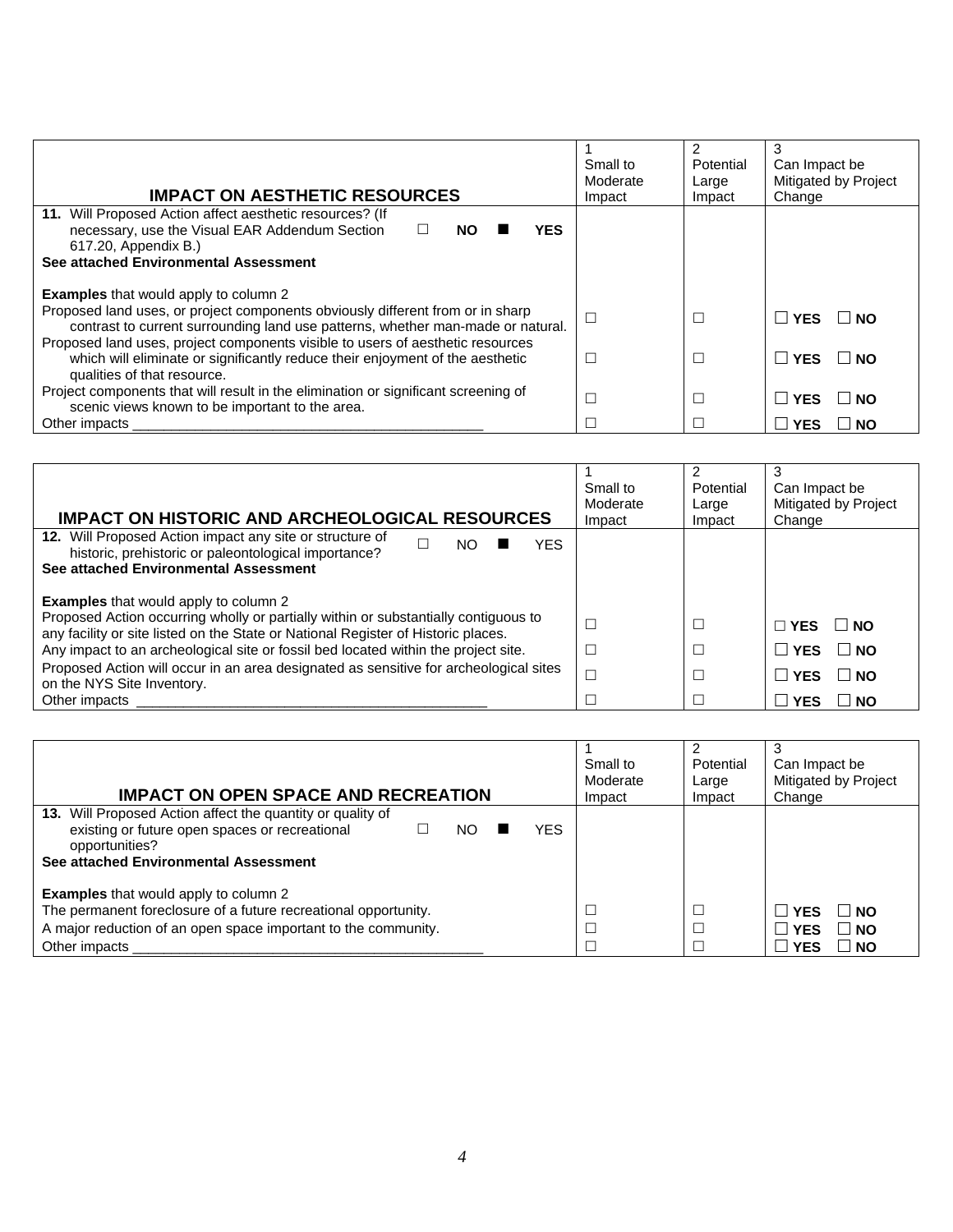| <b>IMPACT ON CRITICAL ENVIRONMENTAL AREAS</b>                                                                                                                                                        | Small to<br>Moderate<br>Impact | Potential<br>Large<br>Impact | 3<br>Can Impact be<br>Mitigated by Project<br>Change |
|------------------------------------------------------------------------------------------------------------------------------------------------------------------------------------------------------|--------------------------------|------------------------------|------------------------------------------------------|
| <b>14.</b> Will Proposed Action impact the exceptional or<br>unique characteristics of a critical environmental area<br>YES.<br>NO<br>(CEA) established pursuant to subdivision 6NYCRR<br>617.14(q)? |                                |                              |                                                      |
| List the environmental characteristics that caused the designation of the CEA<br><b>Examples</b> that would apply to column 2                                                                        |                                |                              |                                                      |
| Proposed Action to locate within the CEA?                                                                                                                                                            |                                |                              | $\perp$ YFS<br>⊟ NO                                  |
| Proposed Action will result in a reduction in the quantity of the resource?                                                                                                                          |                                |                              | $\Box$ YES<br>$\vert$ $\vert$ NO                     |
| Proposed Action will result in a reduction in the quality of the resource?                                                                                                                           |                                |                              | $\Box$ YES<br><b>NO</b><br>$\Box$                    |
| Proposed Action will impact the use, function or enjoyment of the resource?                                                                                                                          |                                |                              | $\Box$ YES<br><b>NO</b><br>H                         |
| Other impacts                                                                                                                                                                                        |                                |                              | <b>I</b> YES<br><b>NO</b><br>H                       |

| <b>IMPACT ON TRANSPORTATION</b>                                                                                                                                                                | Small to<br>Moderate<br>Impact | Potential<br>Large<br>Impact | Can Impact be<br>Mitigated by Project<br>Change                              |
|------------------------------------------------------------------------------------------------------------------------------------------------------------------------------------------------|--------------------------------|------------------------------|------------------------------------------------------------------------------|
| 15. Will there be an effect to existing transportation<br>YFS.<br>NΟ<br>systems?<br>See attached Environmental Assessment                                                                      |                                |                              |                                                                              |
| <b>Examples</b> that would apply to column 2<br>Alteration of present patterns of movement of people and/or goods.<br>Proposed Action would result in major traffic problems.<br>Other impacts |                                |                              | <b>IYES</b><br>∣ I NO<br>$\Box$ NO<br><b>YES</b><br>$\Box$ NO<br><b>IYES</b> |

| <b>IMPACT ON ENERGY</b>                                                                                                                                                                                         |    |            | Small to<br>Moderate<br>Impact | Potential<br>Large<br>Impact | 3<br>Can Impact be<br>Mitigated by Project<br>Change |
|-----------------------------------------------------------------------------------------------------------------------------------------------------------------------------------------------------------------|----|------------|--------------------------------|------------------------------|------------------------------------------------------|
| <b>16.</b> Will Proposed Action affect the community's sources<br>of fuel or energy supply?                                                                                                                     | NΟ | <b>YES</b> |                                |                              |                                                      |
| <b>Examples</b> that would apply to column 2                                                                                                                                                                    |    |            |                                |                              |                                                      |
| Proposed Action will cause a greater than 5% increase in the use of any form of<br>energy in the municipality.                                                                                                  |    |            |                                |                              | $\Box$ YES $\Box$<br>⊟ NO                            |
| Proposed Action will require the creation or extension of an energy transmission or<br>supply system to serve more than 50 single or two family residences or to serve a<br>major commercial or industrial use. |    |            |                                |                              | $\Box$ YES $\Box$<br>⊟ NO                            |
| Other impacts                                                                                                                                                                                                   |    |            |                                |                              | ∣ NO<br><b>YES</b>                                   |

| <b>NOISE AND ODOR IMPACT</b>                                                                                              |                  | Small to<br>Moderate<br>Impact | 2<br>Potential<br>Large<br>Impact | Can Impact be<br>Mitigated by Project<br>Change |
|---------------------------------------------------------------------------------------------------------------------------|------------------|--------------------------------|-----------------------------------|-------------------------------------------------|
| 17. Will there be objectionable odors, noise, or vibration<br>as a result of the Proposed Action?                         | <b>YFS</b><br>NΟ |                                |                                   |                                                 |
| <b>Examples</b> that would apply to column 2                                                                              |                  |                                |                                   |                                                 |
| Blasting within 1,500 feet of a hospital, school or other sensitive facility.                                             |                  |                                |                                   | l I YES<br>$\mathsf{I}$ NO                      |
| Odors will occur routinely (more than one hour per day).                                                                  |                  |                                |                                   | $\Box$ YES $\Box$ NO                            |
| Proposed Action will produce operating noise exceeding the local ambient noise<br>levels for noise outside of structures. |                  |                                |                                   | $\Box$ YES $\Box$ NO                            |
| Proposed Action will remove natural barriers that would act as a noise screen.                                            |                  |                                |                                   | ⊟ NO<br>∣ YFS.                                  |
| Other impacts                                                                                                             |                  |                                |                                   | $\overline{\phantom{a}}$ NO<br>l YES            |